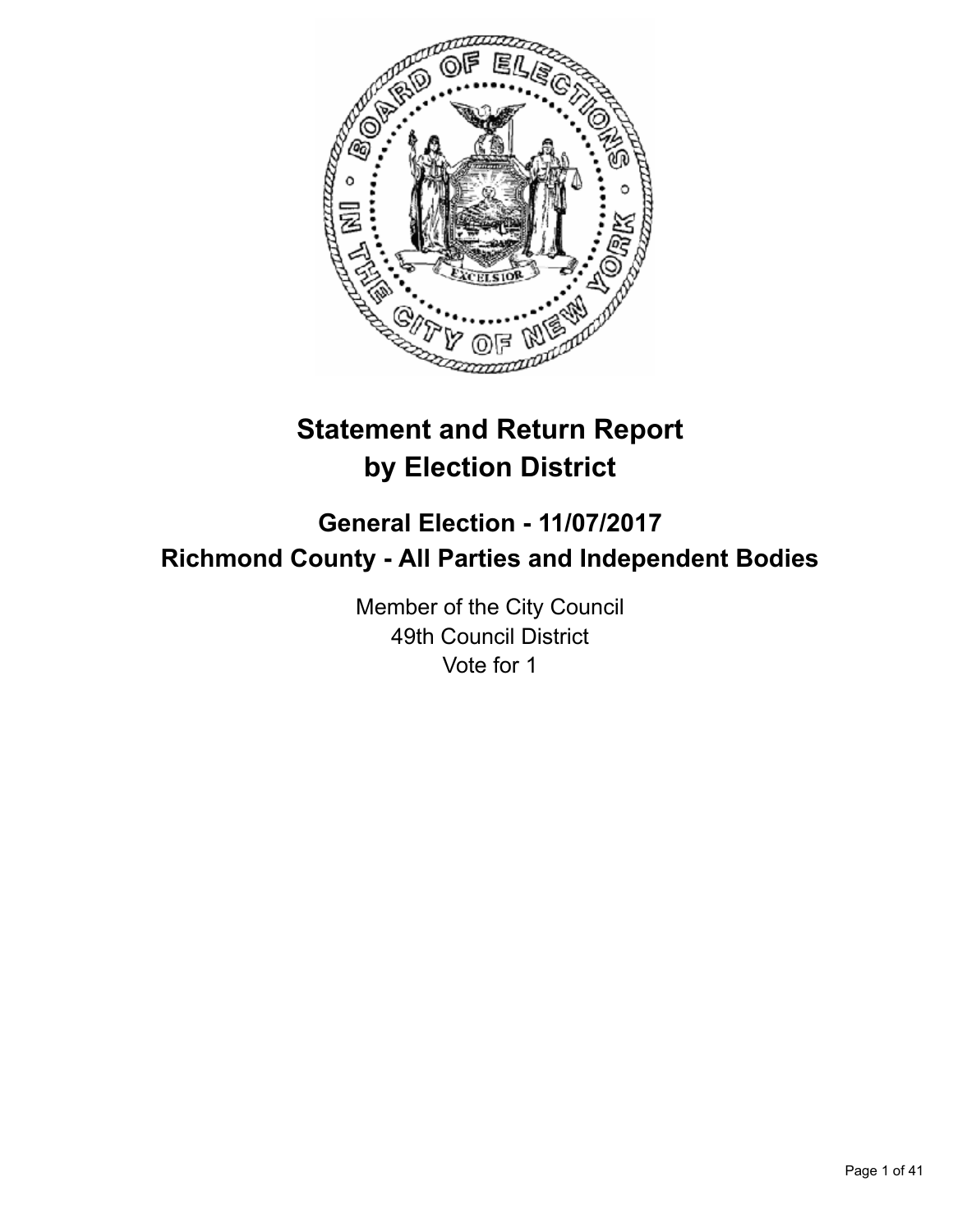

| <b>PUBLIC COUNTER</b>                                    | 322 |
|----------------------------------------------------------|-----|
| MANUALLY COUNTED EMERGENCY                               | 0   |
| ABSENTEE / MILITARY                                      | 12  |
| AFFIDAVIT                                                | 3   |
| <b>Total Ballots</b>                                     | 337 |
| Less - Inapplicable Federal/Special Presidential Ballots | 0   |
| <b>Total Applicable Ballots</b>                          | 337 |
| DEBORAH L. ROSE (DEMOCRATIC)                             | 251 |
| MICHAEL J. PENROSE (REPUBLICAN)                          | 24  |
| MICHAEL J. PENROSE (CONSERVATIVE)                        | 6   |
| DEBORAH L. ROSE (WORKING FAMILIES)                       | 16  |
| KAMILLAH HANKS (REFORM)                                  | 24  |
| MATT CHRISTMAN (WRITE-IN)                                | 1   |
| <b>Total Votes</b>                                       | 322 |
| Unrecorded                                               | 15  |

| PUBLIC COUNTER                                           | 330 |
|----------------------------------------------------------|-----|
| <b>MANUALLY COUNTED EMERGENCY</b>                        | 0   |
| ABSENTEE / MILITARY                                      | 16  |
| <b>AFFIDAVIT</b>                                         | 4   |
| <b>Total Ballots</b>                                     | 350 |
| Less - Inapplicable Federal/Special Presidential Ballots | 0   |
| <b>Total Applicable Ballots</b>                          | 350 |
| DEBORAH L. ROSE (DEMOCRATIC)                             | 230 |
| MICHAEL J. PENROSE (REPUBLICAN)                          | 38  |
| MICHAEL J. PENROSE (CONSERVATIVE)                        | 9   |
| DEBORAH L. ROSE (WORKING FAMILIES)                       | 28  |
| KAMILLAH HANKS (REFORM)                                  | 31  |
| DYLAN MICHAEL SCHWARTZ (WRITE-IN)                        | 1   |
| FRANCES DUFFY (WRITE-IN)                                 | 1   |
| GENA MIMOZO (WRITE-IN)                                   | 1   |
| PHIL MANUS (WRITE-IN)                                    | 1   |
| UNATTRIBUTABLE WRITE-IN (WRITE-IN)                       | 1   |
| <b>Total Votes</b>                                       | 341 |
| Unrecorded                                               | 9   |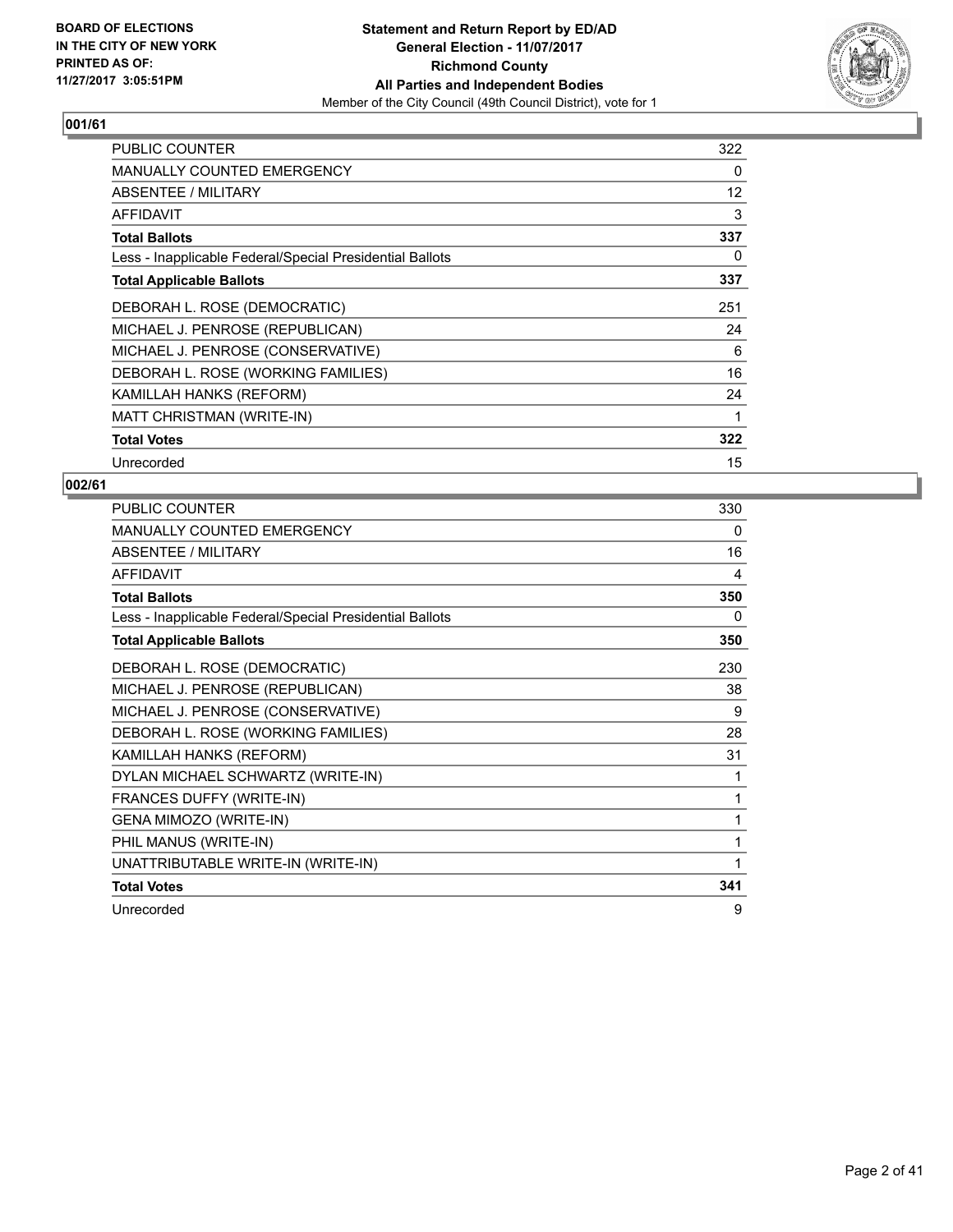

| <b>PUBLIC COUNTER</b>                                    | 360 |
|----------------------------------------------------------|-----|
| <b>MANUALLY COUNTED EMERGENCY</b>                        | 0   |
| <b>ABSENTEE / MILITARY</b>                               | 17  |
| AFFIDAVIT                                                | 5   |
| <b>Total Ballots</b>                                     | 382 |
| Less - Inapplicable Federal/Special Presidential Ballots | 0   |
| <b>Total Applicable Ballots</b>                          | 382 |
| DEBORAH L. ROSE (DEMOCRATIC)                             | 245 |
| MICHAEL J. PENROSE (REPUBLICAN)                          | 47  |
| MICHAEL J. PENROSE (CONSERVATIVE)                        | 17  |
| DEBORAH L. ROSE (WORKING FAMILIES)                       | 23  |
| KAMILLAH HANKS (REFORM)                                  | 34  |
| <b>Total Votes</b>                                       | 366 |
| Unrecorded                                               | 16  |

## **004/61**

| <b>PUBLIC COUNTER</b>                                    | 232 |
|----------------------------------------------------------|-----|
| <b>MANUALLY COUNTED EMERGENCY</b>                        | 0   |
| ABSENTEE / MILITARY                                      | 9   |
| AFFIDAVIT                                                | 3   |
| <b>Total Ballots</b>                                     | 244 |
| Less - Inapplicable Federal/Special Presidential Ballots | 0   |
| <b>Total Applicable Ballots</b>                          | 244 |
| DEBORAH L. ROSE (DEMOCRATIC)                             | 150 |
| MICHAEL J. PENROSE (REPUBLICAN)                          | 34  |
| MICHAEL J. PENROSE (CONSERVATIVE)                        | 5   |
| DEBORAH L. ROSE (WORKING FAMILIES)                       | 15  |
| KAMILLAH HANKS (REFORM)                                  | 34  |
| LOUIS RIVERA (WRITE-IN)                                  |     |
| <b>Total Votes</b>                                       | 239 |
| Unrecorded                                               | 5   |

| PUBLIC COUNTER                                           | 226 |
|----------------------------------------------------------|-----|
| MANUALLY COUNTED EMERGENCY                               | 0   |
| ABSENTEE / MILITARY                                      | 6   |
| AFFIDAVIT                                                | 3   |
| <b>Total Ballots</b>                                     | 235 |
| Less - Inapplicable Federal/Special Presidential Ballots | 0   |
| <b>Total Applicable Ballots</b>                          | 235 |
| DEBORAH L. ROSE (DEMOCRATIC)                             | 156 |
| MICHAEL J. PENROSE (REPUBLICAN)                          | 25  |
| MICHAEL J. PENROSE (CONSERVATIVE)                        | 1   |
| DEBORAH L. ROSE (WORKING FAMILIES)                       | 22  |
| <b>KAMILLAH HANKS (REFORM)</b>                           | 23  |
| <b>Total Votes</b>                                       | 227 |
| Unrecorded                                               | 8   |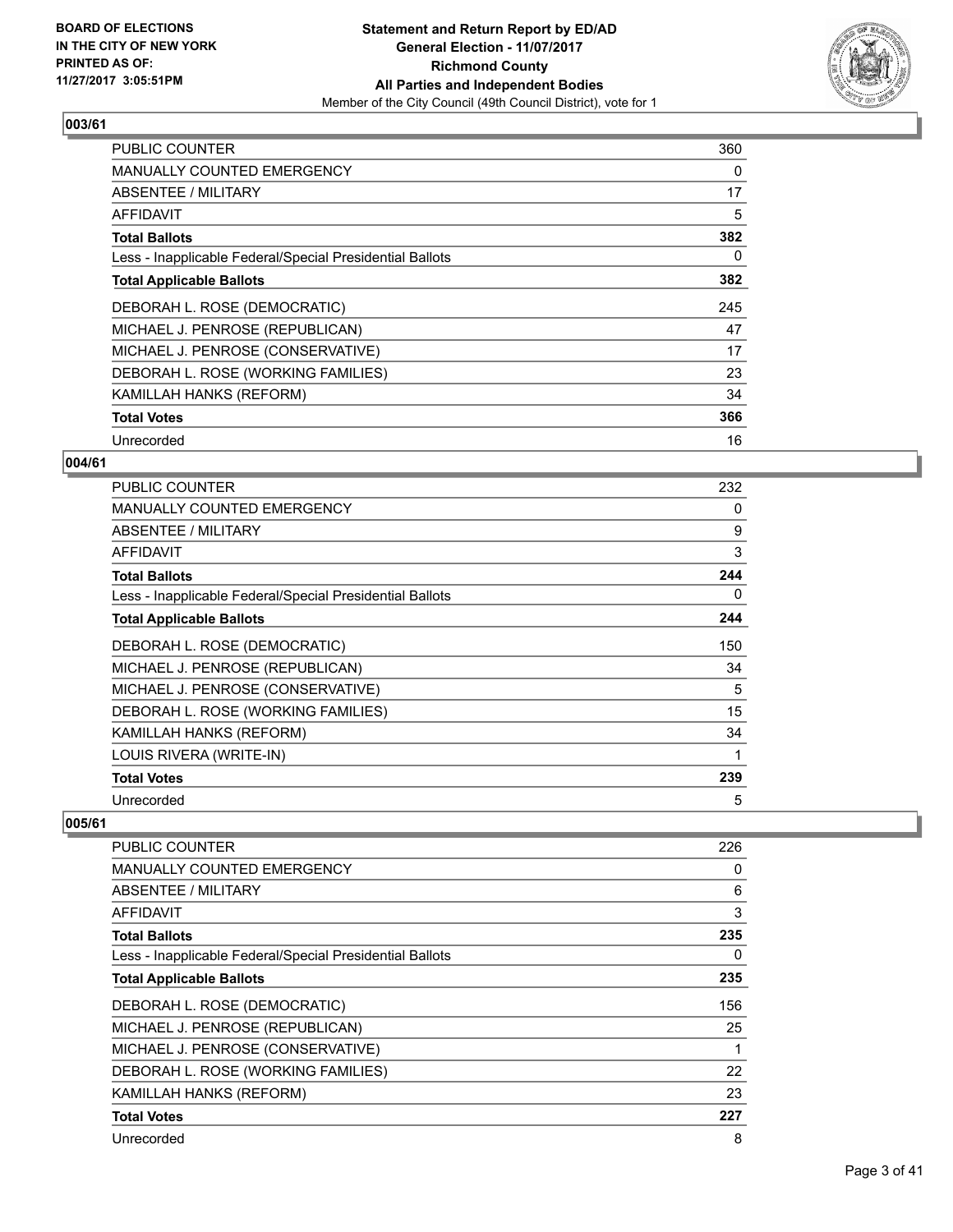

| <b>PUBLIC COUNTER</b>                                    | 157 |
|----------------------------------------------------------|-----|
| <b>MANUALLY COUNTED EMERGENCY</b>                        | 0   |
| <b>ABSENTEE / MILITARY</b>                               | 26  |
| <b>AFFIDAVIT</b>                                         | 1   |
| <b>Total Ballots</b>                                     | 184 |
| Less - Inapplicable Federal/Special Presidential Ballots | 0   |
| <b>Total Applicable Ballots</b>                          | 184 |
| DEBORAH L. ROSE (DEMOCRATIC)                             | 86  |
| MICHAEL J. PENROSE (REPUBLICAN)                          | 59  |
| MICHAEL J. PENROSE (CONSERVATIVE)                        | 15  |
| DEBORAH L. ROSE (WORKING FAMILIES)                       | 5   |
| KAMILLAH HANKS (REFORM)                                  | 13  |
| JOSEPH C. BORELLI (WRITE-IN)                             | 1   |
| <b>Total Votes</b>                                       | 179 |
| Unrecorded                                               | 5   |

| <b>PUBLIC COUNTER</b>                                    | 234 |
|----------------------------------------------------------|-----|
| <b>MANUALLY COUNTED EMERGENCY</b>                        | 0   |
| ABSENTEE / MILITARY                                      | 7   |
| AFFIDAVIT                                                | 2   |
| <b>Total Ballots</b>                                     | 243 |
| Less - Inapplicable Federal/Special Presidential Ballots | 0   |
| <b>Total Applicable Ballots</b>                          | 243 |
| DEBORAH L. ROSE (DEMOCRATIC)                             | 190 |
| MICHAEL J. PENROSE (REPUBLICAN)                          | 11  |
| MICHAEL J. PENROSE (CONSERVATIVE)                        | 2   |
| DEBORAH L. ROSE (WORKING FAMILIES)                       | 9   |
| KAMILLAH HANKS (REFORM)                                  | 23  |
| UNATTRIBUTABLE WRITE-IN (WRITE-IN)                       | 1   |
| <b>Total Votes</b>                                       | 236 |
| Unrecorded                                               | 7   |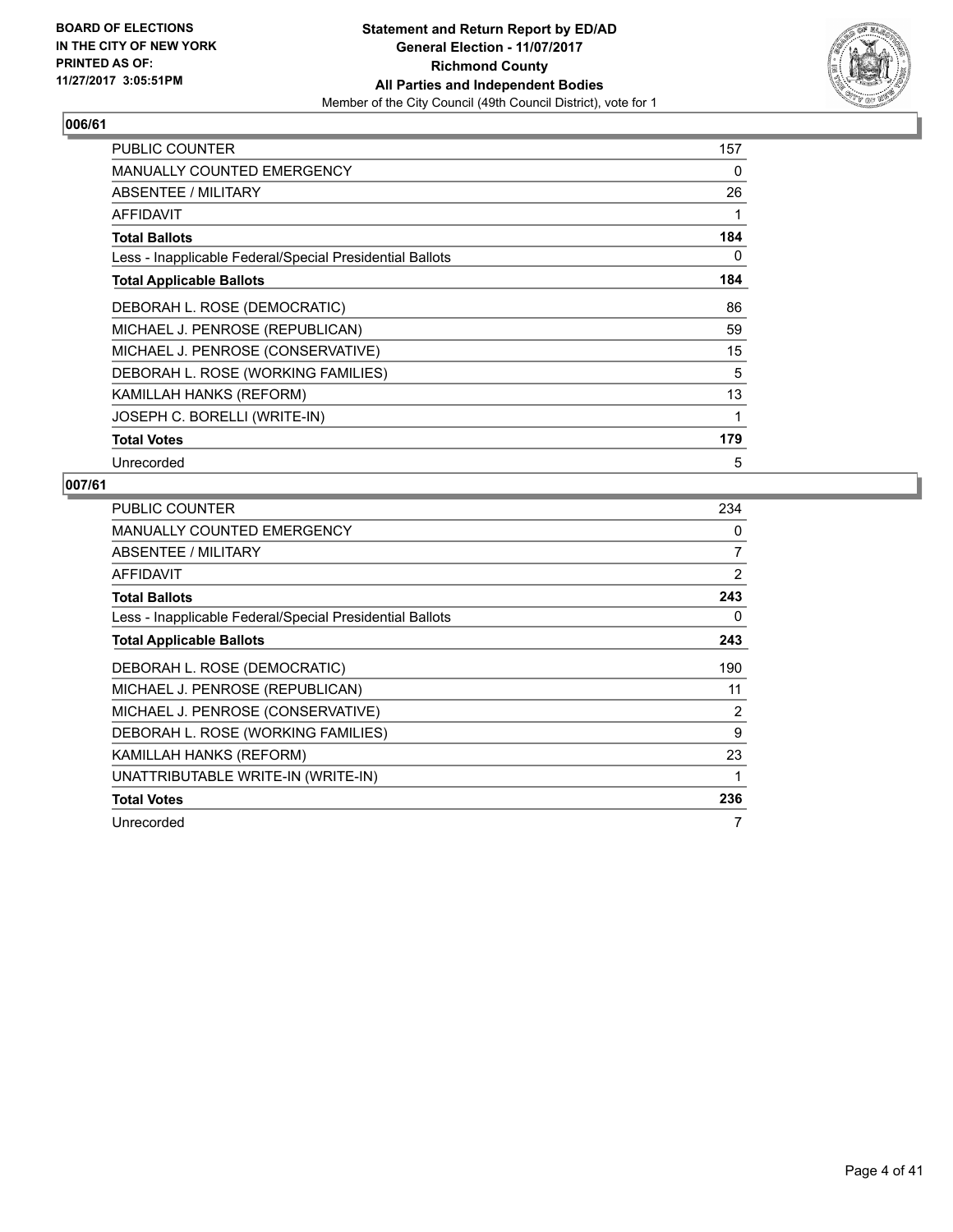

| <b>PUBLIC COUNTER</b>                                    | 156            |
|----------------------------------------------------------|----------------|
| <b>MANUALLY COUNTED EMERGENCY</b>                        | 0              |
| <b>ABSENTEE / MILITARY</b>                               | $\overline{2}$ |
| AFFIDAVIT                                                | 6              |
| <b>Total Ballots</b>                                     | 164            |
| Less - Inapplicable Federal/Special Presidential Ballots | 0              |
| <b>Total Applicable Ballots</b>                          | 164            |
| DEBORAH L. ROSE (DEMOCRATIC)                             | 135            |
| MICHAEL J. PENROSE (REPUBLICAN)                          | 5              |
| MICHAEL J. PENROSE (CONSERVATIVE)                        | 2              |
| DEBORAH L. ROSE (WORKING FAMILIES)                       | 9              |
| KAMILLAH HANKS (REFORM)                                  | 9              |
| <b>Total Votes</b>                                       | 160            |
| Unrecorded                                               | 4              |

## **009/61**

| <b>PUBLIC COUNTER</b>                                    | 399 |
|----------------------------------------------------------|-----|
| <b>MANUALLY COUNTED EMERGENCY</b>                        | 0   |
| ABSENTEE / MILITARY                                      | 16  |
| AFFIDAVIT                                                | 0   |
| <b>Total Ballots</b>                                     | 415 |
| Less - Inapplicable Federal/Special Presidential Ballots | 0   |
| <b>Total Applicable Ballots</b>                          | 415 |
| DEBORAH L. ROSE (DEMOCRATIC)                             | 281 |
| MICHAEL J. PENROSE (REPUBLICAN)                          | 68  |
| MICHAEL J. PENROSE (CONSERVATIVE)                        | 19  |
| DEBORAH L. ROSE (WORKING FAMILIES)                       | 13  |
| KAMILLAH HANKS (REFORM)                                  | 22  |
| <b>JASON MAHONEY (WRITE-IN)</b>                          |     |
| <b>Total Votes</b>                                       | 404 |
| Unrecorded                                               | 11  |

| <b>PUBLIC COUNTER</b>                                    | 353 |
|----------------------------------------------------------|-----|
| <b>MANUALLY COUNTED EMERGENCY</b>                        | 0   |
| ABSENTEE / MILITARY                                      | 13  |
| AFFIDAVIT                                                | 3   |
| <b>Total Ballots</b>                                     | 369 |
| Less - Inapplicable Federal/Special Presidential Ballots | 0   |
| <b>Total Applicable Ballots</b>                          | 369 |
| DEBORAH L. ROSE (DEMOCRATIC)                             | 261 |
| MICHAEL J. PENROSE (REPUBLICAN)                          | 48  |
| MICHAEL J. PENROSE (CONSERVATIVE)                        | 10  |
| DEBORAH L. ROSE (WORKING FAMILIES)                       | 24  |
| KAMILLAH HANKS (REFORM)                                  | 11  |
| <b>Total Votes</b>                                       | 354 |
| Unrecorded                                               | 15  |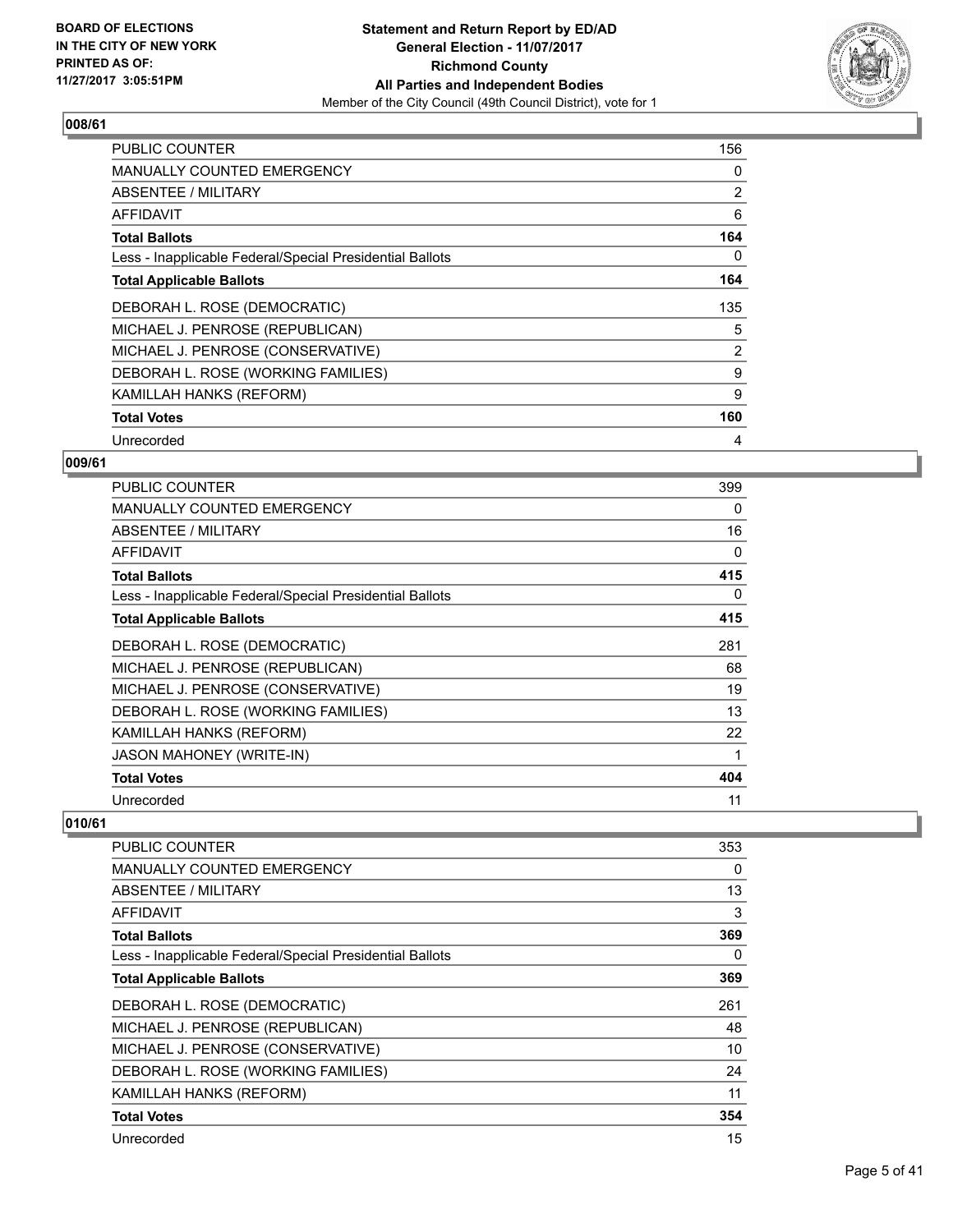

| PUBLIC COUNTER                                           | 292 |
|----------------------------------------------------------|-----|
| <b>MANUALLY COUNTED EMERGENCY</b>                        | 0   |
| ABSENTEE / MILITARY                                      | 26  |
| AFFIDAVIT                                                | 3   |
| <b>Total Ballots</b>                                     | 321 |
| Less - Inapplicable Federal/Special Presidential Ballots | 0   |
| <b>Total Applicable Ballots</b>                          | 321 |
| DEBORAH L. ROSE (DEMOCRATIC)                             | 191 |
| MICHAEL J. PENROSE (REPUBLICAN)                          | 77  |
| MICHAEL J. PENROSE (CONSERVATIVE)                        | 12  |
| DEBORAH L. ROSE (WORKING FAMILIES)                       | 14  |
| KAMILLAH HANKS (REFORM)                                  | 18  |
| <b>Total Votes</b>                                       | 312 |
| Unrecorded                                               | 9   |

## **012/61**

| <b>PUBLIC COUNTER</b>                                    | 550 |
|----------------------------------------------------------|-----|
| <b>MANUALLY COUNTED EMERGENCY</b>                        | 0   |
| ABSENTEE / MILITARY                                      | 15  |
| AFFIDAVIT                                                | 7   |
| <b>Total Ballots</b>                                     | 572 |
| Less - Inapplicable Federal/Special Presidential Ballots | 0   |
| <b>Total Applicable Ballots</b>                          | 572 |
| DEBORAH L. ROSE (DEMOCRATIC)                             | 236 |
| MICHAEL J. PENROSE (REPUBLICAN)                          | 225 |
| MICHAEL J. PENROSE (CONSERVATIVE)                        | 51  |
| DEBORAH L. ROSE (WORKING FAMILIES)                       | 15  |
| KAMILLAH HANKS (REFORM)                                  | 32  |
| <b>Total Votes</b>                                       | 559 |
| Unrecorded                                               | 13  |

| <b>PUBLIC COUNTER</b>                                    | 304 |
|----------------------------------------------------------|-----|
| <b>MANUALLY COUNTED EMERGENCY</b>                        | 0   |
| ABSENTEE / MILITARY                                      | 15  |
| AFFIDAVIT                                                | 3   |
| <b>Total Ballots</b>                                     | 322 |
| Less - Inapplicable Federal/Special Presidential Ballots | 0   |
| <b>Total Applicable Ballots</b>                          | 322 |
| DEBORAH L. ROSE (DEMOCRATIC)                             | 191 |
| MICHAEL J. PENROSE (REPUBLICAN)                          | 79  |
| MICHAEL J. PENROSE (CONSERVATIVE)                        | 18  |
| DEBORAH L. ROSE (WORKING FAMILIES)                       | 13  |
| KAMILLAH HANKS (REFORM)                                  | 12  |
| <b>Total Votes</b>                                       | 313 |
| Unrecorded                                               | 9   |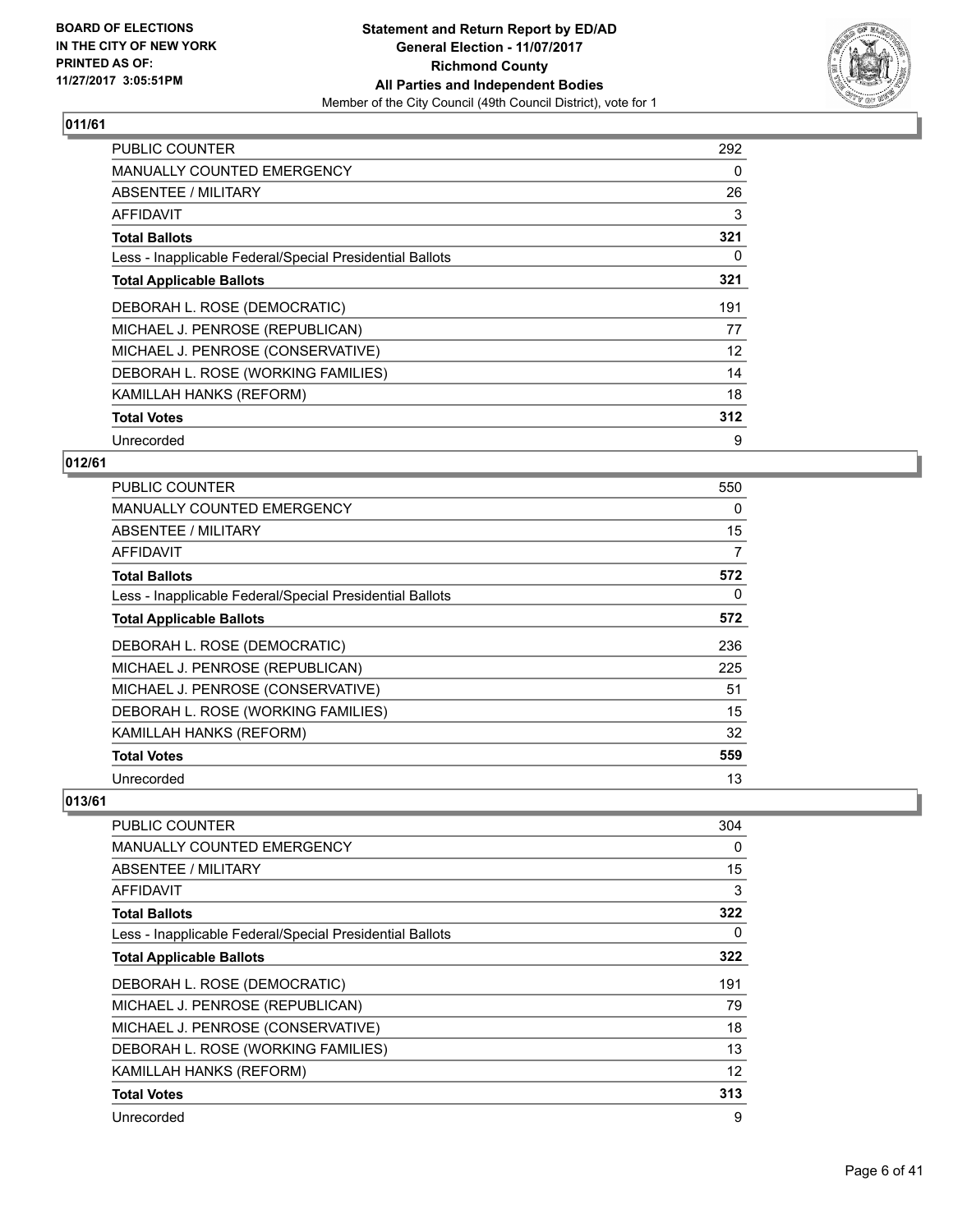

| <b>PUBLIC COUNTER</b>                                    | 365 |
|----------------------------------------------------------|-----|
| <b>MANUALLY COUNTED EMERGENCY</b>                        | 0   |
| <b>ABSENTEE / MILITARY</b>                               | 18  |
| AFFIDAVIT                                                | 3   |
| <b>Total Ballots</b>                                     | 386 |
| Less - Inapplicable Federal/Special Presidential Ballots | 0   |
| <b>Total Applicable Ballots</b>                          | 386 |
| DEBORAH L. ROSE (DEMOCRATIC)                             | 173 |
| MICHAEL J. PENROSE (REPUBLICAN)                          | 144 |
| MICHAEL J. PENROSE (CONSERVATIVE)                        | 41  |
| DEBORAH L. ROSE (WORKING FAMILIES)                       | 10  |
| KAMILLAH HANKS (REFORM)                                  | 13  |
| <b>Total Votes</b>                                       | 381 |
| Unrecorded                                               | 5   |

## **015/61**

| <b>PUBLIC COUNTER</b>                                    | 281 |
|----------------------------------------------------------|-----|
| <b>MANUALLY COUNTED EMERGENCY</b>                        | 0   |
| ABSENTEE / MILITARY                                      | 10  |
| AFFIDAVIT                                                | 2   |
| <b>Total Ballots</b>                                     | 293 |
| Less - Inapplicable Federal/Special Presidential Ballots | 0   |
| <b>Total Applicable Ballots</b>                          | 293 |
| DEBORAH L. ROSE (DEMOCRATIC)                             | 158 |
| MICHAEL J. PENROSE (REPUBLICAN)                          | 91  |
| MICHAEL J. PENROSE (CONSERVATIVE)                        | 21  |
| DEBORAH L. ROSE (WORKING FAMILIES)                       | 8   |
| KAMILLAH HANKS (REFORM)                                  | 8   |
| <b>Total Votes</b>                                       | 286 |
| Unrecorded                                               |     |

| <b>PUBLIC COUNTER</b>                                    | 222 |
|----------------------------------------------------------|-----|
| <b>MANUALLY COUNTED EMERGENCY</b>                        | 0   |
| <b>ABSENTEE / MILITARY</b>                               | 8   |
| <b>AFFIDAVIT</b>                                         | 5   |
| <b>Total Ballots</b>                                     | 235 |
| Less - Inapplicable Federal/Special Presidential Ballots | 0   |
| <b>Total Applicable Ballots</b>                          | 235 |
| DEBORAH L. ROSE (DEMOCRATIC)                             | 179 |
| MICHAEL J. PENROSE (REPUBLICAN)                          | 22  |
| MICHAEL J. PENROSE (CONSERVATIVE)                        | 4   |
| DEBORAH L. ROSE (WORKING FAMILIES)                       | 8   |
| KAMILLAH HANKS (REFORM)                                  | 12  |
| <b>Total Votes</b>                                       | 225 |
| Unrecorded                                               | 10  |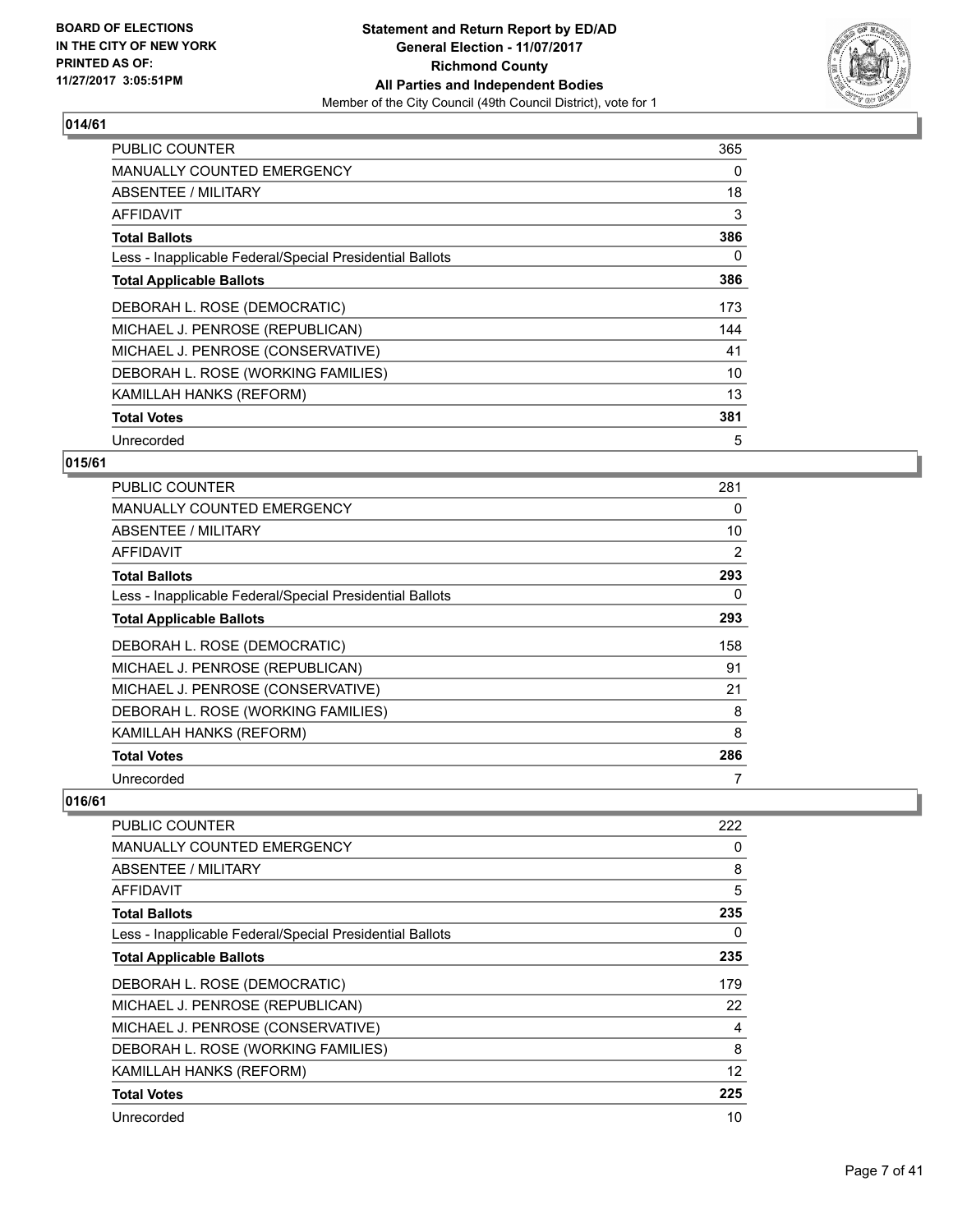

| PUBLIC COUNTER                                           | 251 |
|----------------------------------------------------------|-----|
| <b>MANUALLY COUNTED EMERGENCY</b>                        | 0   |
| <b>ABSENTEE / MILITARY</b>                               | 10  |
| AFFIDAVIT                                                | 3   |
| <b>Total Ballots</b>                                     | 264 |
| Less - Inapplicable Federal/Special Presidential Ballots | 0   |
| <b>Total Applicable Ballots</b>                          | 264 |
| DEBORAH L. ROSE (DEMOCRATIC)                             | 195 |
| MICHAEL J. PENROSE (REPUBLICAN)                          | 30  |
| MICHAEL J. PENROSE (CONSERVATIVE)                        | 9   |
| DEBORAH L. ROSE (WORKING FAMILIES)                       | 19  |
| KAMILLAH HANKS (REFORM)                                  | 7   |
| <b>Total Votes</b>                                       | 260 |
| Unrecorded                                               | 4   |

## **018/61**

| <b>PUBLIC COUNTER</b>                                    | 252 |
|----------------------------------------------------------|-----|
| MANUALLY COUNTED EMERGENCY                               | 0   |
| ABSENTEE / MILITARY                                      | 10  |
| AFFIDAVIT                                                | 4   |
| <b>Total Ballots</b>                                     | 266 |
| Less - Inapplicable Federal/Special Presidential Ballots | 0   |
| <b>Total Applicable Ballots</b>                          | 266 |
| DEBORAH L. ROSE (DEMOCRATIC)                             | 131 |
| MICHAEL J. PENROSE (REPUBLICAN)                          | 79  |
| MICHAEL J. PENROSE (CONSERVATIVE)                        | 22  |
| DEBORAH L. ROSE (WORKING FAMILIES)                       | 10  |
| KAMILLAH HANKS (REFORM)                                  | 15  |
| <b>Total Votes</b>                                       | 257 |
| Unrecorded                                               | 9   |

| PUBLIC COUNTER                                           | 306 |
|----------------------------------------------------------|-----|
| <b>MANUALLY COUNTED EMERGENCY</b>                        | 0   |
| ABSENTEE / MILITARY                                      | 20  |
| <b>AFFIDAVIT</b>                                         | 0   |
| <b>Total Ballots</b>                                     | 326 |
| Less - Inapplicable Federal/Special Presidential Ballots | 0   |
| <b>Total Applicable Ballots</b>                          | 326 |
| DEBORAH L. ROSE (DEMOCRATIC)                             | 159 |
| MICHAEL J. PENROSE (REPUBLICAN)                          | 105 |
| MICHAEL J. PENROSE (CONSERVATIVE)                        | 23  |
| DEBORAH L. ROSE (WORKING FAMILIES)                       | 15  |
| KAMILLAH HANKS (REFORM)                                  | 15  |
| UNATTRIBUTABLE WRITE-IN (WRITE-IN)                       | 1   |
| <b>Total Votes</b>                                       | 318 |
| Unrecorded                                               | 8   |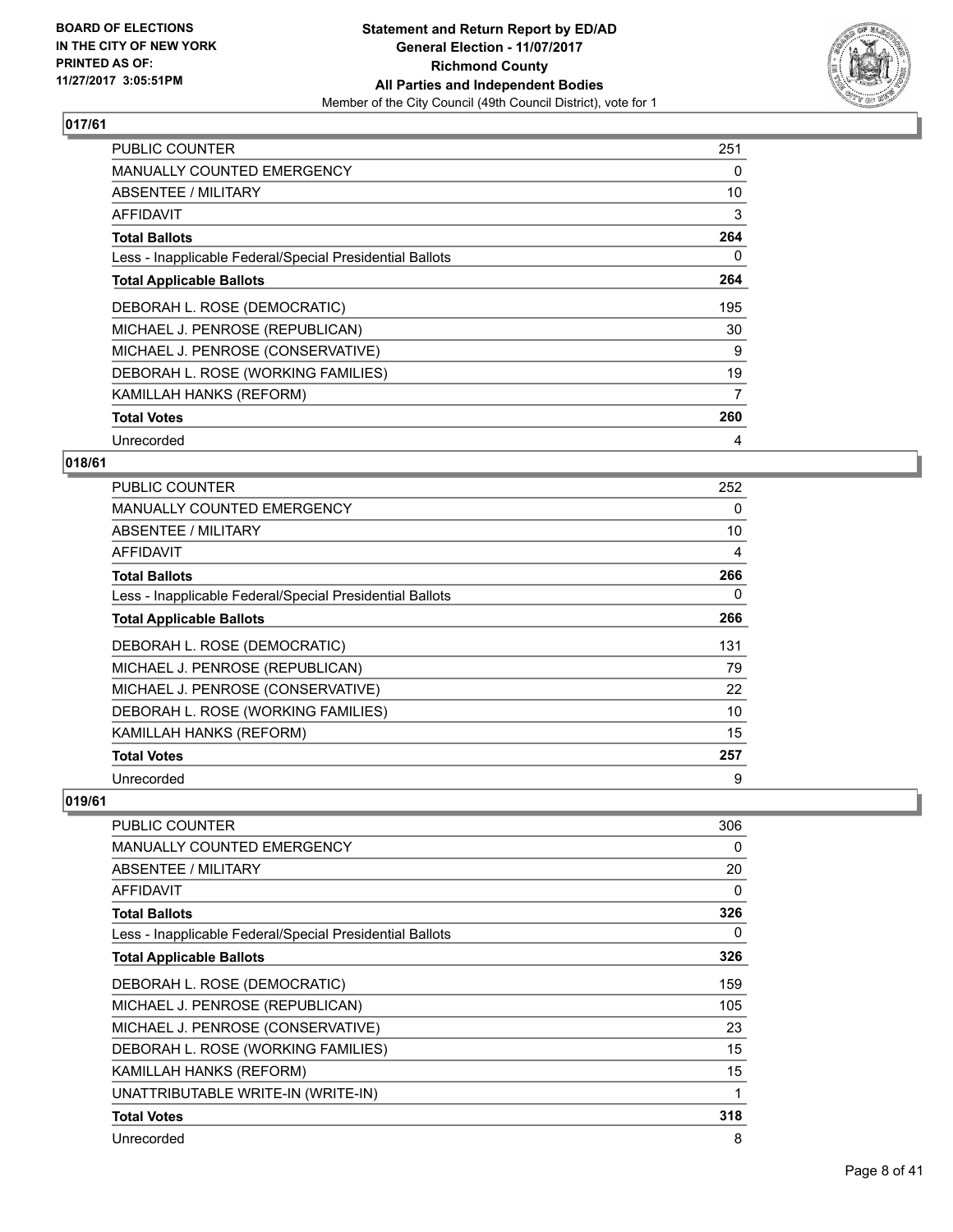

| <b>PUBLIC COUNTER</b>                                    | 283 |
|----------------------------------------------------------|-----|
| <b>MANUALLY COUNTED EMERGENCY</b>                        | 0   |
| <b>ABSENTEE / MILITARY</b>                               | 9   |
| AFFIDAVIT                                                | 5   |
| <b>Total Ballots</b>                                     | 297 |
| Less - Inapplicable Federal/Special Presidential Ballots | 0   |
| <b>Total Applicable Ballots</b>                          | 297 |
| DEBORAH L. ROSE (DEMOCRATIC)                             | 138 |
| MICHAEL J. PENROSE (REPUBLICAN)                          | 109 |
| MICHAEL J. PENROSE (CONSERVATIVE)                        | 30  |
| DEBORAH L. ROSE (WORKING FAMILIES)                       | 7   |
| KAMILLAH HANKS (REFORM)                                  | 8   |
| <b>Total Votes</b>                                       | 292 |
| Unrecorded                                               | 5   |

## **021/61**

| <b>PUBLIC COUNTER</b>                                    | 244 |
|----------------------------------------------------------|-----|
| <b>MANUALLY COUNTED EMERGENCY</b>                        | 0   |
| ABSENTEE / MILITARY                                      | 11  |
| AFFIDAVIT                                                | 5   |
| <b>Total Ballots</b>                                     | 260 |
| Less - Inapplicable Federal/Special Presidential Ballots | 0   |
| <b>Total Applicable Ballots</b>                          | 260 |
| DEBORAH L. ROSE (DEMOCRATIC)                             | 197 |
| MICHAEL J. PENROSE (REPUBLICAN)                          | 25  |
| MICHAEL J. PENROSE (CONSERVATIVE)                        | 8   |
| DEBORAH L. ROSE (WORKING FAMILIES)                       | 12  |
| KAMILLAH HANKS (REFORM)                                  | 12  |
| <b>Total Votes</b>                                       | 254 |
| Unrecorded                                               | 6   |

| PUBLIC COUNTER                                           | 302 |
|----------------------------------------------------------|-----|
| <b>MANUALLY COUNTED EMERGENCY</b>                        | 0   |
| <b>ABSENTEE / MILITARY</b>                               | 9   |
| AFFIDAVIT                                                | 3   |
| <b>Total Ballots</b>                                     | 314 |
| Less - Inapplicable Federal/Special Presidential Ballots | 0   |
| <b>Total Applicable Ballots</b>                          | 314 |
| DEBORAH L. ROSE (DEMOCRATIC)                             | 213 |
| MICHAEL J. PENROSE (REPUBLICAN)                          | 44  |
| MICHAEL J. PENROSE (CONSERVATIVE)                        | 10  |
| DEBORAH L. ROSE (WORKING FAMILIES)                       | 10  |
| KAMILLAH HANKS (REFORM)                                  | 29  |
| <b>Total Votes</b>                                       | 306 |
| Unrecorded                                               | 8   |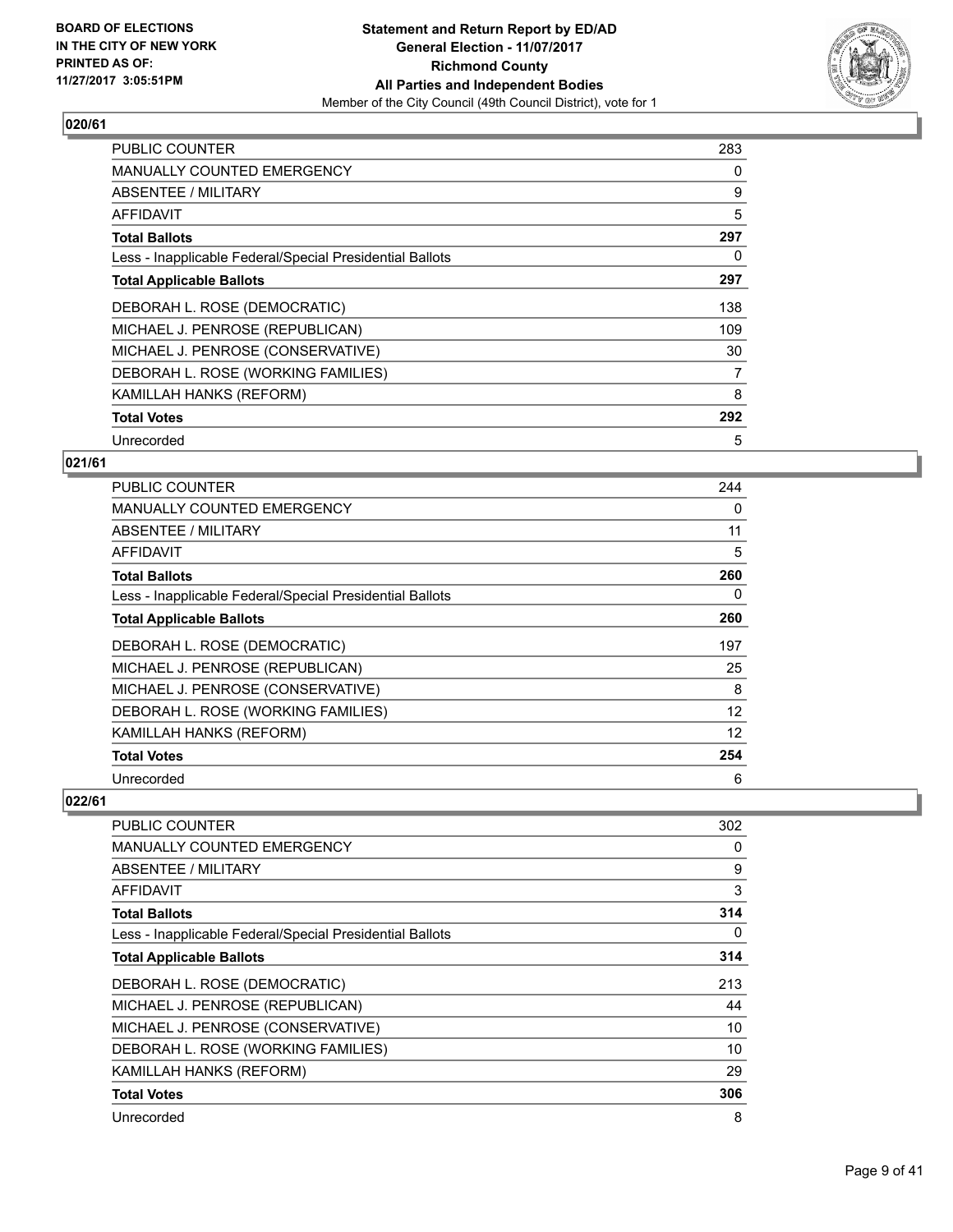

| <b>PUBLIC COUNTER</b>                                    | 259 |
|----------------------------------------------------------|-----|
| <b>MANUALLY COUNTED EMERGENCY</b>                        | 0   |
| <b>ABSENTEE / MILITARY</b>                               | 10  |
| AFFIDAVIT                                                | 0   |
| <b>Total Ballots</b>                                     | 269 |
| Less - Inapplicable Federal/Special Presidential Ballots | 0   |
| <b>Total Applicable Ballots</b>                          | 269 |
| DEBORAH L. ROSE (DEMOCRATIC)                             | 152 |
| MICHAEL J. PENROSE (REPUBLICAN)                          | 76  |
| MICHAEL J. PENROSE (CONSERVATIVE)                        | 9   |
| DEBORAH L. ROSE (WORKING FAMILIES)                       | 12  |
| KAMILLAH HANKS (REFORM)                                  | 15  |
| <b>Total Votes</b>                                       | 264 |
| Unrecorded                                               | 5   |

| <b>PUBLIC COUNTER</b>                                    | 347 |
|----------------------------------------------------------|-----|
| <b>MANUALLY COUNTED EMERGENCY</b>                        | 0   |
| ABSENTEE / MILITARY                                      | 8   |
| <b>AFFIDAVIT</b>                                         | 7   |
| <b>Total Ballots</b>                                     | 362 |
| Less - Inapplicable Federal/Special Presidential Ballots | 0   |
| <b>Total Applicable Ballots</b>                          | 362 |
| DEBORAH L. ROSE (DEMOCRATIC)                             | 163 |
| MICHAEL J. PENROSE (REPUBLICAN)                          | 131 |
| MICHAEL J. PENROSE (CONSERVATIVE)                        | 22  |
| DEBORAH L. ROSE (WORKING FAMILIES)                       | 11  |
| KAMILLAH HANKS (REFORM)                                  | 21  |
| STEVEN MATTEO (WRITE-IN)                                 |     |
| <b>Total Votes</b>                                       | 349 |
| Unrecorded                                               | 13  |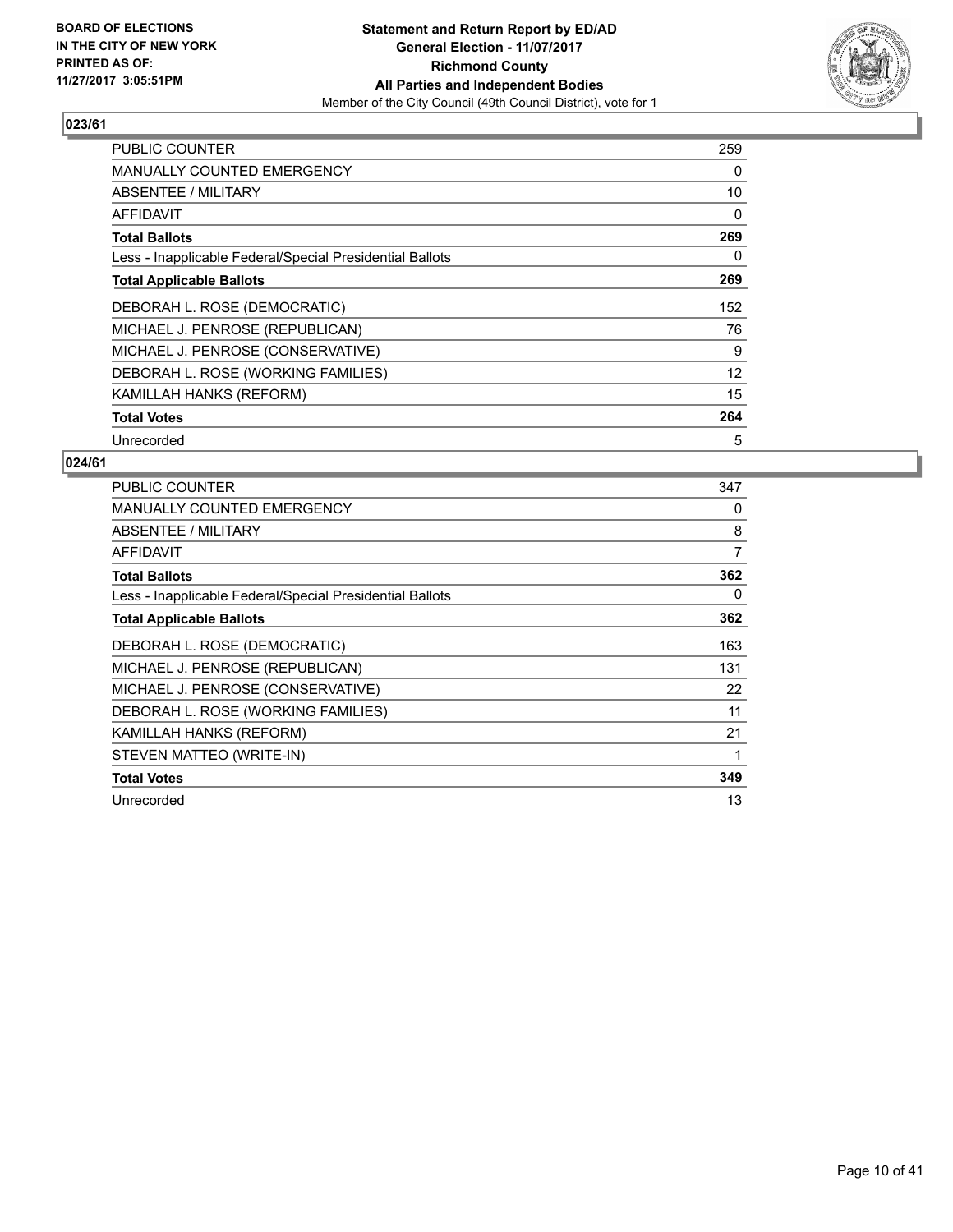

| <b>PUBLIC COUNTER</b>                                    | 327 |
|----------------------------------------------------------|-----|
| <b>MANUALLY COUNTED EMERGENCY</b>                        | 0   |
| ABSENTEE / MILITARY                                      | 10  |
| AFFIDAVIT                                                |     |
| <b>Total Ballots</b>                                     | 338 |
| Less - Inapplicable Federal/Special Presidential Ballots | 0   |
| <b>Total Applicable Ballots</b>                          | 338 |
| DEBORAH L. ROSE (DEMOCRATIC)                             | 173 |
| MICHAEL J. PENROSE (REPUBLICAN)                          | 98  |
| MICHAEL J. PENROSE (CONSERVATIVE)                        | 21  |
| DEBORAH L. ROSE (WORKING FAMILIES)                       | 11  |
| KAMILLAH HANKS (REFORM)                                  | 16  |
| SEAN JOHNSON (WRITE-IN)                                  |     |
| <b>Total Votes</b>                                       | 320 |
| Unrecorded                                               | 18  |

| <b>PUBLIC COUNTER</b>                                    | 258 |
|----------------------------------------------------------|-----|
| <b>MANUALLY COUNTED EMERGENCY</b>                        | 0   |
| <b>ABSENTEE / MILITARY</b>                               | 8   |
| AFFIDAVIT                                                | 0   |
| <b>Total Ballots</b>                                     | 266 |
| Less - Inapplicable Federal/Special Presidential Ballots | 0   |
| <b>Total Applicable Ballots</b>                          | 266 |
| DEBORAH L. ROSE (DEMOCRATIC)                             | 176 |
| MICHAEL J. PENROSE (REPUBLICAN)                          | 46  |
| MICHAEL J. PENROSE (CONSERVATIVE)                        | 8   |
| DEBORAH L. ROSE (WORKING FAMILIES)                       | 13  |
| KAMILLAH HANKS (REFORM)                                  | 16  |
| <b>Total Votes</b>                                       | 259 |
| Unrecorded                                               | 7   |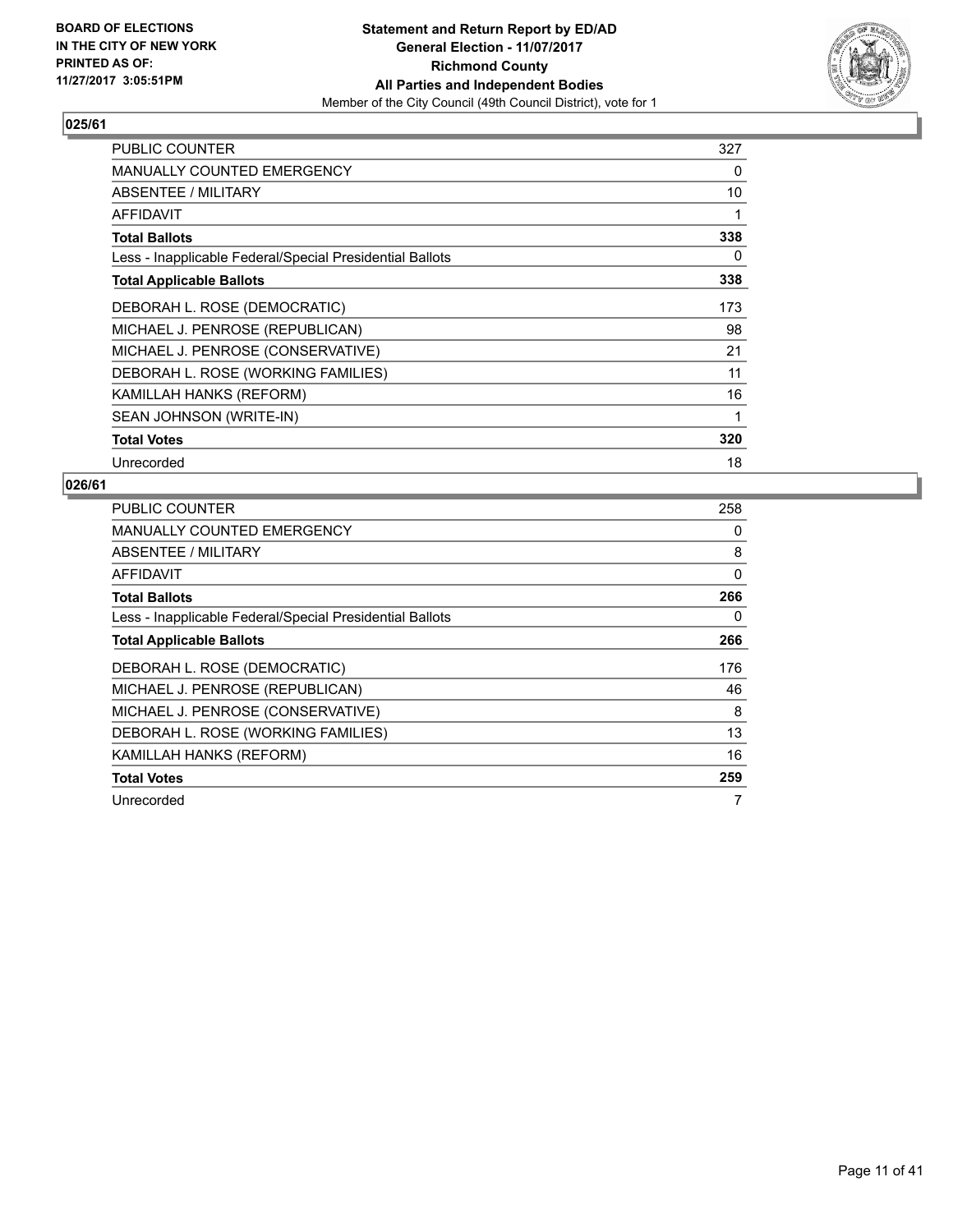

| <b>PUBLIC COUNTER</b>                                    | 245 |
|----------------------------------------------------------|-----|
| <b>MANUALLY COUNTED EMERGENCY</b>                        | 0   |
| ABSENTEE / MILITARY                                      | 11  |
| <b>AFFIDAVIT</b>                                         | 2   |
| <b>Total Ballots</b>                                     | 258 |
| Less - Inapplicable Federal/Special Presidential Ballots | 0   |
| <b>Total Applicable Ballots</b>                          | 258 |
| DEBORAH L. ROSE (DEMOCRATIC)                             | 167 |
| MICHAEL J. PENROSE (REPUBLICAN)                          | 50  |
| MICHAEL J. PENROSE (CONSERVATIVE)                        | 10  |
| DEBORAH L. ROSE (WORKING FAMILIES)                       | 9   |
| KAMILLAH HANKS (REFORM)                                  | 16  |
| <b>KERRY MCFARLONE (WRITE-IN)</b>                        | 1   |
| <b>Total Votes</b>                                       | 253 |
| Unrecorded                                               | 5   |

## **028/61**

| <b>PUBLIC COUNTER</b>                                    | 186 |
|----------------------------------------------------------|-----|
| <b>MANUALLY COUNTED EMERGENCY</b>                        | 0   |
| ABSENTEE / MILITARY                                      | 5   |
| AFFIDAVIT                                                | 0   |
| <b>Total Ballots</b>                                     | 191 |
| Less - Inapplicable Federal/Special Presidential Ballots | 0   |
| <b>Total Applicable Ballots</b>                          | 191 |
| DEBORAH L. ROSE (DEMOCRATIC)                             | 118 |
| MICHAEL J. PENROSE (REPUBLICAN)                          | 45  |
| MICHAEL J. PENROSE (CONSERVATIVE)                        | 10  |
| DEBORAH L. ROSE (WORKING FAMILIES)                       | 8   |
| KAMILLAH HANKS (REFORM)                                  | 3   |
| <b>Total Votes</b>                                       | 184 |
| Unrecorded                                               | 7   |

| PUBLIC COUNTER                                           | 295 |
|----------------------------------------------------------|-----|
| <b>MANUALLY COUNTED EMERGENCY</b>                        | 0   |
| ABSENTEE / MILITARY                                      | 11  |
| AFFIDAVIT                                                | 3   |
| <b>Total Ballots</b>                                     | 309 |
| Less - Inapplicable Federal/Special Presidential Ballots | 0   |
| <b>Total Applicable Ballots</b>                          | 309 |
| DEBORAH L. ROSE (DEMOCRATIC)                             | 132 |
| MICHAEL J. PENROSE (REPUBLICAN)                          | 120 |
| MICHAEL J. PENROSE (CONSERVATIVE)                        | 18  |
| DEBORAH L. ROSE (WORKING FAMILIES)                       | 10  |
| KAMILLAH HANKS (REFORM)                                  | 14  |
| <b>Total Votes</b>                                       | 294 |
| Unrecorded                                               | 15  |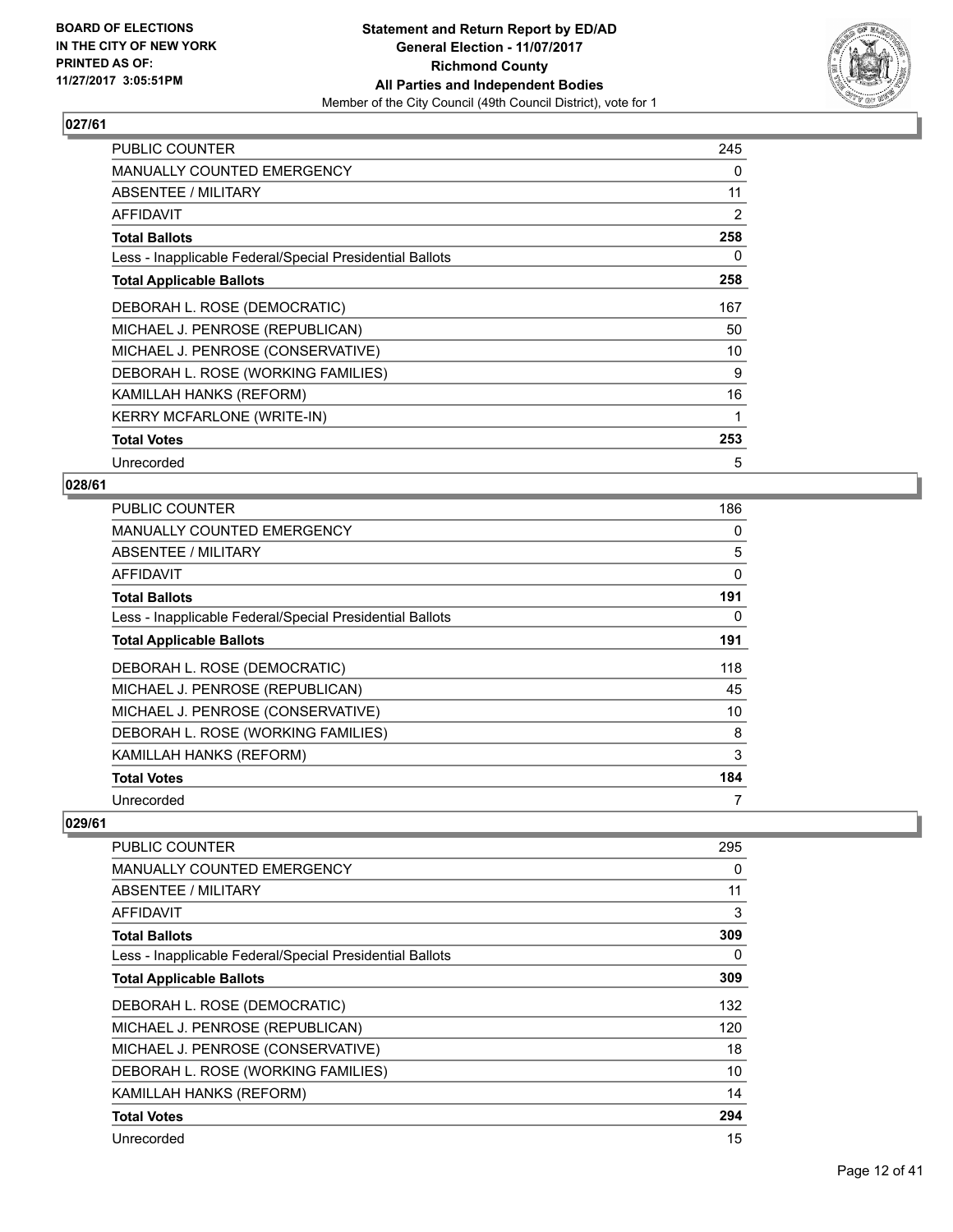

| <b>PUBLIC COUNTER</b>                                    | 284 |
|----------------------------------------------------------|-----|
| <b>MANUALLY COUNTED EMERGENCY</b>                        | 0   |
| ABSENTEE / MILITARY                                      | 10  |
| AFFIDAVIT                                                | 2   |
| <b>Total Ballots</b>                                     | 296 |
| Less - Inapplicable Federal/Special Presidential Ballots | 0   |
| <b>Total Applicable Ballots</b>                          | 296 |
| DEBORAH L. ROSE (DEMOCRATIC)                             | 128 |
| MICHAEL J. PENROSE (REPUBLICAN)                          | 115 |
| MICHAEL J. PENROSE (CONSERVATIVE)                        | 20  |
| DEBORAH L. ROSE (WORKING FAMILIES)                       | 20  |
| KAMILLAH HANKS (REFORM)                                  | 5   |
| <b>Total Votes</b>                                       | 288 |
| Unrecorded                                               | 8   |

## **031/61**

| <b>PUBLIC COUNTER</b>                                    | 275 |
|----------------------------------------------------------|-----|
| <b>MANUALLY COUNTED EMERGENCY</b>                        | 0   |
| ABSENTEE / MILITARY                                      | 8   |
| AFFIDAVIT                                                | 5   |
| <b>Total Ballots</b>                                     | 288 |
| Less - Inapplicable Federal/Special Presidential Ballots | 0   |
| <b>Total Applicable Ballots</b>                          | 288 |
| DEBORAH L. ROSE (DEMOCRATIC)                             | 201 |
| MICHAEL J. PENROSE (REPUBLICAN)                          | 49  |
| MICHAEL J. PENROSE (CONSERVATIVE)                        | 5   |
| DEBORAH L. ROSE (WORKING FAMILIES)                       | 15  |
| KAMILLAH HANKS (REFORM)                                  | 12  |
| <b>Total Votes</b>                                       | 282 |
| Unrecorded                                               | 6   |

| PUBLIC COUNTER                                           | 238 |
|----------------------------------------------------------|-----|
| <b>MANUALLY COUNTED EMERGENCY</b>                        | 0   |
| ABSENTEE / MILITARY                                      | 34  |
| AFFIDAVIT                                                | 5   |
| <b>Total Ballots</b>                                     | 277 |
| Less - Inapplicable Federal/Special Presidential Ballots | 0   |
| <b>Total Applicable Ballots</b>                          | 277 |
| DEBORAH L. ROSE (DEMOCRATIC)                             | 173 |
| MICHAEL J. PENROSE (REPUBLICAN)                          | 53  |
| MICHAEL J. PENROSE (CONSERVATIVE)                        | 8   |
| DEBORAH L. ROSE (WORKING FAMILIES)                       | 20  |
| KAMILLAH HANKS (REFORM)                                  | 11  |
| <b>Total Votes</b>                                       | 265 |
| Unrecorded                                               | 12  |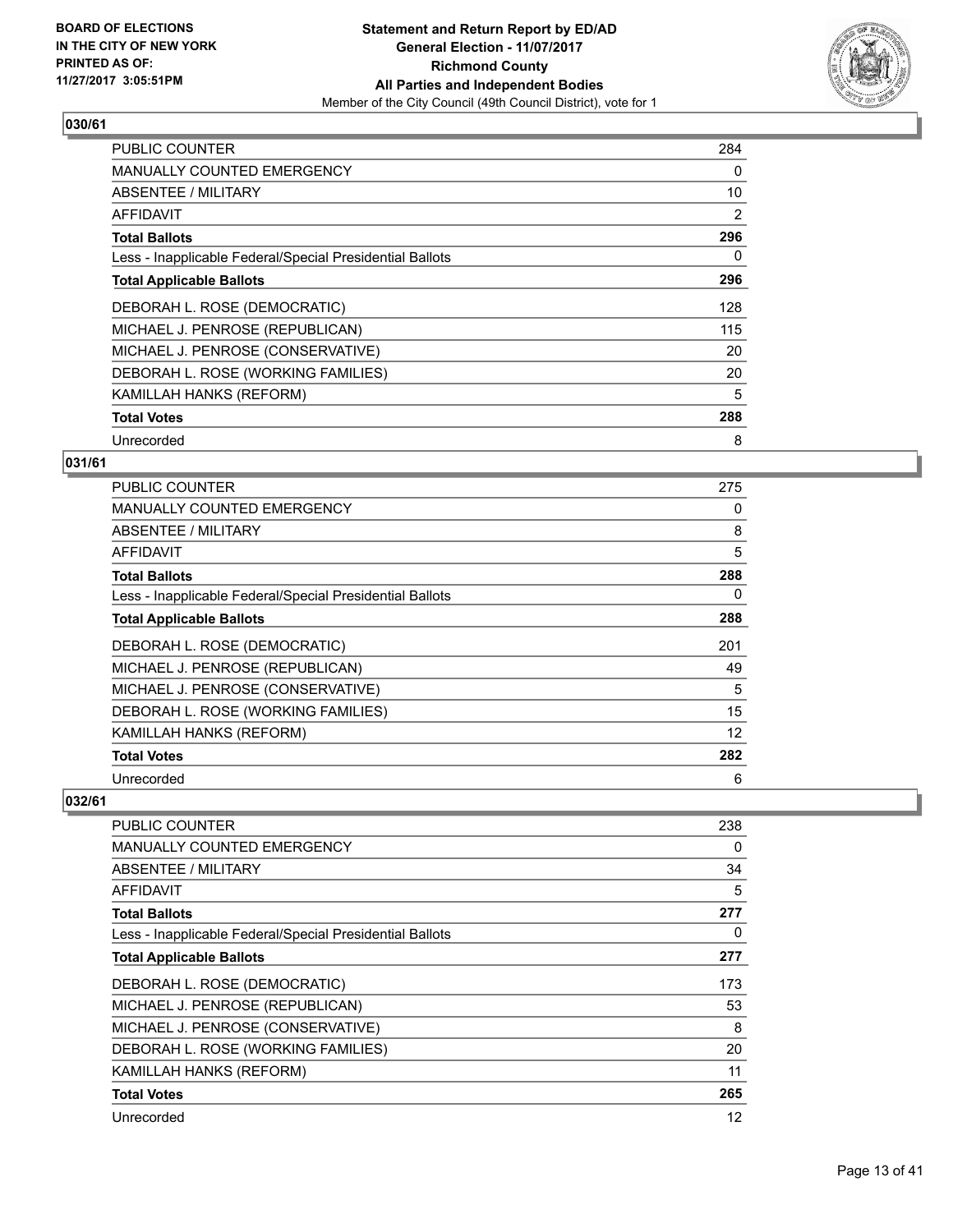

| <b>PUBLIC COUNTER</b>                                    | 245 |
|----------------------------------------------------------|-----|
| <b>MANUALLY COUNTED EMERGENCY</b>                        | 0   |
| ABSENTEE / MILITARY                                      | 11  |
| <b>AFFIDAVIT</b>                                         | 2   |
| <b>Total Ballots</b>                                     | 258 |
| Less - Inapplicable Federal/Special Presidential Ballots | 0   |
| <b>Total Applicable Ballots</b>                          | 258 |
| DEBORAH L. ROSE (DEMOCRATIC)                             | 178 |
| MICHAEL J. PENROSE (REPUBLICAN)                          | 32  |
| MICHAEL J. PENROSE (CONSERVATIVE)                        | 8   |
| DEBORAH L. ROSE (WORKING FAMILIES)                       | 16  |
| KAMILLAH HANKS (REFORM)                                  | 12  |
| STEVEN MATTEO (WRITE-IN)                                 | 1   |
| <b>Total Votes</b>                                       | 247 |
| Unrecorded                                               | 11  |

| <b>PUBLIC COUNTER</b>                                    | 364 |
|----------------------------------------------------------|-----|
| <b>MANUALLY COUNTED EMERGENCY</b>                        | 0   |
| ABSENTEE / MILITARY                                      | 22  |
| AFFIDAVIT                                                | 3   |
| <b>Total Ballots</b>                                     | 389 |
| Less - Inapplicable Federal/Special Presidential Ballots | 0   |
| <b>Total Applicable Ballots</b>                          | 389 |
| DEBORAH L. ROSE (DEMOCRATIC)                             | 172 |
| MICHAEL J. PENROSE (REPUBLICAN)                          | 128 |
| MICHAEL J. PENROSE (CONSERVATIVE)                        | 35  |
| DEBORAH L. ROSE (WORKING FAMILIES)                       | 23  |
| KAMILLAH HANKS (REFORM)                                  | 24  |
| <b>Total Votes</b>                                       | 382 |
| Unrecorded                                               | 7   |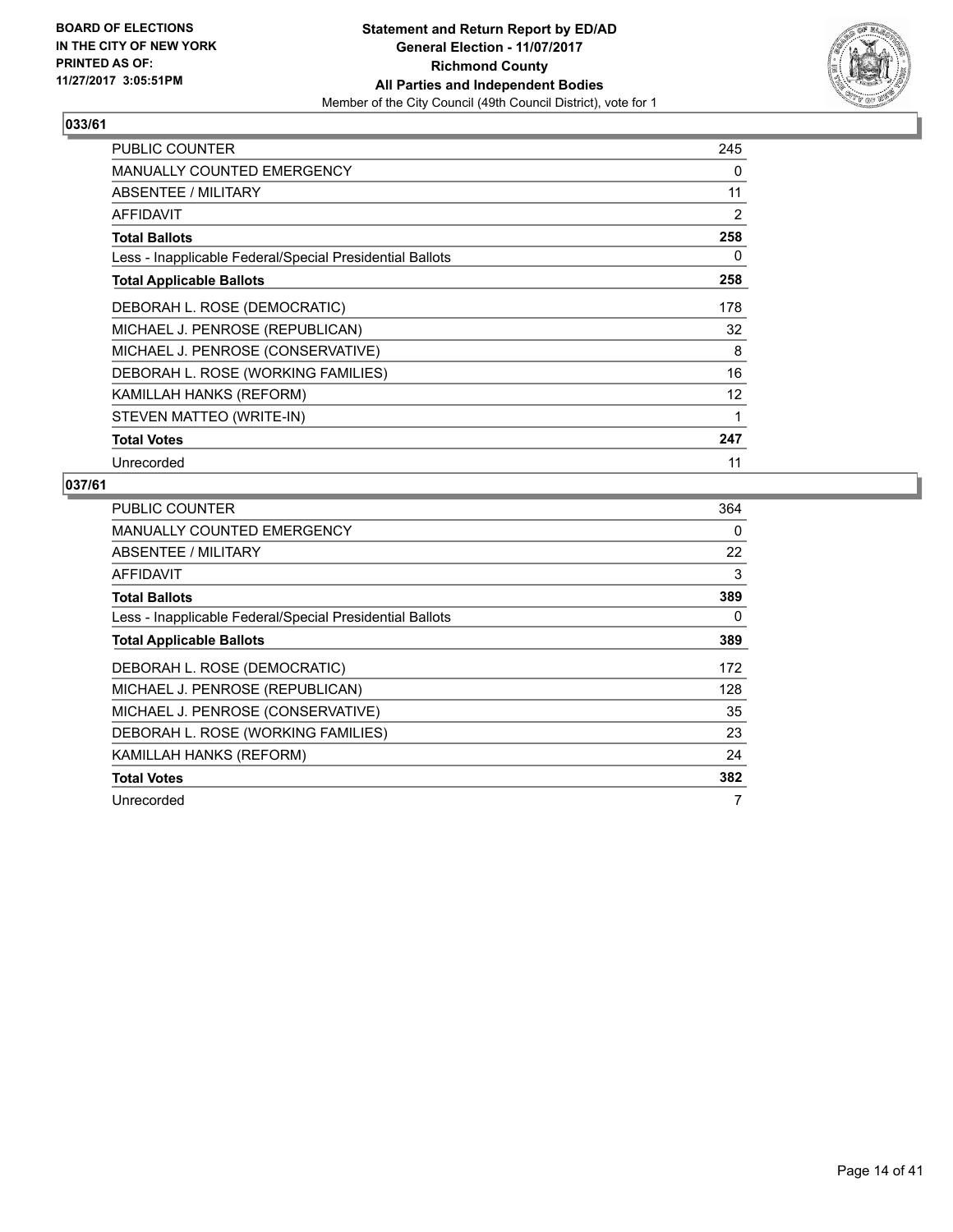

| <b>PUBLIC COUNTER</b>                                    | 449 |
|----------------------------------------------------------|-----|
| <b>MANUALLY COUNTED EMERGENCY</b>                        | 0   |
| ABSENTEE / MILITARY                                      | 19  |
| AFFIDAVIT                                                | 5   |
| <b>Total Ballots</b>                                     | 473 |
| Less - Inapplicable Federal/Special Presidential Ballots | 0   |
| <b>Total Applicable Ballots</b>                          | 473 |
| DEBORAH L. ROSE (DEMOCRATIC)                             | 160 |
| MICHAEL J. PENROSE (REPUBLICAN)                          | 225 |
| MICHAEL J. PENROSE (CONSERVATIVE)                        | 54  |
| DEBORAH L. ROSE (WORKING FAMILIES)                       | 10  |
| KAMILLAH HANKS (REFORM)                                  | 18  |
| PETER MURRAY (WRITE-IN)                                  | 1   |
| TERRANCE THORNTON (WRITE-IN)                             | 1   |
| <b>Total Votes</b>                                       | 469 |
| Unrecorded                                               | 4   |

| <b>PUBLIC COUNTER</b>                                    | 407 |
|----------------------------------------------------------|-----|
| <b>MANUALLY COUNTED EMERGENCY</b>                        | 0   |
| ABSENTEE / MILITARY                                      | 11  |
| AFFIDAVIT                                                | 2   |
| <b>Total Ballots</b>                                     | 420 |
| Less - Inapplicable Federal/Special Presidential Ballots | 0   |
| <b>Total Applicable Ballots</b>                          | 420 |
| DEBORAH L. ROSE (DEMOCRATIC)                             | 133 |
| MICHAEL J. PENROSE (REPUBLICAN)                          | 208 |
| MICHAEL J. PENROSE (CONSERVATIVE)                        | 53  |
| DEBORAH L. ROSE (WORKING FAMILIES)                       | 10  |
| KAMILLAH HANKS (REFORM)                                  | 14  |
| <b>Total Votes</b>                                       | 418 |
| Unrecorded                                               | 2   |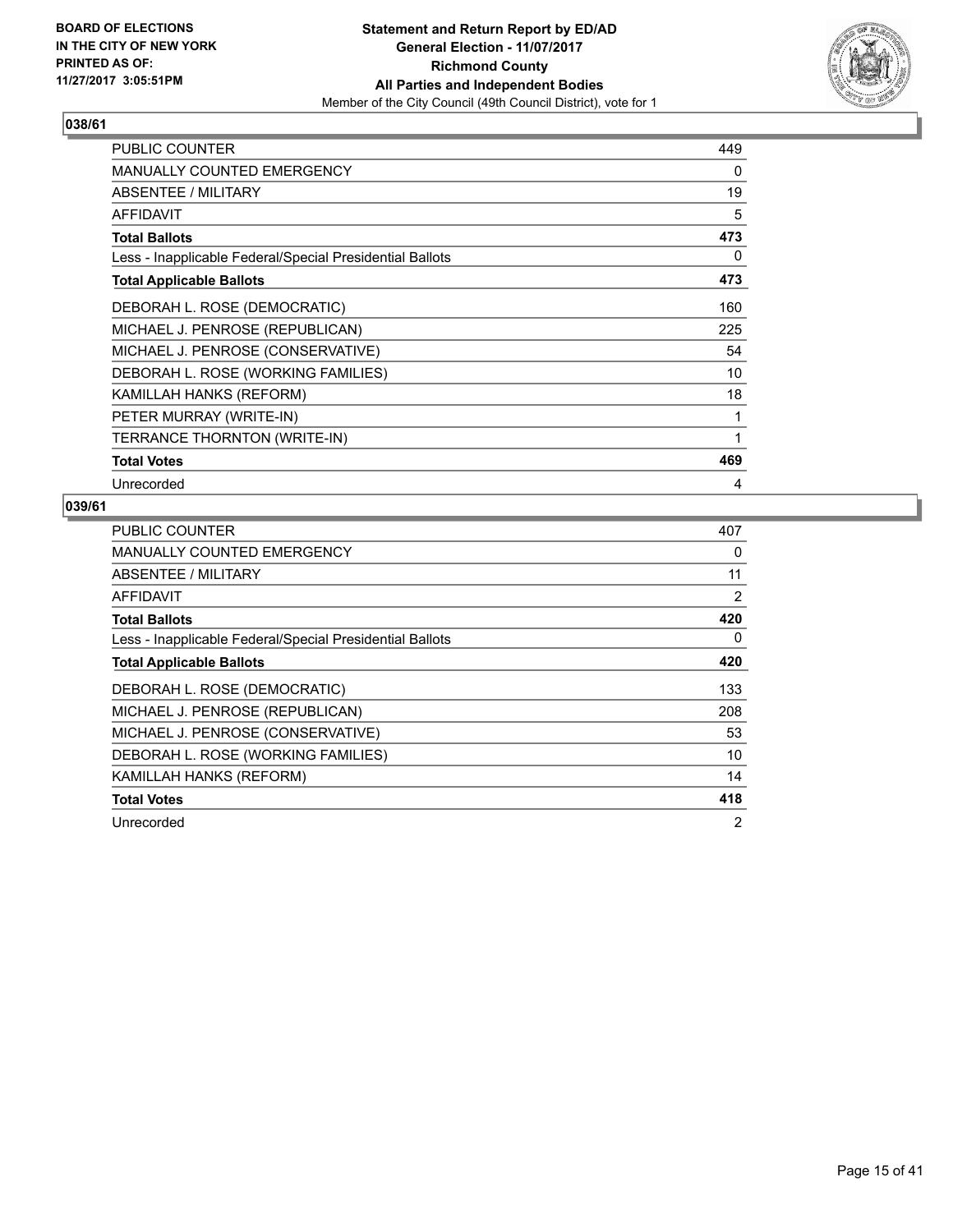

| <b>PUBLIC COUNTER</b>                                    | 442 |
|----------------------------------------------------------|-----|
| <b>MANUALLY COUNTED EMERGENCY</b>                        | 0   |
| <b>ABSENTEE / MILITARY</b>                               | 23  |
| AFFIDAVIT                                                |     |
| <b>Total Ballots</b>                                     | 466 |
| Less - Inapplicable Federal/Special Presidential Ballots | 0   |
| <b>Total Applicable Ballots</b>                          | 466 |
| DEBORAH L. ROSE (DEMOCRATIC)                             | 146 |
| MICHAEL J. PENROSE (REPUBLICAN)                          | 231 |
| MICHAEL J. PENROSE (CONSERVATIVE)                        | 60  |
| DEBORAH L. ROSE (WORKING FAMILIES)                       | 7   |
| KAMILLAH HANKS (REFORM)                                  | 10  |
| <b>Total Votes</b>                                       | 454 |
| Unrecorded                                               | 12  |

## **041/61**

| <b>PUBLIC COUNTER</b>                                    | 387 |
|----------------------------------------------------------|-----|
| <b>MANUALLY COUNTED EMERGENCY</b>                        | 0   |
| ABSENTEE / MILITARY                                      | 17  |
| AFFIDAVIT                                                | 6   |
| <b>Total Ballots</b>                                     | 410 |
| Less - Inapplicable Federal/Special Presidential Ballots | 0   |
| <b>Total Applicable Ballots</b>                          | 410 |
| DEBORAH L. ROSE (DEMOCRATIC)                             | 85  |
| MICHAEL J. PENROSE (REPUBLICAN)                          | 223 |
| MICHAEL J. PENROSE (CONSERVATIVE)                        | 71  |
| DEBORAH L. ROSE (WORKING FAMILIES)                       | 6   |
| KAMILLAH HANKS (REFORM)                                  | 16  |
| <b>KRISTEN CABAN (WRITE-IN)</b>                          |     |
| <b>Total Votes</b>                                       | 402 |
| Unrecorded                                               | 8   |

| <b>PUBLIC COUNTER</b>                                    | 516 |
|----------------------------------------------------------|-----|
| <b>MANUALLY COUNTED EMERGENCY</b>                        | 0   |
| ABSENTEE / MILITARY                                      | 22  |
| AFFIDAVIT                                                | 5   |
| <b>Total Ballots</b>                                     | 543 |
| Less - Inapplicable Federal/Special Presidential Ballots | 0   |
| <b>Total Applicable Ballots</b>                          | 543 |
| DEBORAH L. ROSE (DEMOCRATIC)                             | 158 |
| MICHAEL J. PENROSE (REPUBLICAN)                          | 284 |
| MICHAEL J. PENROSE (CONSERVATIVE)                        | 60  |
| DEBORAH L. ROSE (WORKING FAMILIES)                       | 12  |
| KAMILLAH HANKS (REFORM)                                  | 22  |
| <b>Total Votes</b>                                       | 536 |
| Unrecorded                                               | 7   |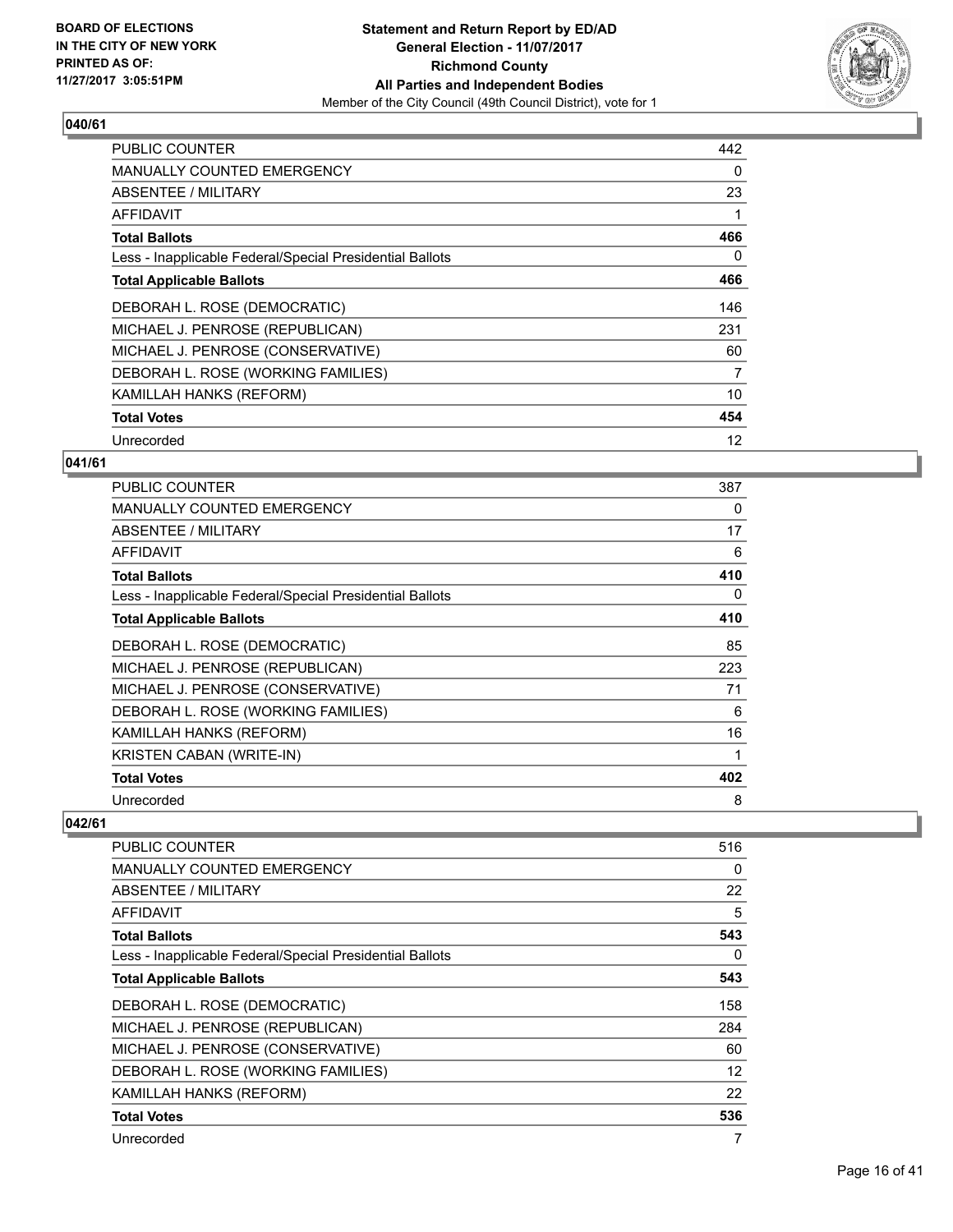

| <b>PUBLIC COUNTER</b>                                    | 350 |
|----------------------------------------------------------|-----|
| <b>MANUALLY COUNTED EMERGENCY</b>                        | 0   |
| ABSENTEE / MILITARY                                      | 13  |
| AFFIDAVIT                                                |     |
| <b>Total Ballots</b>                                     | 364 |
| Less - Inapplicable Federal/Special Presidential Ballots | 0   |
| <b>Total Applicable Ballots</b>                          | 364 |
| DEBORAH L. ROSE (DEMOCRATIC)                             | 83  |
| MICHAEL J. PENROSE (REPUBLICAN)                          | 194 |
| MICHAEL J. PENROSE (CONSERVATIVE)                        | 56  |
| DEBORAH L. ROSE (WORKING FAMILIES)                       | 8   |
| KAMILLAH HANKS (REFORM)                                  | 15  |
| <b>GREGORY GEORGE HAGGERTY (WRITE-IN)</b>                | 1   |
| <b>Total Votes</b>                                       | 357 |
| Unrecorded                                               | 7   |

| <b>PUBLIC COUNTER</b>                                    | 317 |
|----------------------------------------------------------|-----|
| MANUALLY COUNTED EMERGENCY                               | 0   |
| ABSENTEE / MILITARY                                      | 22  |
| <b>AFFIDAVIT</b>                                         | 6   |
| <b>Total Ballots</b>                                     | 345 |
| Less - Inapplicable Federal/Special Presidential Ballots | 0   |
| <b>Total Applicable Ballots</b>                          | 345 |
| DEBORAH L. ROSE (DEMOCRATIC)                             | 100 |
| MICHAEL J. PENROSE (REPUBLICAN)                          | 166 |
| MICHAEL J. PENROSE (CONSERVATIVE)                        | 45  |
| DEBORAH L. ROSE (WORKING FAMILIES)                       | 8   |
| KAMILLAH HANKS (REFORM)                                  | 9   |
| ANDREW J. OLSEN (WRITE-IN)                               | 1   |
| GENA MIMOZO (WRITE-IN)                                   | 1   |
| <b>Total Votes</b>                                       | 330 |
| Unrecorded                                               | 15  |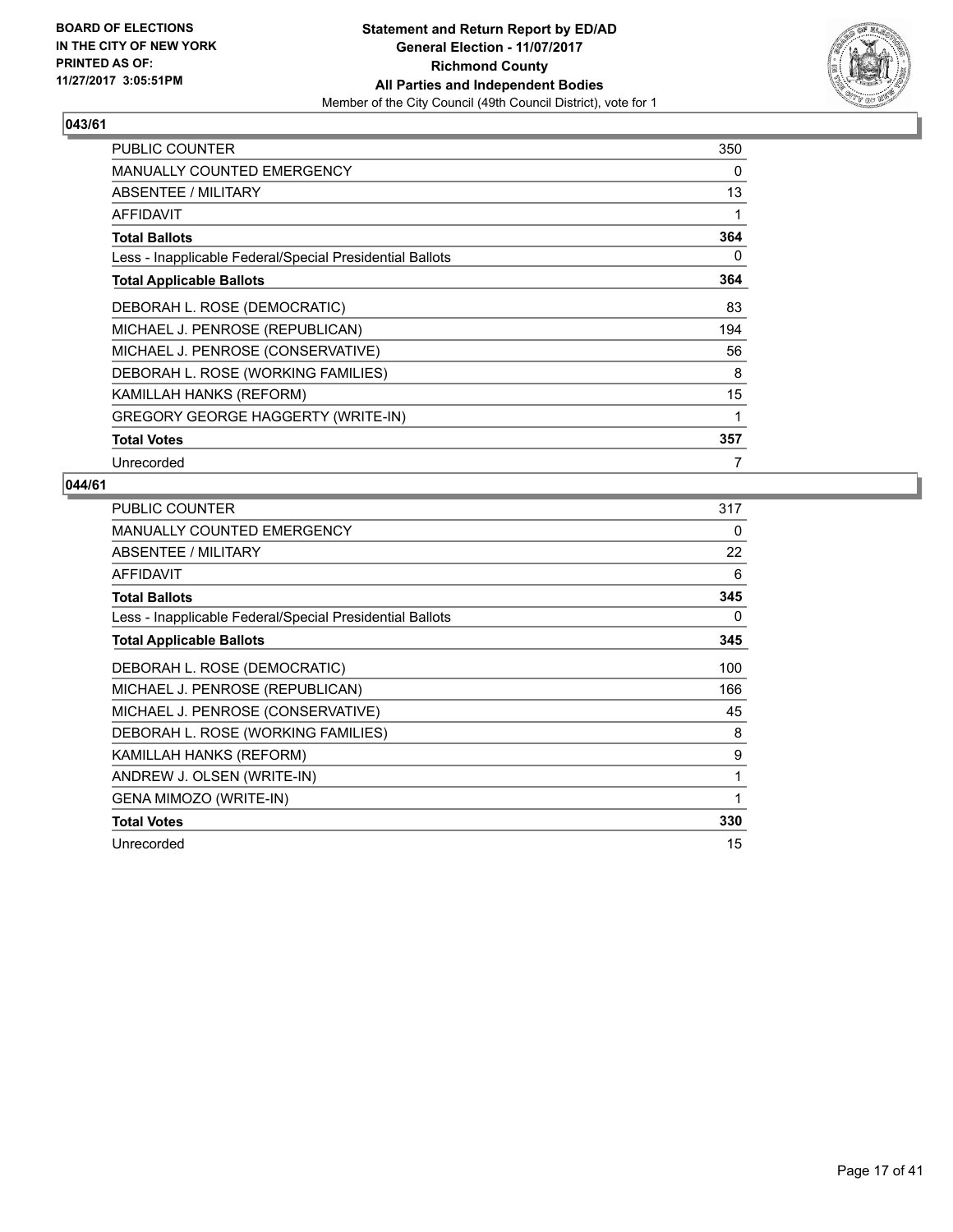

| PUBLIC COUNTER                                           | 148 |
|----------------------------------------------------------|-----|
| MANUALLY COUNTED EMERGENCY                               | 0   |
| ABSENTEE / MILITARY                                      | 3   |
| <b>AFFIDAVIT</b>                                         | 6   |
| <b>Total Ballots</b>                                     | 157 |
| Less - Inapplicable Federal/Special Presidential Ballots | 0   |
| <b>Total Applicable Ballots</b>                          | 157 |
| DEBORAH L. ROSE (DEMOCRATIC)                             | 88  |
| MICHAEL J. PENROSE (REPUBLICAN)                          | 28  |
| MICHAEL J. PENROSE (CONSERVATIVE)                        | 8   |
| DEBORAH L. ROSE (WORKING FAMILIES)                       | 10  |
| KAMILLAH HANKS (REFORM)                                  | 16  |
| UNATTRIBUTABLE WRITE-IN (WRITE-IN)                       | 1   |
| <b>Total Votes</b>                                       | 151 |
| Unrecorded                                               | 6   |

| <b>PUBLIC COUNTER</b>                                    | 187            |
|----------------------------------------------------------|----------------|
| <b>MANUALLY COUNTED EMERGENCY</b>                        | 0              |
| <b>ABSENTEE / MILITARY</b>                               | 4              |
| AFFIDAVIT                                                |                |
| <b>Total Ballots</b>                                     | 192            |
| Less - Inapplicable Federal/Special Presidential Ballots | 0              |
| <b>Total Applicable Ballots</b>                          | 192            |
| DEBORAH L. ROSE (DEMOCRATIC)                             | 131            |
| MICHAEL J. PENROSE (REPUBLICAN)                          | 30             |
| MICHAEL J. PENROSE (CONSERVATIVE)                        | 4              |
| DEBORAH L. ROSE (WORKING FAMILIES)                       | $\overline{7}$ |
| KAMILLAH HANKS (REFORM)                                  | 19             |
| <b>Total Votes</b>                                       | 191            |
| Unrecorded                                               |                |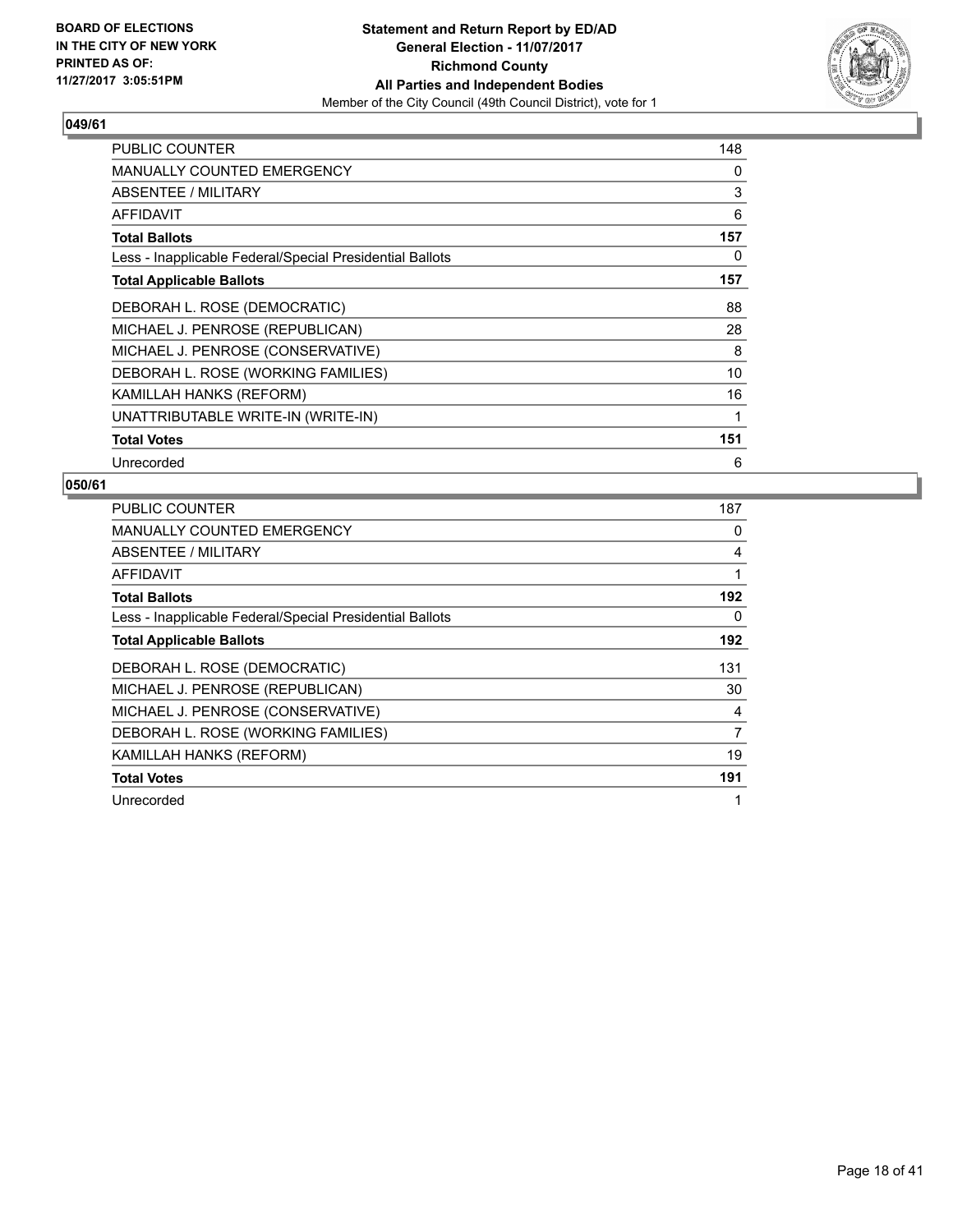

| PUBLIC COUNTER                                           | 262 |
|----------------------------------------------------------|-----|
| <b>MANUALLY COUNTED EMERGENCY</b>                        | 0   |
| ABSENTEE / MILITARY                                      | 24  |
| AFFIDAVIT                                                | 2   |
| <b>Total Ballots</b>                                     | 288 |
| Less - Inapplicable Federal/Special Presidential Ballots | 0   |
| <b>Total Applicable Ballots</b>                          | 288 |
| DEBORAH L. ROSE (DEMOCRATIC)                             | 153 |
| MICHAEL J. PENROSE (REPUBLICAN)                          | 71  |
| MICHAEL J. PENROSE (CONSERVATIVE)                        | 17  |
| DEBORAH L. ROSE (WORKING FAMILIES)                       | 19  |
| KAMILLAH HANKS (REFORM)                                  | 20  |
| PHILIPPE-EDNER-APOSTOL-MARIUS (WRITE-IN)                 | 1   |
| <b>Total Votes</b>                                       | 281 |
| Unrecorded                                               | 7   |

## **052/61**

| <b>PUBLIC COUNTER</b>                                    | 247 |
|----------------------------------------------------------|-----|
| <b>MANUALLY COUNTED EMERGENCY</b>                        | 0   |
| ABSENTEE / MILITARY                                      | 9   |
| AFFIDAVIT                                                | 1   |
| <b>Total Ballots</b>                                     | 257 |
| Less - Inapplicable Federal/Special Presidential Ballots | 0   |
| <b>Total Applicable Ballots</b>                          | 257 |
| DEBORAH L. ROSE (DEMOCRATIC)                             | 111 |
| MICHAEL J. PENROSE (REPUBLICAN)                          | 105 |
| MICHAEL J. PENROSE (CONSERVATIVE)                        | 15  |
| DEBORAH L. ROSE (WORKING FAMILIES)                       | 5   |
| KAMILLAH HANKS (REFORM)                                  | 13  |
| <b>Total Votes</b>                                       | 249 |
| Unrecorded                                               | 8   |

| PUBLIC COUNTER                                           | 229               |
|----------------------------------------------------------|-------------------|
| <b>MANUALLY COUNTED EMERGENCY</b>                        | 0                 |
| ABSENTEE / MILITARY                                      | $12 \overline{ }$ |
| AFFIDAVIT                                                | $\overline{2}$    |
| <b>Total Ballots</b>                                     | 243               |
| Less - Inapplicable Federal/Special Presidential Ballots | 0                 |
| <b>Total Applicable Ballots</b>                          | 243               |
| DEBORAH L. ROSE (DEMOCRATIC)                             | 189               |
| MICHAEL J. PENROSE (REPUBLICAN)                          | 9                 |
| MICHAEL J. PENROSE (CONSERVATIVE)                        | 4                 |
| DEBORAH L. ROSE (WORKING FAMILIES)                       | 10                |
| KAMILLAH HANKS (REFORM)                                  | 22                |
| <b>Total Votes</b>                                       | 234               |
| Unrecorded                                               | 9                 |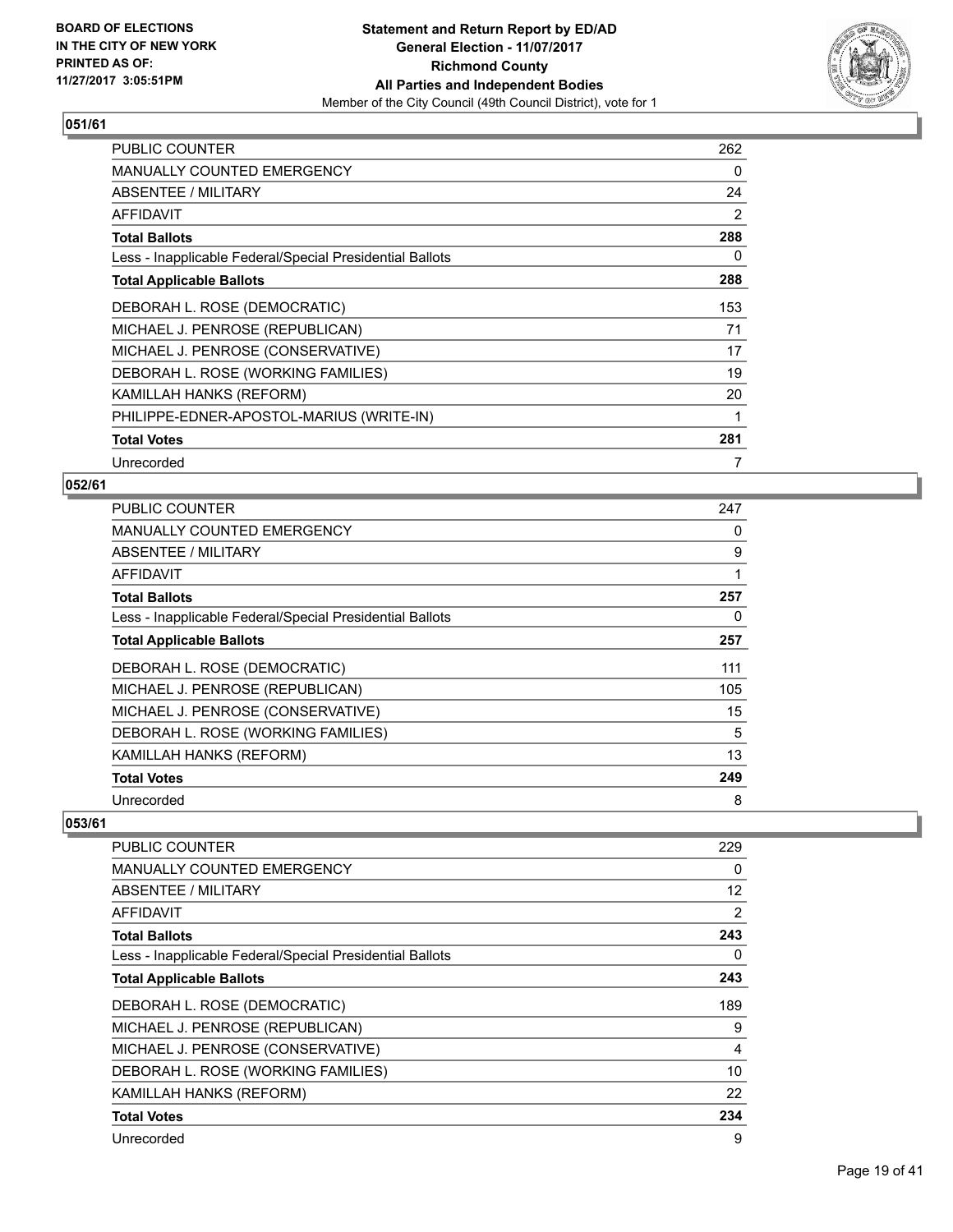

| <b>PUBLIC COUNTER</b>                                    | 148 |
|----------------------------------------------------------|-----|
| <b>MANUALLY COUNTED EMERGENCY</b>                        | 0   |
| ABSENTEE / MILITARY                                      | 60  |
| <b>AFFIDAVIT</b>                                         | 0   |
| <b>Total Ballots</b>                                     | 208 |
| Less - Inapplicable Federal/Special Presidential Ballots | 0   |
| <b>Total Applicable Ballots</b>                          | 208 |
| DEBORAH L. ROSE (DEMOCRATIC)                             | 113 |
| MICHAEL J. PENROSE (REPUBLICAN)                          | 28  |
| MICHAEL J. PENROSE (CONSERVATIVE)                        | 13  |
| DEBORAH L. ROSE (WORKING FAMILIES)                       | 12  |
| KAMILLAH HANKS (REFORM)                                  | 22  |
| PHILIPPE-EDNER-APOSTOL-MARIUS (WRITE-IN)                 | 1   |
| <b>Total Votes</b>                                       | 189 |
| Unrecorded                                               | 19  |

## **055/61**

| <b>PUBLIC COUNTER</b>                                    | 236 |
|----------------------------------------------------------|-----|
| <b>MANUALLY COUNTED EMERGENCY</b>                        | 0   |
| ABSENTEE / MILITARY                                      | 11  |
| AFFIDAVIT                                                | 3   |
| <b>Total Ballots</b>                                     | 250 |
| Less - Inapplicable Federal/Special Presidential Ballots | 0   |
| <b>Total Applicable Ballots</b>                          | 250 |
| DEBORAH L. ROSE (DEMOCRATIC)                             | 203 |
| MICHAEL J. PENROSE (REPUBLICAN)                          | 18  |
| MICHAEL J. PENROSE (CONSERVATIVE)                        | 5   |
| DEBORAH L. ROSE (WORKING FAMILIES)                       | 7   |
| KAMILLAH HANKS (REFORM)                                  | 8   |
| <b>Total Votes</b>                                       | 241 |
| Unrecorded                                               | 9   |

| PUBLIC COUNTER                                           | 229 |
|----------------------------------------------------------|-----|
| <b>MANUALLY COUNTED EMERGENCY</b>                        | 0   |
| ABSENTEE / MILITARY                                      | 11  |
| AFFIDAVIT                                                | 3   |
| <b>Total Ballots</b>                                     | 243 |
| Less - Inapplicable Federal/Special Presidential Ballots | 0   |
| <b>Total Applicable Ballots</b>                          | 243 |
| DEBORAH L. ROSE (DEMOCRATIC)                             | 186 |
| MICHAEL J. PENROSE (REPUBLICAN)                          | 22  |
| MICHAEL J. PENROSE (CONSERVATIVE)                        | 4   |
| DEBORAH L. ROSE (WORKING FAMILIES)                       | 12  |
| KAMILLAH HANKS (REFORM)                                  | 15  |
| <b>Total Votes</b>                                       | 239 |
| Unrecorded                                               | 4   |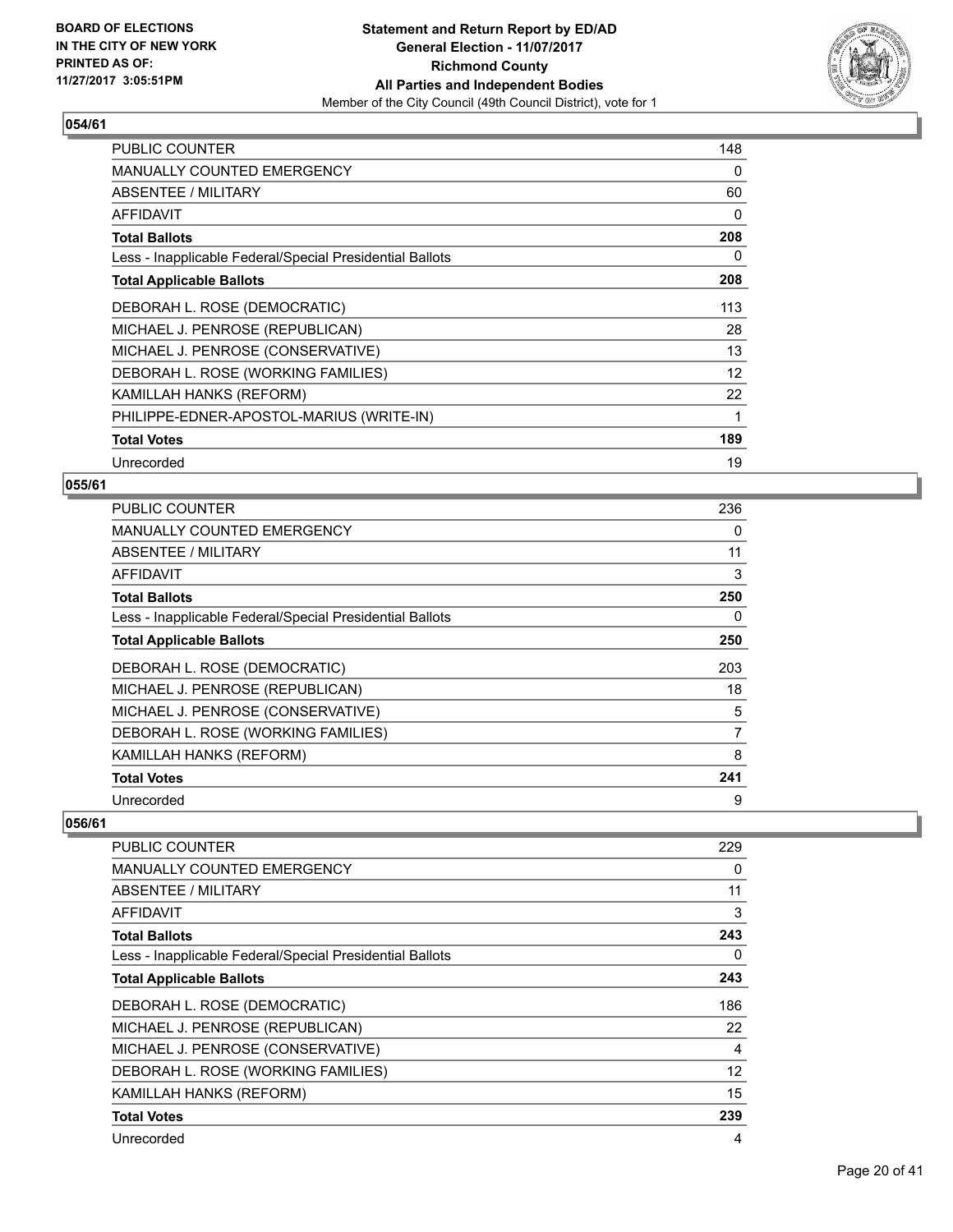

| <b>PUBLIC COUNTER</b>                                    | 322 |
|----------------------------------------------------------|-----|
| <b>MANUALLY COUNTED EMERGENCY</b>                        | 0   |
| ABSENTEE / MILITARY                                      | 15  |
| <b>AFFIDAVIT</b>                                         |     |
| <b>Total Ballots</b>                                     | 338 |
| Less - Inapplicable Federal/Special Presidential Ballots | 0   |
| <b>Total Applicable Ballots</b>                          | 338 |
| DEBORAH L. ROSE (DEMOCRATIC)                             | 177 |
| MICHAEL J. PENROSE (REPUBLICAN)                          | 95  |
| MICHAEL J. PENROSE (CONSERVATIVE)                        | 23  |
| DEBORAH L. ROSE (WORKING FAMILIES)                       | 17  |
| KAMILLAH HANKS (REFORM)                                  | 20  |
| PHILIPPE-EDNER-APOSTOL-MARIUS (WRITE-IN)                 |     |
| <b>Total Votes</b>                                       | 333 |
| Unrecorded                                               | 5   |

## **058/61**

| <b>PUBLIC COUNTER</b>                                    | 197 |
|----------------------------------------------------------|-----|
| <b>MANUALLY COUNTED EMERGENCY</b>                        | 0   |
| ABSENTEE / MILITARY                                      | 9   |
| AFFIDAVIT                                                | 0   |
| <b>Total Ballots</b>                                     | 206 |
| Less - Inapplicable Federal/Special Presidential Ballots | 0   |
| <b>Total Applicable Ballots</b>                          | 206 |
| DEBORAH L. ROSE (DEMOCRATIC)                             | 189 |
| MICHAEL J. PENROSE (REPUBLICAN)                          | 4   |
| MICHAEL J. PENROSE (CONSERVATIVE)                        | 0   |
| DEBORAH L. ROSE (WORKING FAMILIES)                       | 2   |
| KAMILLAH HANKS (REFORM)                                  | 4   |
| <b>Total Votes</b>                                       | 199 |
| Unrecorded                                               | 7   |

| PUBLIC COUNTER                                           | 220      |
|----------------------------------------------------------|----------|
| <b>MANUALLY COUNTED EMERGENCY</b>                        | 0        |
| ABSENTEE / MILITARY                                      | 6        |
| AFFIDAVIT                                                | $\Omega$ |
| <b>Total Ballots</b>                                     | 226      |
| Less - Inapplicable Federal/Special Presidential Ballots | 0        |
| <b>Total Applicable Ballots</b>                          | 226      |
| DEBORAH L. ROSE (DEMOCRATIC)                             | 186      |
| MICHAEL J. PENROSE (REPUBLICAN)                          | 11       |
| MICHAEL J. PENROSE (CONSERVATIVE)                        | 2        |
| DEBORAH L. ROSE (WORKING FAMILIES)                       | 4        |
| <b>KAMILLAH HANKS (REFORM)</b>                           | 17       |
| <b>Total Votes</b>                                       | 220      |
| Unrecorded                                               | 6        |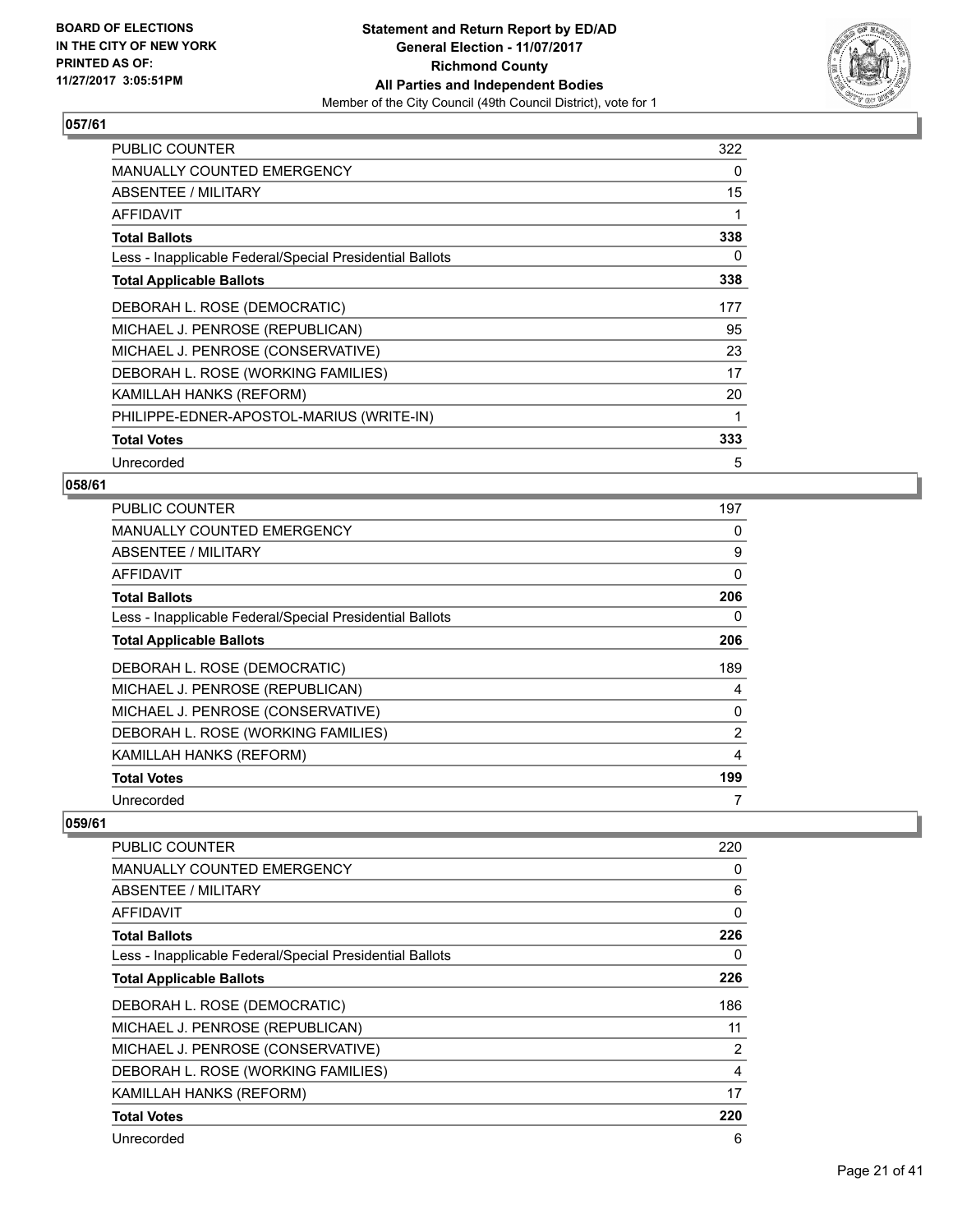

| <b>PUBLIC COUNTER</b>                                    | 194 |
|----------------------------------------------------------|-----|
| <b>MANUALLY COUNTED EMERGENCY</b>                        | 0   |
| ABSENTEE / MILITARY                                      | 4   |
| <b>AFFIDAVIT</b>                                         | 3   |
| <b>Total Ballots</b>                                     | 201 |
| Less - Inapplicable Federal/Special Presidential Ballots | 0   |
| <b>Total Applicable Ballots</b>                          | 201 |
| DEBORAH L. ROSE (DEMOCRATIC)                             | 115 |
| MICHAEL J. PENROSE (REPUBLICAN)                          | 40  |
| MICHAEL J. PENROSE (CONSERVATIVE)                        | 11  |
| DEBORAH L. ROSE (WORKING FAMILIES)                       | 5   |
| KAMILLAH HANKS (REFORM)                                  | 12  |
| MARK TREYGER (WRITE-IN)                                  | 1   |
| <b>Total Votes</b>                                       | 184 |
| Unrecorded                                               | 17  |

| <b>PUBLIC COUNTER</b>                                    | 217 |
|----------------------------------------------------------|-----|
| <b>MANUALLY COUNTED EMERGENCY</b>                        | 0   |
| <b>ABSENTEE / MILITARY</b>                               | 8   |
| AFFIDAVIT                                                | 2   |
| <b>Total Ballots</b>                                     | 227 |
| Less - Inapplicable Federal/Special Presidential Ballots | 0   |
| <b>Total Applicable Ballots</b>                          | 227 |
|                                                          |     |
| DEBORAH L. ROSE (DEMOCRATIC)                             | 197 |
| MICHAEL J. PENROSE (REPUBLICAN)                          | 4   |
| MICHAEL J. PENROSE (CONSERVATIVE)                        | 0   |
| DEBORAH L. ROSE (WORKING FAMILIES)                       | 6   |
| KAMILLAH HANKS (REFORM)                                  | 11  |
| <b>Total Votes</b>                                       | 218 |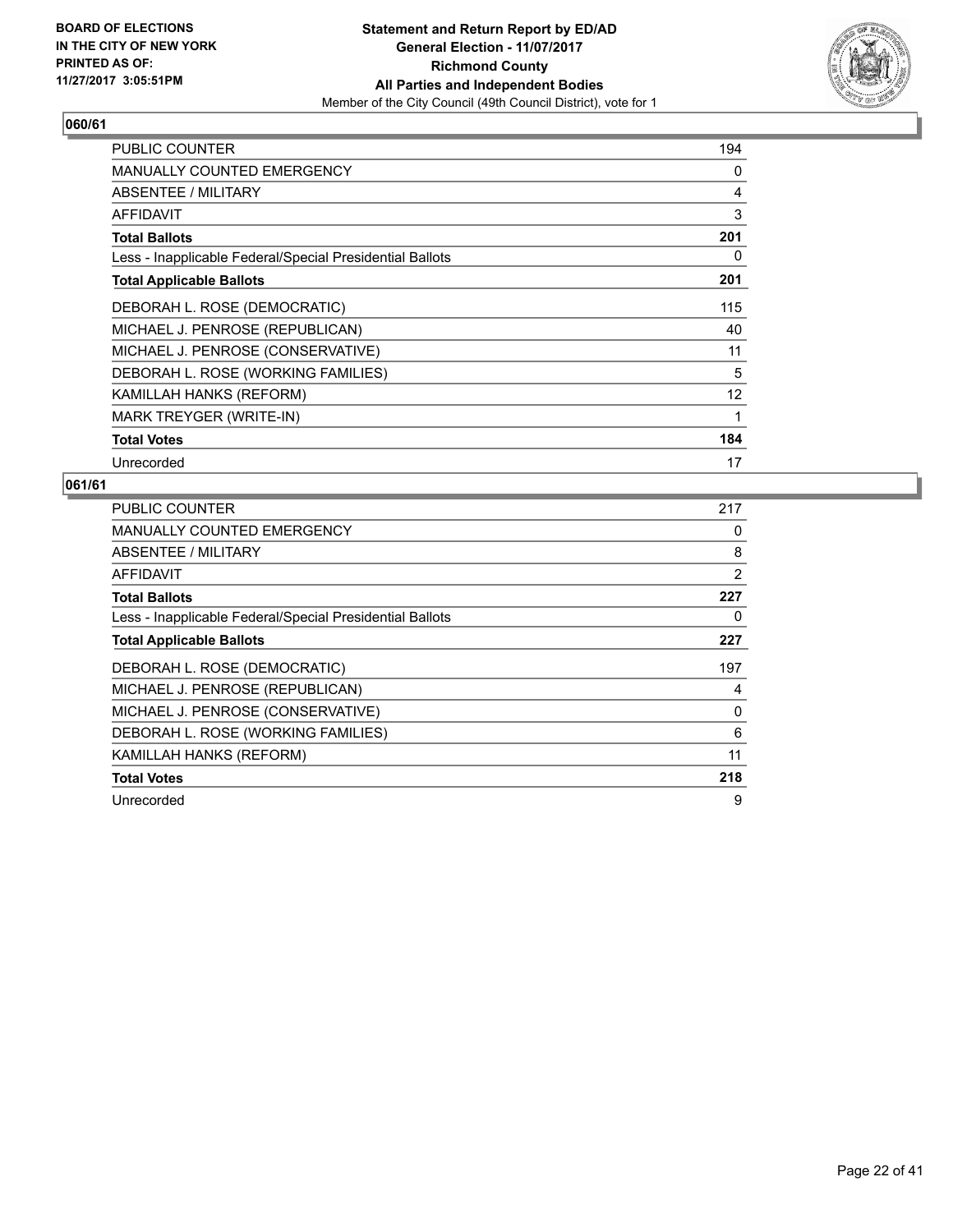

| PUBLIC COUNTER                                           | 273 |
|----------------------------------------------------------|-----|
| MANUALLY COUNTED EMERGENCY                               | 0   |
| ABSENTEE / MILITARY                                      | 9   |
| <b>AFFIDAVIT</b>                                         | 3   |
| <b>Total Ballots</b>                                     | 285 |
| Less - Inapplicable Federal/Special Presidential Ballots | 0   |
| <b>Total Applicable Ballots</b>                          | 285 |
| DEBORAH L. ROSE (DEMOCRATIC)                             | 102 |
| MICHAEL J. PENROSE (REPUBLICAN)                          | 136 |
| MICHAEL J. PENROSE (CONSERVATIVE)                        | 20  |
| DEBORAH L. ROSE (WORKING FAMILIES)                       | 8   |
| KAMILLAH HANKS (REFORM)                                  | 6   |
| CLIFFORD HAGEN (WRITE-IN)                                | 1   |
| <b>Total Votes</b>                                       | 273 |
| Unrecorded                                               | 12  |

| <b>PUBLIC COUNTER</b>                                    | 96             |
|----------------------------------------------------------|----------------|
| <b>MANUALLY COUNTED EMERGENCY</b>                        | 0              |
| ABSENTEE / MILITARY                                      | $\overline{2}$ |
| AFFIDAVIT                                                | $\Omega$       |
| <b>Total Ballots</b>                                     | 98             |
| Less - Inapplicable Federal/Special Presidential Ballots | 0              |
| <b>Total Applicable Ballots</b>                          | 98             |
| DEBORAH L. ROSE (DEMOCRATIC)                             | 61             |
| MICHAEL J. PENROSE (REPUBLICAN)                          | 14             |
| MICHAEL J. PENROSE (CONSERVATIVE)                        | 2              |
| DEBORAH L. ROSE (WORKING FAMILIES)                       | 2              |
| KAMILLAH HANKS (REFORM)                                  | 10             |
| RICHARD LUTHMANN (WRITE-IN)                              | 1              |
| <b>Total Votes</b>                                       | 90             |
| Unrecorded                                               | 8              |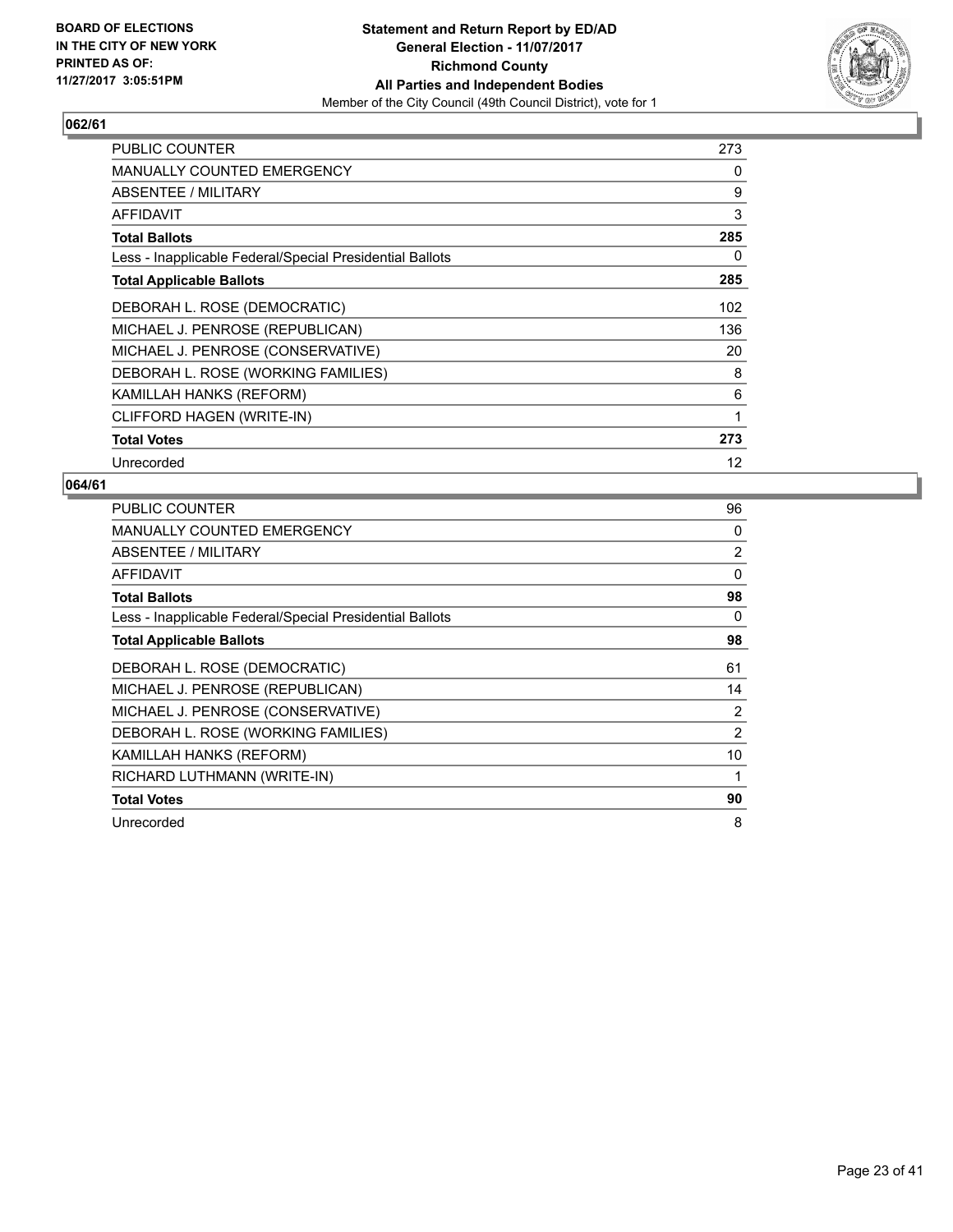

| <b>PUBLIC COUNTER</b>                                    | 269 |
|----------------------------------------------------------|-----|
| <b>MANUALLY COUNTED EMERGENCY</b>                        | 0   |
| ABSENTEE / MILITARY                                      | 3   |
| AFFIDAVIT                                                | 5   |
| <b>Total Ballots</b>                                     | 277 |
| Less - Inapplicable Federal/Special Presidential Ballots | 0   |
| <b>Total Applicable Ballots</b>                          | 277 |
| DEBORAH L. ROSE (DEMOCRATIC)                             | 172 |
| MICHAEL J. PENROSE (REPUBLICAN)                          | 45  |
| MICHAEL J. PENROSE (CONSERVATIVE)                        | 11  |
| DEBORAH L. ROSE (WORKING FAMILIES)                       | 17  |
| KAMILLAH HANKS (REFORM)                                  | 23  |
| PHOEBE BLUE (WRITE-IN)                                   |     |
| <b>Total Votes</b>                                       | 269 |
| Unrecorded                                               | 8   |

## **066/61**

| <b>PUBLIC COUNTER</b>                                    | 244               |
|----------------------------------------------------------|-------------------|
| <b>MANUALLY COUNTED EMERGENCY</b>                        | 0                 |
| ABSENTEE / MILITARY                                      | $12 \overline{ }$ |
| AFFIDAVIT                                                |                   |
| <b>Total Ballots</b>                                     | 257               |
| Less - Inapplicable Federal/Special Presidential Ballots | 0                 |
| <b>Total Applicable Ballots</b>                          | 257               |
| DEBORAH L. ROSE (DEMOCRATIC)                             | 141               |
| MICHAEL J. PENROSE (REPUBLICAN)                          | 64                |
| MICHAEL J. PENROSE (CONSERVATIVE)                        | 13                |
| DEBORAH L. ROSE (WORKING FAMILIES)                       | 13                |
| KAMILLAH HANKS (REFORM)                                  | 23                |
| <b>Total Votes</b>                                       | 254               |
| Unrecorded                                               | 3                 |

| PUBLIC COUNTER                                           | 272 |
|----------------------------------------------------------|-----|
| <b>MANUALLY COUNTED EMERGENCY</b>                        | 0   |
| ABSENTEE / MILITARY                                      | 12  |
| AFFIDAVIT                                                | 1   |
| <b>Total Ballots</b>                                     | 285 |
| Less - Inapplicable Federal/Special Presidential Ballots | 0   |
| <b>Total Applicable Ballots</b>                          | 285 |
| DEBORAH L. ROSE (DEMOCRATIC)                             | 173 |
| MICHAEL J. PENROSE (REPUBLICAN)                          | 67  |
| MICHAEL J. PENROSE (CONSERVATIVE)                        | 7   |
| DEBORAH L. ROSE (WORKING FAMILIES)                       | 10  |
| KAMILLAH HANKS (REFORM)                                  | 11  |
| <b>Total Votes</b>                                       | 268 |
| Unrecorded                                               | 17  |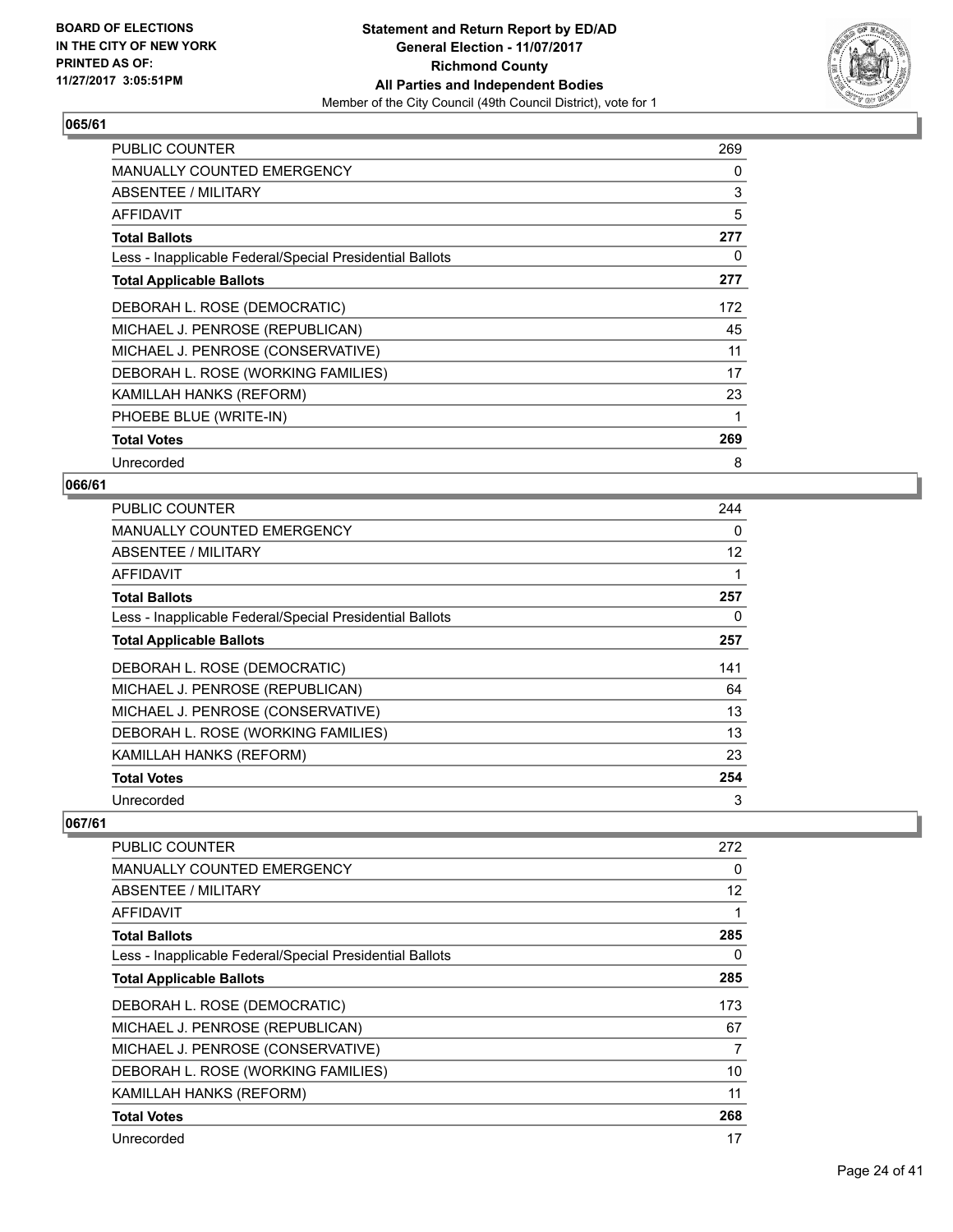

| <b>PUBLIC COUNTER</b>                                    | 209 |
|----------------------------------------------------------|-----|
| <b>MANUALLY COUNTED EMERGENCY</b>                        | 0   |
| <b>ABSENTEE / MILITARY</b>                               | 18  |
| AFFIDAVIT                                                | 3   |
| <b>Total Ballots</b>                                     | 230 |
| Less - Inapplicable Federal/Special Presidential Ballots | 0   |
| <b>Total Applicable Ballots</b>                          | 230 |
| DEBORAH L. ROSE (DEMOCRATIC)                             | 148 |
| MICHAEL J. PENROSE (REPUBLICAN)                          | 45  |
| MICHAEL J. PENROSE (CONSERVATIVE)                        | 15  |
| DEBORAH L. ROSE (WORKING FAMILIES)                       | 9   |
| KAMILLAH HANKS (REFORM)                                  | 9   |
| <b>Total Votes</b>                                       | 226 |
| Unrecorded                                               | 4   |

## **069/61**

| <b>PUBLIC COUNTER</b>                                    | 235 |
|----------------------------------------------------------|-----|
| MANUALLY COUNTED EMERGENCY                               | 0   |
| ABSENTEE / MILITARY                                      | 8   |
| AFFIDAVIT                                                | 2   |
| <b>Total Ballots</b>                                     | 245 |
| Less - Inapplicable Federal/Special Presidential Ballots | 0   |
| <b>Total Applicable Ballots</b>                          | 245 |
| DEBORAH L. ROSE (DEMOCRATIC)                             | 168 |
| MICHAEL J. PENROSE (REPUBLICAN)                          | 50  |
| MICHAEL J. PENROSE (CONSERVATIVE)                        | 7   |
| DEBORAH L. ROSE (WORKING FAMILIES)                       | 2   |
| KAMILLAH HANKS (REFORM)                                  | 13  |
| <b>Total Votes</b>                                       | 240 |
| Unrecorded                                               | 5   |

| <b>PUBLIC COUNTER</b>                                    | 150 |
|----------------------------------------------------------|-----|
| <b>MANUALLY COUNTED EMERGENCY</b>                        | 0   |
| ABSENTEE / MILITARY                                      | 8   |
| AFFIDAVIT                                                | 3   |
| <b>Total Ballots</b>                                     | 161 |
| Less - Inapplicable Federal/Special Presidential Ballots | 0   |
| <b>Total Applicable Ballots</b>                          | 161 |
| DEBORAH L. ROSE (DEMOCRATIC)                             | 139 |
| MICHAEL J. PENROSE (REPUBLICAN)                          | 4   |
| MICHAEL J. PENROSE (CONSERVATIVE)                        |     |
| DEBORAH L. ROSE (WORKING FAMILIES)                       | 6   |
| KAMILLAH HANKS (REFORM)                                  | 4   |
| <b>Total Votes</b>                                       | 154 |
| Unrecorded                                               | 7   |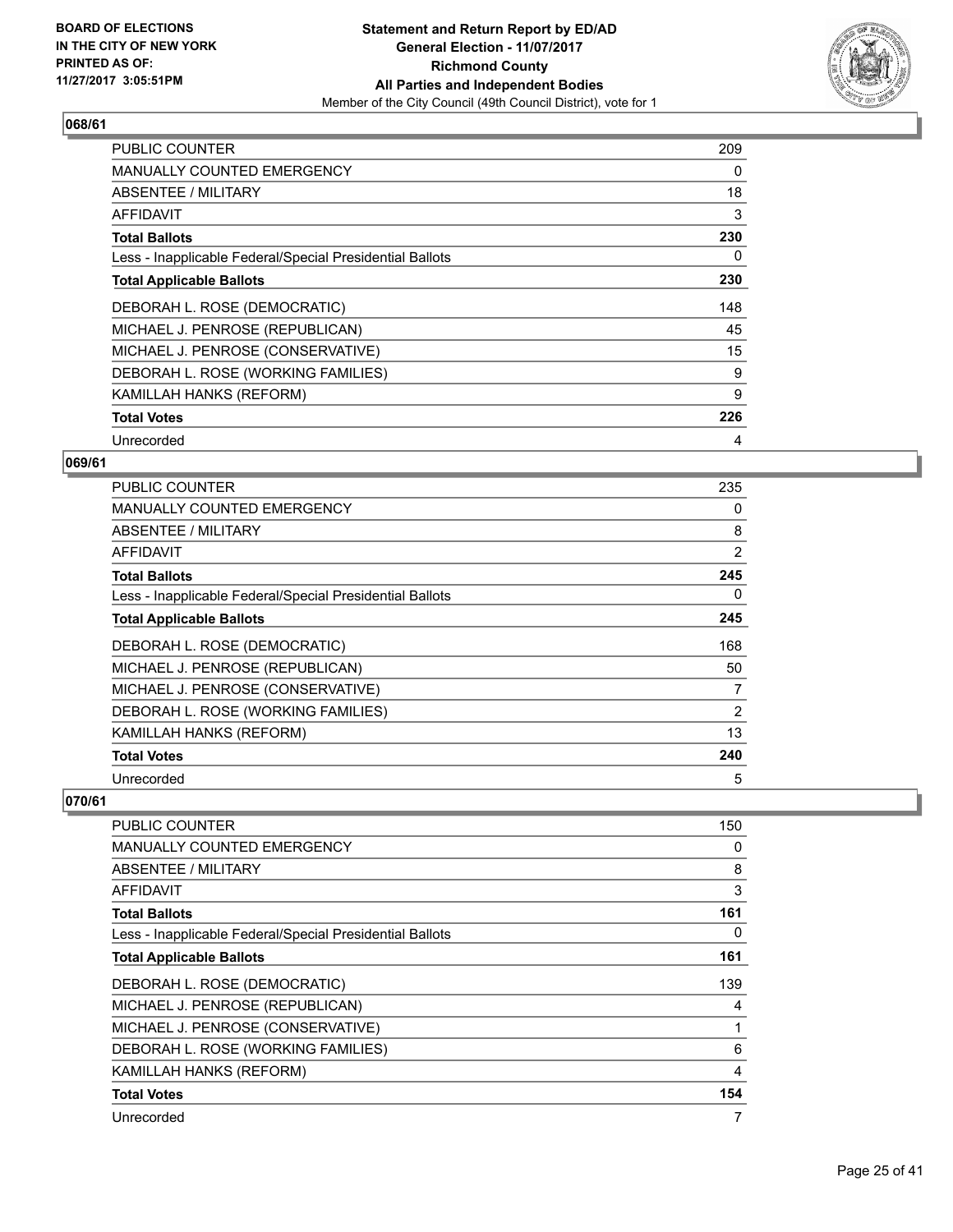

| <b>PUBLIC COUNTER</b>                                    | 354 |
|----------------------------------------------------------|-----|
| <b>MANUALLY COUNTED EMERGENCY</b>                        | 0   |
| <b>ABSENTEE / MILITARY</b>                               | 10  |
| AFFIDAVIT                                                | 12  |
| <b>Total Ballots</b>                                     | 376 |
| Less - Inapplicable Federal/Special Presidential Ballots | 0   |
| <b>Total Applicable Ballots</b>                          | 376 |
| DEBORAH L. ROSE (DEMOCRATIC)                             | 114 |
| MICHAEL J. PENROSE (REPUBLICAN)                          | 199 |
| MICHAEL J. PENROSE (CONSERVATIVE)                        | 30  |
| DEBORAH L. ROSE (WORKING FAMILIES)                       | 7   |
| KAMILLAH HANKS (REFORM)                                  | 19  |
| JORDAN ZOLTOWSKY (WRITE-IN)                              | 1   |
| <b>Total Votes</b>                                       | 370 |
| Unrecorded                                               | 6   |

| <b>PUBLIC COUNTER</b>                                    | 291 |
|----------------------------------------------------------|-----|
| <b>MANUALLY COUNTED EMERGENCY</b>                        | 0   |
| ABSENTEE / MILITARY                                      | 13  |
| AFFIDAVIT                                                | 7   |
| <b>Total Ballots</b>                                     | 311 |
| Less - Inapplicable Federal/Special Presidential Ballots | 0   |
| <b>Total Applicable Ballots</b>                          | 311 |
| DEBORAH L. ROSE (DEMOCRATIC)                             | 121 |
| MICHAEL J. PENROSE (REPUBLICAN)                          | 121 |
| MICHAEL J. PENROSE (CONSERVATIVE)                        | 35  |
| DEBORAH L. ROSE (WORKING FAMILIES)                       | 12  |
| KAMILLAH HANKS (REFORM)                                  | 18  |
| <b>Total Votes</b>                                       | 307 |
| Unrecorded                                               | 4   |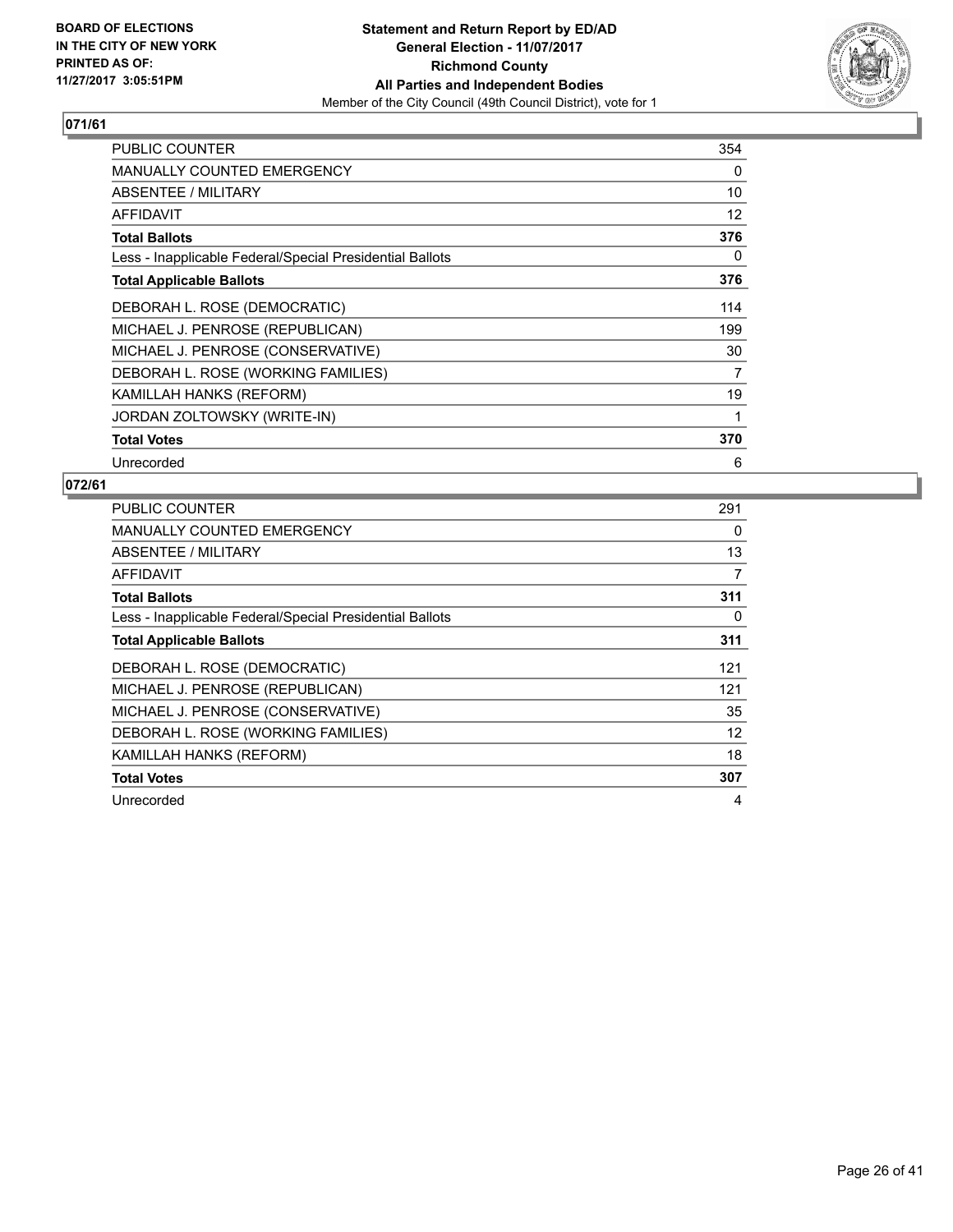

| <b>PUBLIC COUNTER</b>                                    | 276 |
|----------------------------------------------------------|-----|
| <b>MANUALLY COUNTED EMERGENCY</b>                        | 0   |
| ABSENTEE / MILITARY                                      | 4   |
| <b>AFFIDAVIT</b>                                         | 4   |
| <b>Total Ballots</b>                                     | 284 |
| Less - Inapplicable Federal/Special Presidential Ballots | 0   |
| <b>Total Applicable Ballots</b>                          | 284 |
| DEBORAH L. ROSE (DEMOCRATIC)                             | 221 |
| MICHAEL J. PENROSE (REPUBLICAN)                          | 18  |
| MICHAEL J. PENROSE (CONSERVATIVE)                        | 5   |
| DEBORAH L. ROSE (WORKING FAMILIES)                       | 9   |
| KAMILLAH HANKS (REFORM)                                  | 18  |
| UNCOUNTED WRITE-IN PER STATUTE (WRITE-IN)                | 1   |
| <b>Total Votes</b>                                       | 272 |
| Unrecorded                                               | 12  |

## **074/61**

| <b>PUBLIC COUNTER</b>                                    | 136 |
|----------------------------------------------------------|-----|
| <b>MANUALLY COUNTED EMERGENCY</b>                        | 0   |
| ABSENTEE / MILITARY                                      | 14  |
| AFFIDAVIT                                                | 0   |
| <b>Total Ballots</b>                                     | 150 |
| Less - Inapplicable Federal/Special Presidential Ballots | 0   |
| <b>Total Applicable Ballots</b>                          | 150 |
| DEBORAH L. ROSE (DEMOCRATIC)                             | 97  |
| MICHAEL J. PENROSE (REPUBLICAN)                          | 21  |
| MICHAEL J. PENROSE (CONSERVATIVE)                        | 3   |
| DEBORAH L. ROSE (WORKING FAMILIES)                       | 8   |
| KAMILLAH HANKS (REFORM)                                  | 14  |
| <b>Total Votes</b>                                       | 143 |
| Unrecorded                                               |     |

| PUBLIC COUNTER                                           | 197 |
|----------------------------------------------------------|-----|
| <b>MANUALLY COUNTED EMERGENCY</b>                        | 0   |
| ABSENTEE / MILITARY                                      | 11  |
| AFFIDAVIT                                                | 1   |
| <b>Total Ballots</b>                                     | 209 |
| Less - Inapplicable Federal/Special Presidential Ballots | 0   |
| <b>Total Applicable Ballots</b>                          | 209 |
| DEBORAH L. ROSE (DEMOCRATIC)                             | 103 |
| MICHAEL J. PENROSE (REPUBLICAN)                          | 61  |
| MICHAEL J. PENROSE (CONSERVATIVE)                        | 20  |
| DEBORAH L. ROSE (WORKING FAMILIES)                       | 8   |
| <b>KAMILLAH HANKS (REFORM)</b>                           | 13  |
| <b>Total Votes</b>                                       | 205 |
| Unrecorded                                               | 4   |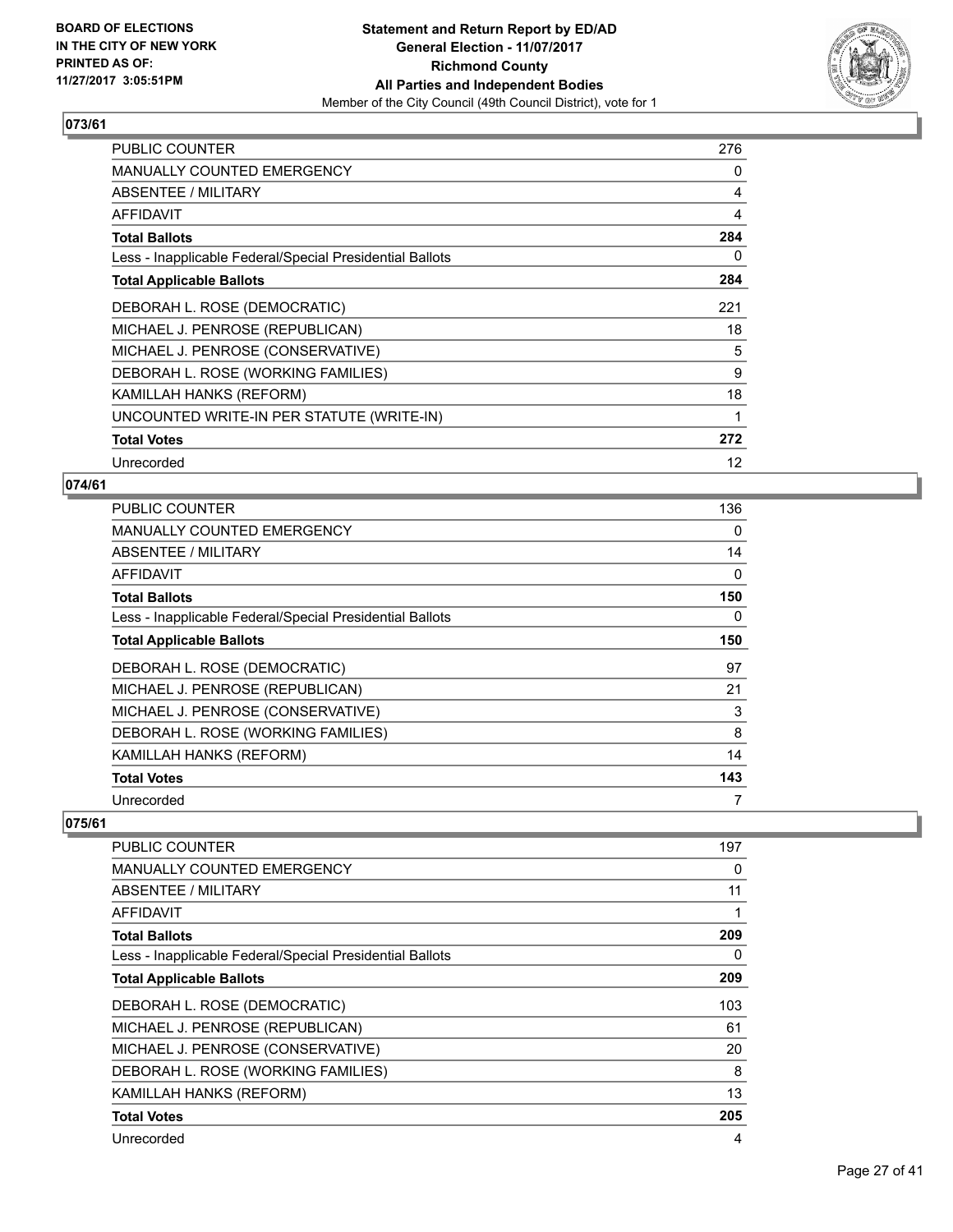

| <b>PUBLIC COUNTER</b>                                    | 337 |
|----------------------------------------------------------|-----|
| MANUALLY COUNTED EMERGENCY                               | 0   |
| ABSENTEE / MILITARY                                      | 10  |
| AFFIDAVIT                                                | 2   |
| <b>Total Ballots</b>                                     | 349 |
| Less - Inapplicable Federal/Special Presidential Ballots | 0   |
| <b>Total Applicable Ballots</b>                          | 349 |
| DEBORAH L. ROSE (DEMOCRATIC)                             | 176 |
| MICHAEL J. PENROSE (REPUBLICAN)                          | 98  |
| MICHAEL J. PENROSE (CONSERVATIVE)                        | 27  |
| DEBORAH L. ROSE (WORKING FAMILIES)                       | 13  |
| KAMILLAH HANKS (REFORM)                                  | 20  |
| EDGAR ROSALES (WRITE-IN)                                 | 1   |
| <b>Total Votes</b>                                       | 335 |
| Unrecorded                                               | 14  |

## **077/61**

| <b>PUBLIC COUNTER</b>                                    | 164 |
|----------------------------------------------------------|-----|
| <b>MANUALLY COUNTED EMERGENCY</b>                        | 0   |
| ABSENTEE / MILITARY                                      | 3   |
| AFFIDAVIT                                                |     |
| <b>Total Ballots</b>                                     | 168 |
| Less - Inapplicable Federal/Special Presidential Ballots | 0   |
| <b>Total Applicable Ballots</b>                          | 168 |
| DEBORAH L. ROSE (DEMOCRATIC)                             | 129 |
| MICHAEL J. PENROSE (REPUBLICAN)                          | 11  |
| MICHAEL J. PENROSE (CONSERVATIVE)                        | 2   |
| DEBORAH L. ROSE (WORKING FAMILIES)                       | 15  |
| KAMILLAH HANKS (REFORM)                                  | 8   |
| <b>Total Votes</b>                                       | 165 |
| Unrecorded                                               | 3   |

| PUBLIC COUNTER                                           | 96  |
|----------------------------------------------------------|-----|
| <b>MANUALLY COUNTED EMERGENCY</b>                        | 0   |
| ABSENTEE / MILITARY                                      | 19  |
| AFFIDAVIT                                                | 1   |
| <b>Total Ballots</b>                                     | 116 |
| Less - Inapplicable Federal/Special Presidential Ballots | 0   |
| <b>Total Applicable Ballots</b>                          | 116 |
| DEBORAH L. ROSE (DEMOCRATIC)                             | 90  |
| MICHAEL J. PENROSE (REPUBLICAN)                          | 15  |
| MICHAEL J. PENROSE (CONSERVATIVE)                        | 3   |
| DEBORAH L. ROSE (WORKING FAMILIES)                       | 2   |
| KAMILLAH HANKS (REFORM)                                  | 5   |
| <b>Total Votes</b>                                       | 115 |
| Unrecorded                                               | 1   |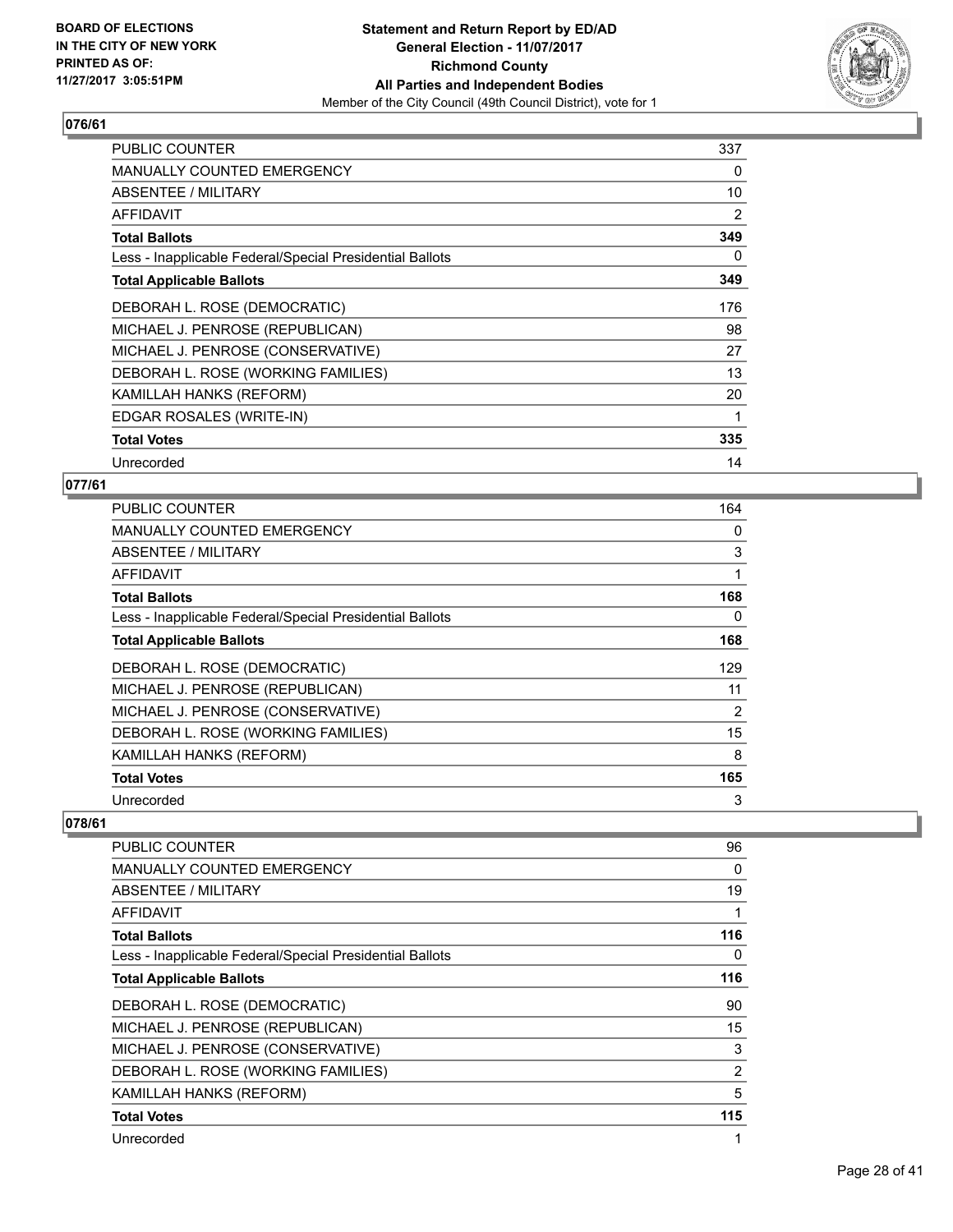

| PUBLIC COUNTER                                           | 0 |
|----------------------------------------------------------|---|
| <b>MANUALLY COUNTED EMERGENCY</b>                        | 0 |
| ABSENTEE / MILITARY                                      | 0 |
| <b>AFFIDAVIT</b>                                         | 0 |
| <b>Total Ballots</b>                                     | 0 |
| Less - Inapplicable Federal/Special Presidential Ballots | 0 |
| <b>Total Applicable Ballots</b>                          | 0 |
| DEBORAH L. ROSE (DEMOCRATIC)                             | 0 |
| MICHAEL J. PENROSE (REPUBLICAN)                          | 0 |
| MICHAEL J. PENROSE (CONSERVATIVE)                        | 0 |
| DEBORAH L. ROSE (WORKING FAMILIES)                       | 0 |
| KAMILLAH HANKS (REFORM)                                  | 0 |
| <b>Total Votes</b>                                       | 0 |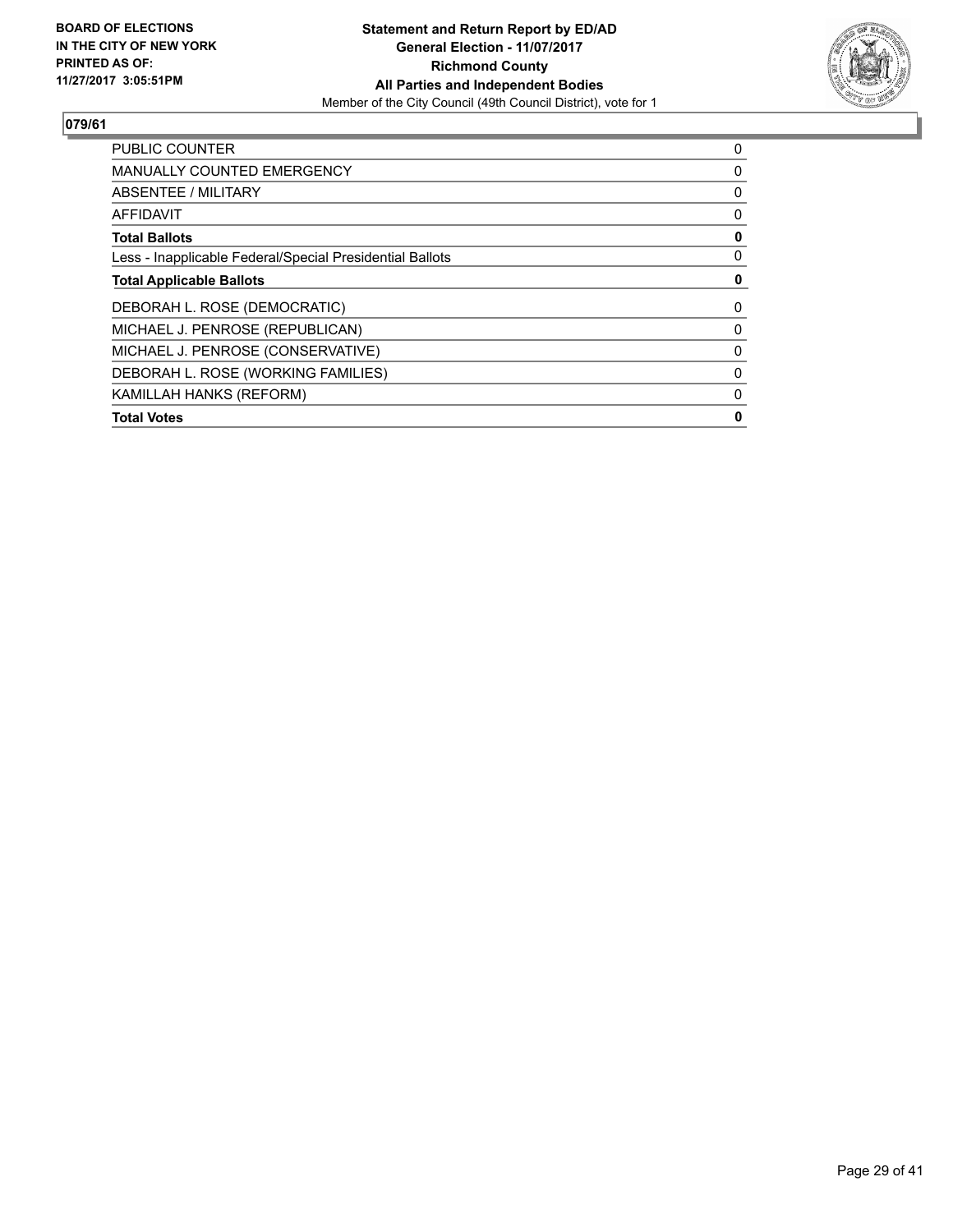

| <b>PUBLIC COUNTER</b>                                    | 172 |
|----------------------------------------------------------|-----|
| <b>MANUALLY COUNTED EMERGENCY</b>                        | 0   |
| <b>ABSENTEE / MILITARY</b>                               | 8   |
| AFFIDAVIT                                                | 0   |
| <b>Total Ballots</b>                                     | 180 |
| Less - Inapplicable Federal/Special Presidential Ballots | 0   |
| <b>Total Applicable Ballots</b>                          | 180 |
| DEBORAH L. ROSE (DEMOCRATIC)                             | 83  |
| MICHAEL J. PENROSE (REPUBLICAN)                          | 65  |
| MICHAEL J. PENROSE (CONSERVATIVE)                        | 9   |
| DEBORAH L. ROSE (WORKING FAMILIES)                       | 9   |
| KAMILLAH HANKS (REFORM)                                  | 9   |
| <b>Total Votes</b>                                       | 175 |
| Unrecorded                                               | 5   |

## **017/63**

| <b>PUBLIC COUNTER</b>                                    | 96             |
|----------------------------------------------------------|----------------|
| <b>MANUALLY COUNTED EMERGENCY</b>                        | 0              |
| ABSENTEE / MILITARY                                      | 8              |
| AFFIDAVIT                                                | 3              |
| <b>Total Ballots</b>                                     | 107            |
| Less - Inapplicable Federal/Special Presidential Ballots | 0              |
| <b>Total Applicable Ballots</b>                          | 107            |
| DEBORAH L. ROSE (DEMOCRATIC)                             | 43             |
| MICHAEL J. PENROSE (REPUBLICAN)                          | 45             |
| MICHAEL J. PENROSE (CONSERVATIVE)                        | 13             |
| DEBORAH L. ROSE (WORKING FAMILIES)                       | $\overline{2}$ |
| KAMILLAH HANKS (REFORM)                                  |                |
| <b>Total Votes</b>                                       | 104            |
| Unrecorded                                               | 3              |

| <b>PUBLIC COUNTER</b>                                    | 414 |
|----------------------------------------------------------|-----|
| <b>MANUALLY COUNTED EMERGENCY</b>                        | 0   |
| ABSENTEE / MILITARY                                      | 17  |
| AFFIDAVIT                                                | 5   |
| <b>Total Ballots</b>                                     | 436 |
| Less - Inapplicable Federal/Special Presidential Ballots | 0   |
| <b>Total Applicable Ballots</b>                          | 436 |
| DEBORAH L. ROSE (DEMOCRATIC)                             | 144 |
| MICHAEL J. PENROSE (REPUBLICAN)                          | 208 |
| MICHAEL J. PENROSE (CONSERVATIVE)                        | 37  |
| DEBORAH L. ROSE (WORKING FAMILIES)                       | 13  |
| KAMILLAH HANKS (REFORM)                                  | 19  |
| <b>Total Votes</b>                                       | 421 |
| Unrecorded                                               | 15  |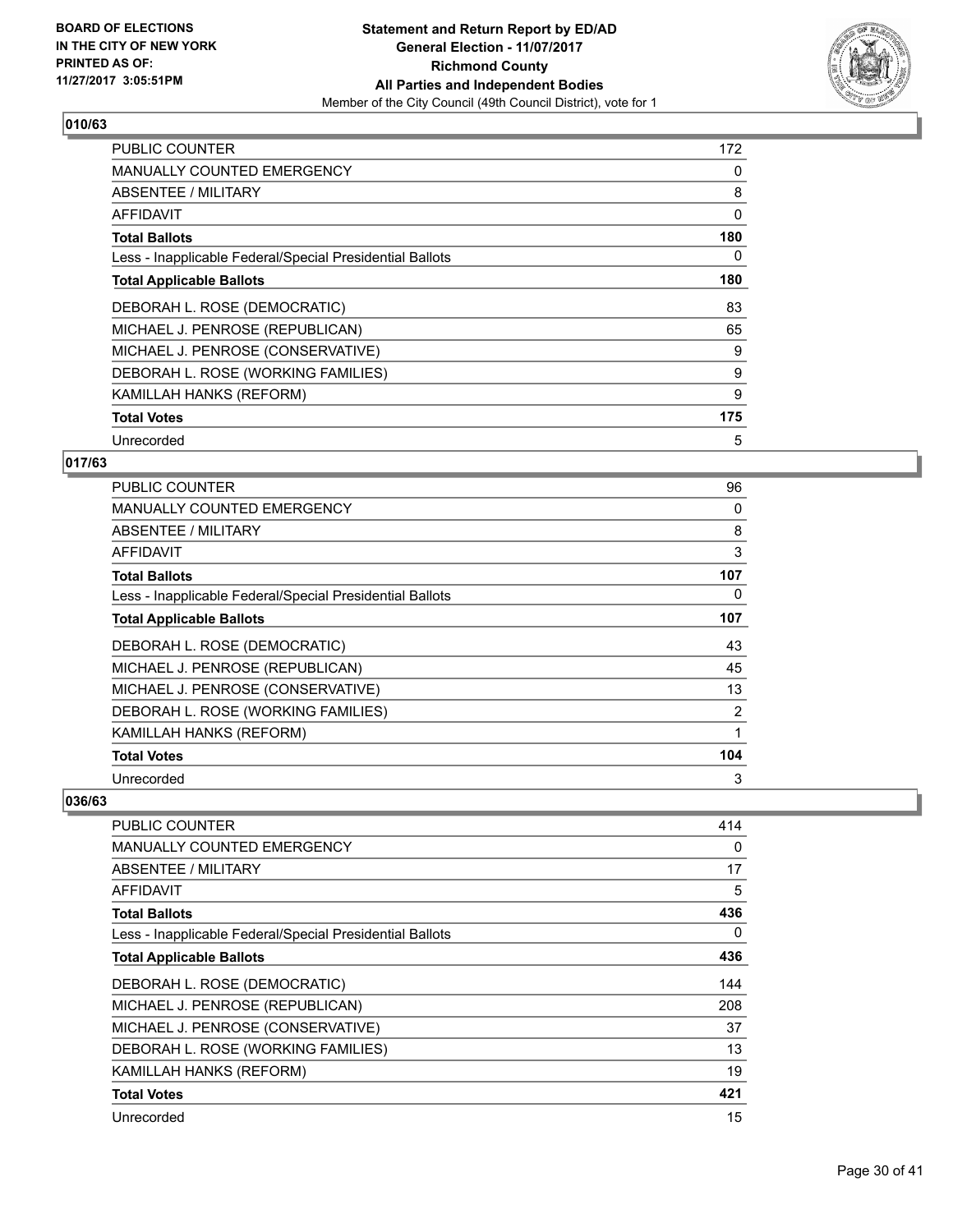

| <b>PUBLIC COUNTER</b>                                    | 279 |
|----------------------------------------------------------|-----|
| <b>MANUALLY COUNTED EMERGENCY</b>                        | 0   |
| <b>ABSENTEE / MILITARY</b>                               | 11  |
| AFFIDAVIT                                                |     |
| <b>Total Ballots</b>                                     | 291 |
| Less - Inapplicable Federal/Special Presidential Ballots | 0   |
| <b>Total Applicable Ballots</b>                          | 291 |
| DEBORAH L. ROSE (DEMOCRATIC)                             | 162 |
| MICHAEL J. PENROSE (REPUBLICAN)                          | 75  |
| MICHAEL J. PENROSE (CONSERVATIVE)                        | 20  |
|                                                          |     |
| DEBORAH L. ROSE (WORKING FAMILIES)                       | 10  |
| <b>KAMILLAH HANKS (REFORM)</b>                           | 8   |
| <b>Total Votes</b>                                       | 275 |

## **038/63**

| <b>PUBLIC COUNTER</b>                                    | 296 |
|----------------------------------------------------------|-----|
| <b>MANUALLY COUNTED EMERGENCY</b>                        | 0   |
| ABSENTEE / MILITARY                                      | 14  |
| AFFIDAVIT                                                | 4   |
| <b>Total Ballots</b>                                     | 314 |
| Less - Inapplicable Federal/Special Presidential Ballots | 0   |
| <b>Total Applicable Ballots</b>                          | 314 |
| DEBORAH L. ROSE (DEMOCRATIC)                             | 180 |
| MICHAEL J. PENROSE (REPUBLICAN)                          | 91  |
| MICHAEL J. PENROSE (CONSERVATIVE)                        | 13  |
| DEBORAH L. ROSE (WORKING FAMILIES)                       | 11  |
| KAMILLAH HANKS (REFORM)                                  | 11  |
| HENRY J. BARDEL (WRITE-IN)                               |     |
| <b>Total Votes</b>                                       | 307 |
| Unrecorded                                               |     |

| PUBLIC COUNTER                                           | 206            |
|----------------------------------------------------------|----------------|
| <b>MANUALLY COUNTED EMERGENCY</b>                        | 0              |
| ABSENTEE / MILITARY                                      | 5              |
| <b>AFFIDAVIT</b>                                         | 5              |
| <b>Total Ballots</b>                                     | 216            |
| Less - Inapplicable Federal/Special Presidential Ballots | 0              |
| <b>Total Applicable Ballots</b>                          | 216            |
| DEBORAH L. ROSE (DEMOCRATIC)                             | 150            |
| MICHAEL J. PENROSE (REPUBLICAN)                          | 35             |
| MICHAEL J. PENROSE (CONSERVATIVE)                        | 6              |
| DEBORAH L. ROSE (WORKING FAMILIES)                       | 8              |
| KAMILLAH HANKS (REFORM)                                  | $\overline{2}$ |
| <b>Total Votes</b>                                       | 201            |
| Unrecorded                                               | 15             |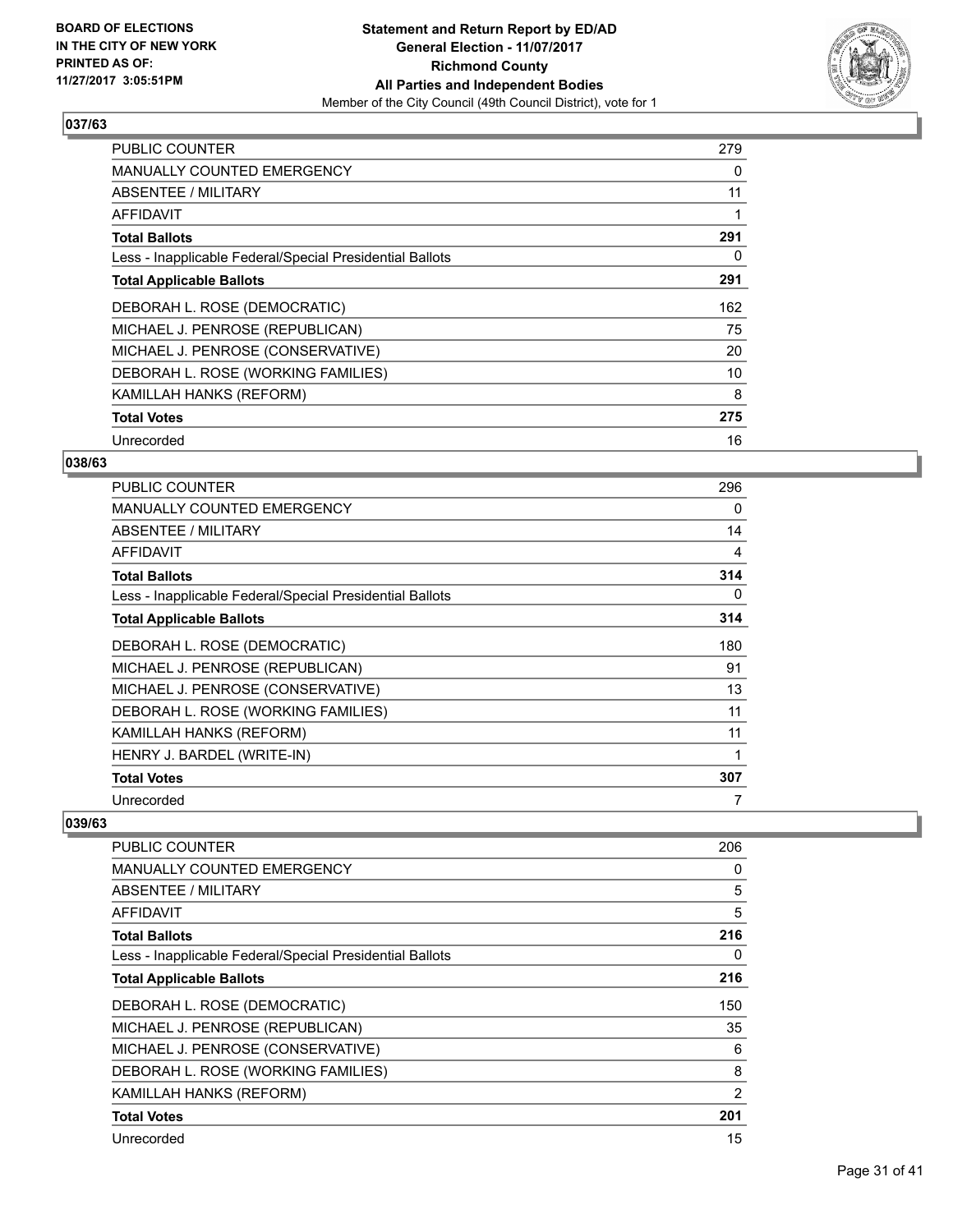

| <b>PUBLIC COUNTER</b>                                    | 170 |
|----------------------------------------------------------|-----|
| <b>MANUALLY COUNTED EMERGENCY</b>                        | 0   |
| <b>ABSENTEE / MILITARY</b>                               | 10  |
| <b>AFFIDAVIT</b>                                         | 3   |
| <b>Total Ballots</b>                                     | 183 |
| Less - Inapplicable Federal/Special Presidential Ballots | 0   |
| <b>Total Applicable Ballots</b>                          | 183 |
| DEBORAH L. ROSE (DEMOCRATIC)                             | 132 |
| MICHAEL J. PENROSE (REPUBLICAN)                          | 28  |
| MICHAEL J. PENROSE (CONSERVATIVE)                        | 3   |
| DEBORAH L. ROSE (WORKING FAMILIES)                       | 10  |
| KAMILLAH HANKS (REFORM)                                  | 7   |
| <b>Total Votes</b>                                       | 180 |
| Unrecorded                                               | 3   |

## **041/63**

| <b>PUBLIC COUNTER</b>                                    | 131 |
|----------------------------------------------------------|-----|
| <b>MANUALLY COUNTED EMERGENCY</b>                        | 0   |
| ABSENTEE / MILITARY                                      | 8   |
| AFFIDAVIT                                                | 1   |
| <b>Total Ballots</b>                                     | 140 |
| Less - Inapplicable Federal/Special Presidential Ballots | 0   |
| <b>Total Applicable Ballots</b>                          | 140 |
| DEBORAH L. ROSE (DEMOCRATIC)                             | 112 |
| MICHAEL J. PENROSE (REPUBLICAN)                          | 9   |
| MICHAEL J. PENROSE (CONSERVATIVE)                        | 1   |
| DEBORAH L. ROSE (WORKING FAMILIES)                       | 9   |
| KAMILLAH HANKS (REFORM)                                  | 7   |
| PHILIPPE-EDNER-APOSTOL-MARIUS (WRITE-IN)                 |     |
| <b>Total Votes</b>                                       | 139 |
| Unrecorded                                               |     |

| PUBLIC COUNTER                                           | 155 |
|----------------------------------------------------------|-----|
| <b>MANUALLY COUNTED EMERGENCY</b>                        | 0   |
| ABSENTEE / MILITARY                                      | 7   |
| AFFIDAVIT                                                | 2   |
| <b>Total Ballots</b>                                     | 164 |
| Less - Inapplicable Federal/Special Presidential Ballots | 0   |
| <b>Total Applicable Ballots</b>                          | 164 |
| DEBORAH L. ROSE (DEMOCRATIC)                             | 142 |
| MICHAEL J. PENROSE (REPUBLICAN)                          | 5   |
| MICHAEL J. PENROSE (CONSERVATIVE)                        | 0   |
| DEBORAH L. ROSE (WORKING FAMILIES)                       | 7   |
| KAMILLAH HANKS (REFORM)                                  | 6   |
| <b>Total Votes</b>                                       | 160 |
| Unrecorded                                               | 4   |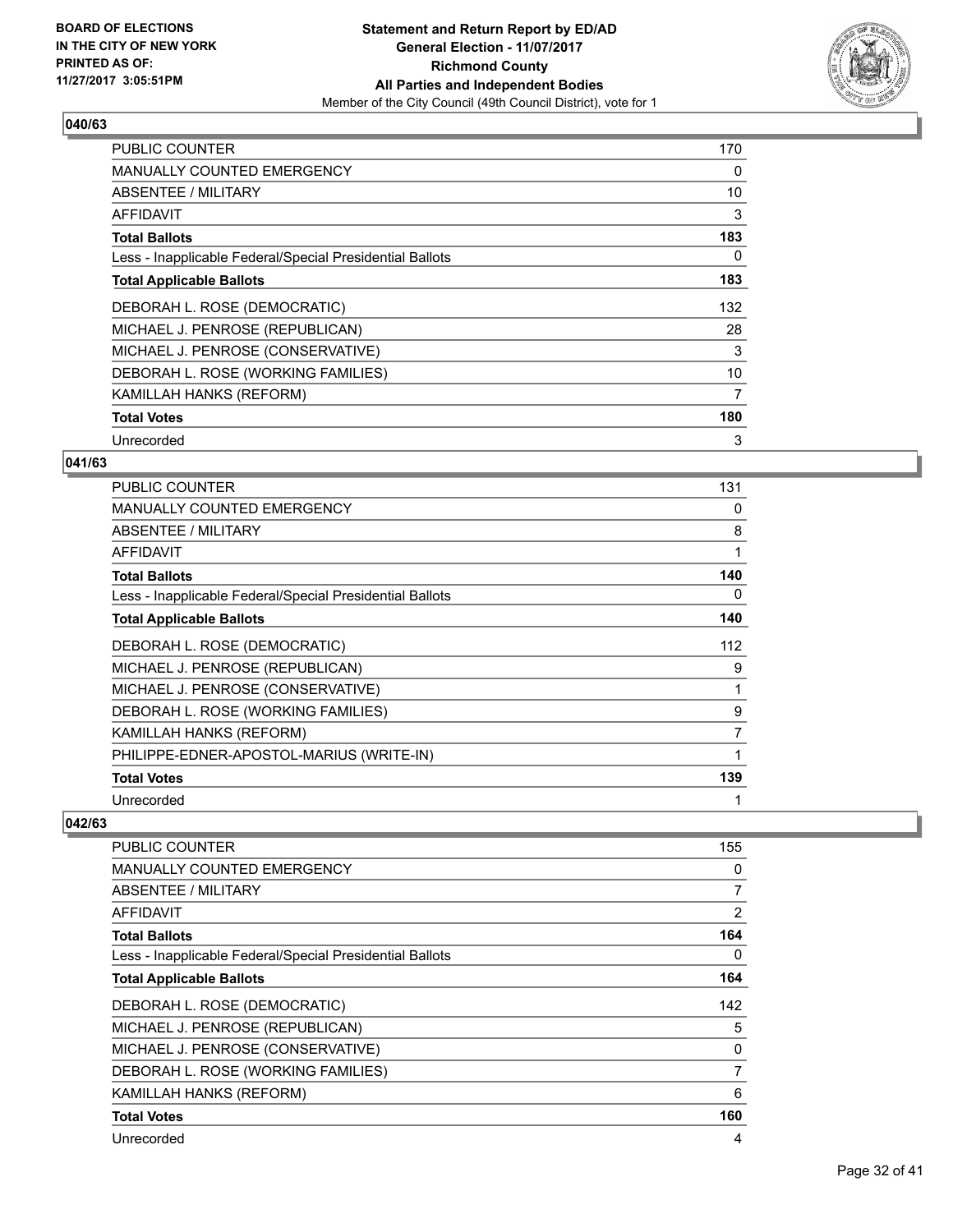

| <b>PUBLIC COUNTER</b>                                    | 276            |
|----------------------------------------------------------|----------------|
| <b>MANUALLY COUNTED EMERGENCY</b>                        | 0              |
| <b>ABSENTEE / MILITARY</b>                               | $\overline{7}$ |
| <b>AFFIDAVIT</b>                                         | 5              |
| <b>Total Ballots</b>                                     | 288            |
| Less - Inapplicable Federal/Special Presidential Ballots | 0              |
| <b>Total Applicable Ballots</b>                          | 288            |
| DEBORAH L. ROSE (DEMOCRATIC)                             | 235            |
| MICHAEL J. PENROSE (REPUBLICAN)                          | 24             |
| MICHAEL J. PENROSE (CONSERVATIVE)                        | 7              |
| DEBORAH L. ROSE (WORKING FAMILIES)                       | 6              |
| KAMILLAH HANKS (REFORM)                                  | 12             |
| <b>Total Votes</b>                                       | 284            |
| Unrecorded                                               | 4              |

#### **044/63**

| PUBLIC COUNTER                                           | 267 |
|----------------------------------------------------------|-----|
| <b>MANUALLY COUNTED EMERGENCY</b>                        | 0   |
| <b>ABSENTEE / MILITARY</b>                               | 10  |
| AFFIDAVIT                                                | 2   |
| <b>Total Ballots</b>                                     | 279 |
| Less - Inapplicable Federal/Special Presidential Ballots | 0   |
| <b>Total Applicable Ballots</b>                          | 279 |
| DEBORAH L. ROSE (DEMOCRATIC)                             | 224 |
| MICHAEL J. PENROSE (REPUBLICAN)                          | 13  |
| MICHAEL J. PENROSE (CONSERVATIVE)                        | 8   |
| DEBORAH L. ROSE (WORKING FAMILIES)                       | 10  |
| KAMILLAH HANKS (REFORM)                                  | 18  |
| <b>Total Votes</b>                                       | 273 |
| Unrecorded                                               | 6   |

| <b>PUBLIC COUNTER</b>                                    | 169 |
|----------------------------------------------------------|-----|
|                                                          |     |
| <b>MANUALLY COUNTED EMERGENCY</b>                        | 0   |
| <b>ABSENTEE / MILITARY</b>                               | 13  |
| <b>AFFIDAVIT</b>                                         | 4   |
| <b>Total Ballots</b>                                     | 186 |
| Less - Inapplicable Federal/Special Presidential Ballots | 0   |
| <b>Total Applicable Ballots</b>                          | 186 |
| DEBORAH L. ROSE (DEMOCRATIC)                             | 148 |
| MICHAEL J. PENROSE (REPUBLICAN)                          | 15  |
| MICHAEL J. PENROSE (CONSERVATIVE)                        | 4   |
| DEBORAH L. ROSE (WORKING FAMILIES)                       | 8   |
| KAMILLAH HANKS (REFORM)                                  | 8   |
| <b>Total Votes</b>                                       | 183 |
| Unrecorded                                               | 3   |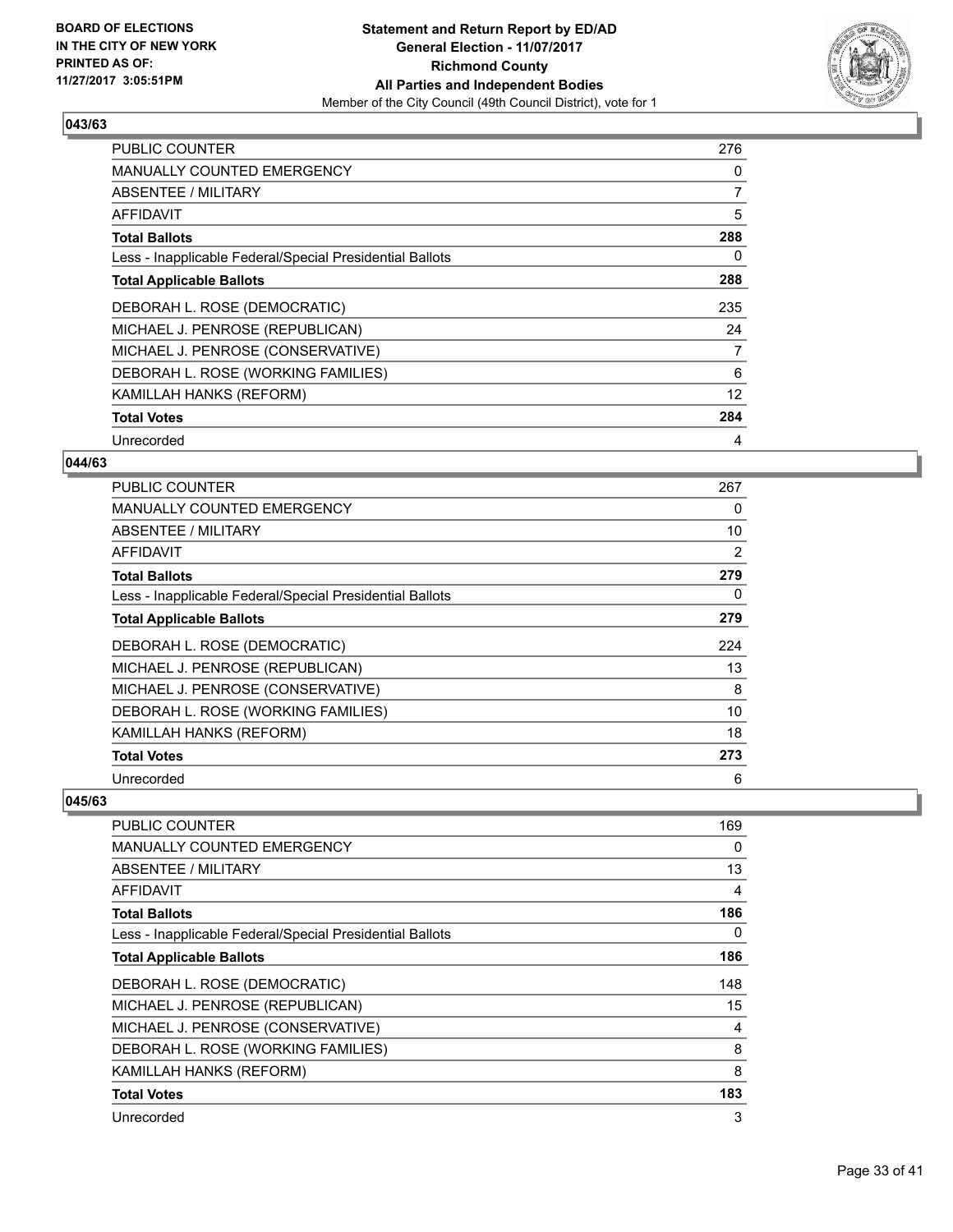

| <b>PUBLIC COUNTER</b>                                    | 216 |
|----------------------------------------------------------|-----|
| <b>MANUALLY COUNTED EMERGENCY</b>                        | 0   |
| <b>ABSENTEE / MILITARY</b>                               | 3   |
| <b>AFFIDAVIT</b>                                         | 4   |
| <b>Total Ballots</b>                                     | 223 |
| Less - Inapplicable Federal/Special Presidential Ballots | 0   |
| <b>Total Applicable Ballots</b>                          | 223 |
| DEBORAH L. ROSE (DEMOCRATIC)                             | 100 |
| MICHAEL J. PENROSE (REPUBLICAN)                          | 78  |
| MICHAEL J. PENROSE (CONSERVATIVE)                        | 13  |
| DEBORAH L. ROSE (WORKING FAMILIES)                       | 8   |
| <b>KAMILLAH HANKS (REFORM)</b>                           | 6   |
| <b>Total Votes</b>                                       | 205 |
| Unrecorded                                               | 18  |

## **061/63**

| <b>PUBLIC COUNTER</b>                                    | 316 |
|----------------------------------------------------------|-----|
| <b>MANUALLY COUNTED EMERGENCY</b>                        | 0   |
| ABSENTEE / MILITARY                                      | 19  |
| AFFIDAVIT                                                | 0   |
| <b>Total Ballots</b>                                     | 335 |
| Less - Inapplicable Federal/Special Presidential Ballots | 0   |
| <b>Total Applicable Ballots</b>                          | 335 |
| DEBORAH L. ROSE (DEMOCRATIC)                             | 123 |
| MICHAEL J. PENROSE (REPUBLICAN)                          | 148 |
| MICHAEL J. PENROSE (CONSERVATIVE)                        | 24  |
| DEBORAH L. ROSE (WORKING FAMILIES)                       | 10  |
| KAMILLAH HANKS (REFORM)                                  | 15  |
| UNATTRIBUTABLE WRITE-IN (WRITE-IN)                       | 1   |
| <b>Total Votes</b>                                       | 321 |
| Unrecorded                                               | 14  |

| PUBLIC COUNTER                                           | 78 |
|----------------------------------------------------------|----|
| <b>MANUALLY COUNTED EMERGENCY</b>                        | 0  |
| ABSENTEE / MILITARY                                      | 11 |
| AFFIDAVIT                                                | 1  |
| <b>Total Ballots</b>                                     | 90 |
| Less - Inapplicable Federal/Special Presidential Ballots | 0  |
| <b>Total Applicable Ballots</b>                          | 90 |
| DEBORAH L. ROSE (DEMOCRATIC)                             | 48 |
| MICHAEL J. PENROSE (REPUBLICAN)                          | 22 |
| MICHAEL J. PENROSE (CONSERVATIVE)                        | 4  |
| DEBORAH L. ROSE (WORKING FAMILIES)                       | 2  |
| KAMILLAH HANKS (REFORM)                                  | 1  |
| <b>Total Votes</b>                                       | 77 |
| Unrecorded                                               | 13 |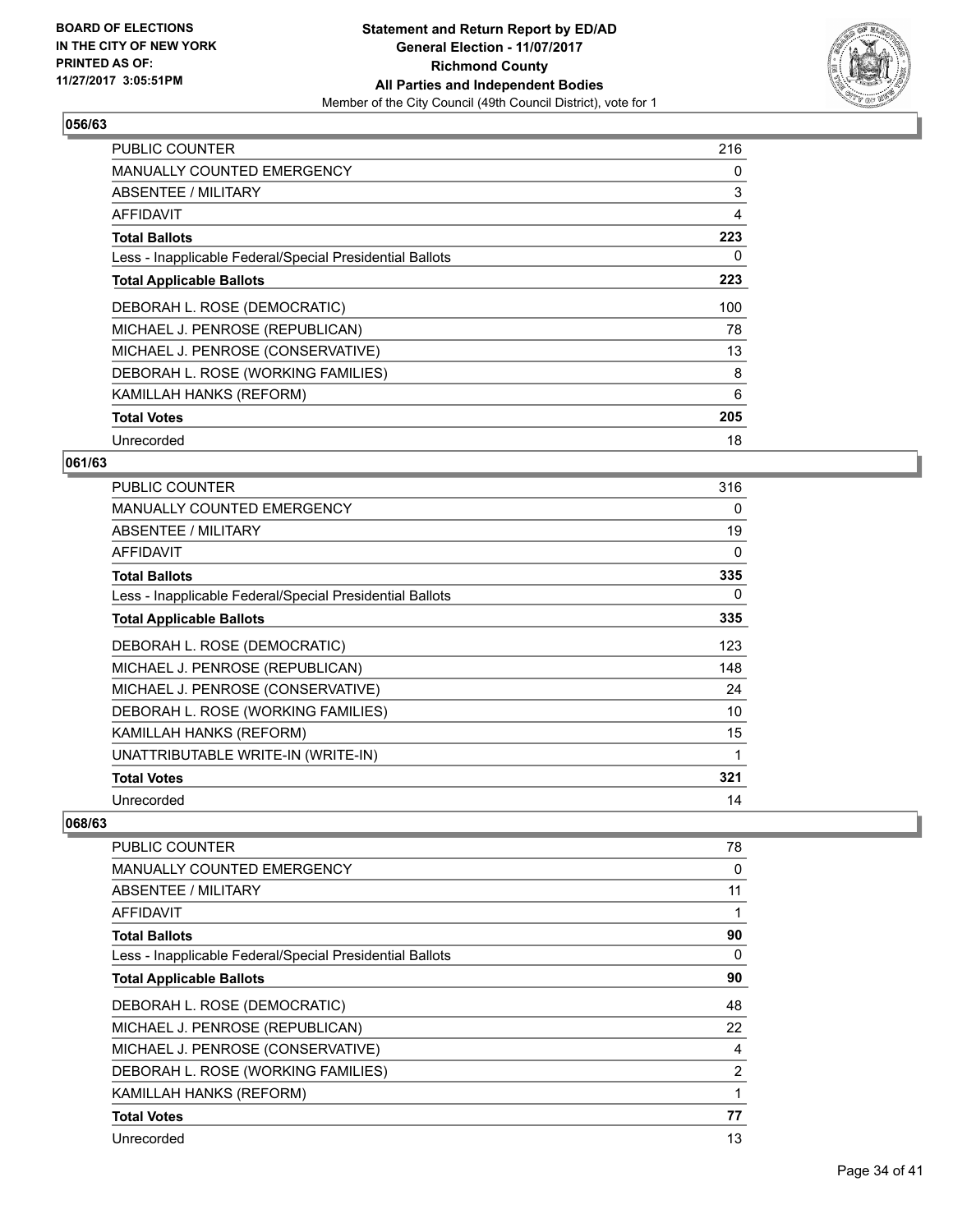

| <b>PUBLIC COUNTER</b>                                    | 257 |
|----------------------------------------------------------|-----|
| <b>MANUALLY COUNTED EMERGENCY</b>                        | 0   |
| <b>ABSENTEE / MILITARY</b>                               | 41  |
| AFFIDAVIT                                                | 4   |
| <b>Total Ballots</b>                                     | 302 |
| Less - Inapplicable Federal/Special Presidential Ballots | 0   |
| <b>Total Applicable Ballots</b>                          | 302 |
| DEBORAH L. ROSE (DEMOCRATIC)                             | 93  |
| MICHAEL J. PENROSE (REPUBLICAN)                          | 132 |
| MICHAEL J. PENROSE (CONSERVATIVE)                        | 35  |
| DEBORAH L. ROSE (WORKING FAMILIES)                       | 6   |
| <b>KAMILLAH HANKS (REFORM)</b>                           | 10  |
| <b>Total Votes</b>                                       | 276 |
| Unrecorded                                               | 26  |

## **071/63**

| <b>PUBLIC COUNTER</b>                                    | 176 |
|----------------------------------------------------------|-----|
| <b>MANUALLY COUNTED EMERGENCY</b>                        | 0   |
| ABSENTEE / MILITARY                                      | 9   |
| AFFIDAVIT                                                | 2   |
| <b>Total Ballots</b>                                     | 187 |
| Less - Inapplicable Federal/Special Presidential Ballots | 0   |
| <b>Total Applicable Ballots</b>                          | 187 |
| DEBORAH L. ROSE (DEMOCRATIC)                             | 134 |
| MICHAEL J. PENROSE (REPUBLICAN)                          | 23  |
| MICHAEL J. PENROSE (CONSERVATIVE)                        |     |
| DEBORAH L. ROSE (WORKING FAMILIES)                       | 10  |
| KAMILLAH HANKS (REFORM)                                  | 15  |
| <b>Total Votes</b>                                       | 183 |
| Unrecorded                                               | 4   |

| <b>PUBLIC COUNTER</b>                                    | 357      |
|----------------------------------------------------------|----------|
| <b>MANUALLY COUNTED EMERGENCY</b>                        | 0        |
| <b>ABSENTEE / MILITARY</b>                               | 15       |
| <b>AFFIDAVIT</b>                                         | 0        |
| <b>Total Ballots</b>                                     | 372      |
| Less - Inapplicable Federal/Special Presidential Ballots | $\Omega$ |
| <b>Total Applicable Ballots</b>                          | 372      |
| DEBORAH L. ROSE (DEMOCRATIC)                             | 114      |
| MICHAEL J. PENROSE (REPUBLICAN)                          | 191      |
| MICHAEL J. PENROSE (CONSERVATIVE)                        | 34       |
| DEBORAH L. ROSE (WORKING FAMILIES)                       | 12       |
| KAMILLAH HANKS (REFORM)                                  | 8        |
| <b>Total Votes</b>                                       | 359      |
| Unrecorded                                               | 13       |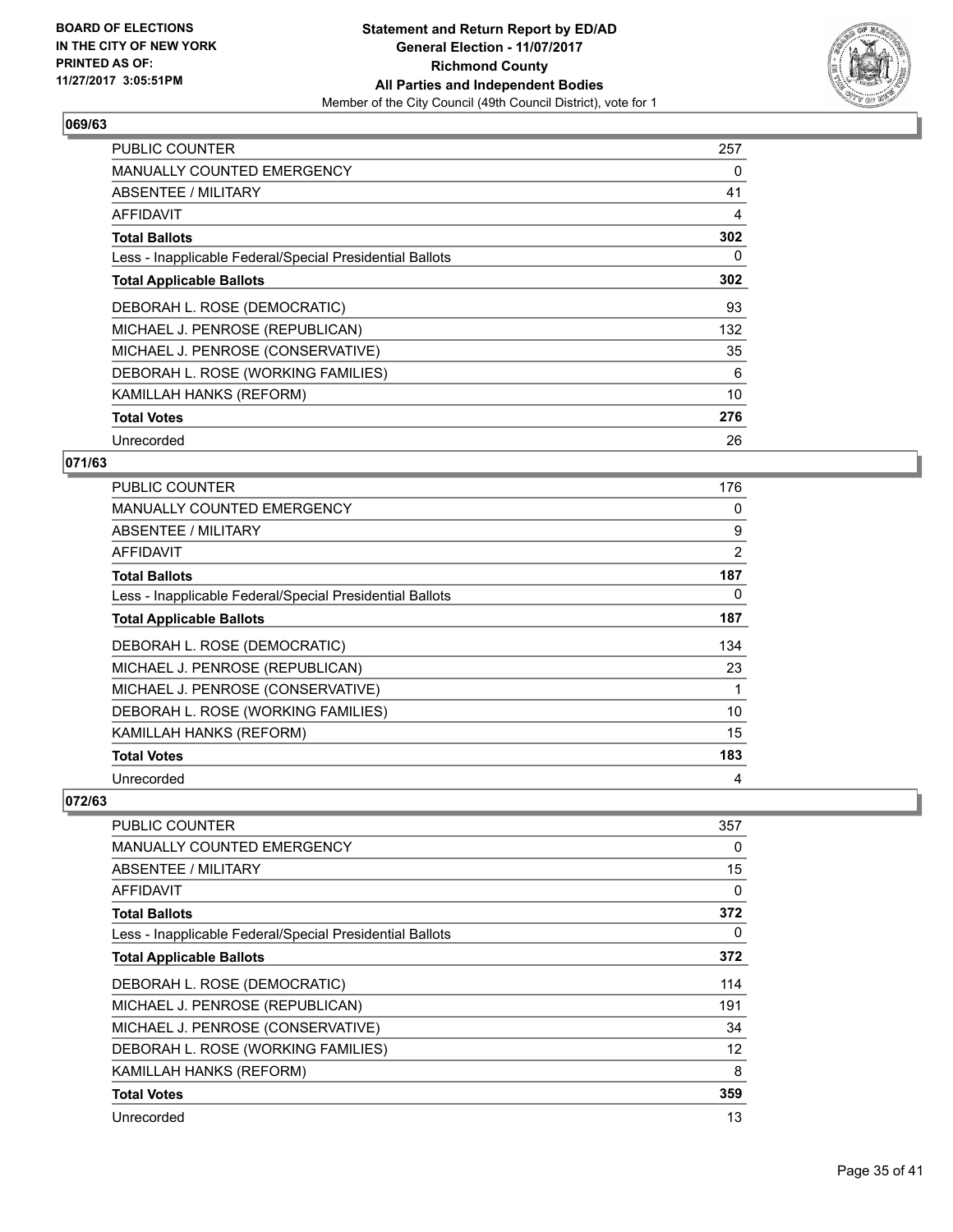

| <b>PUBLIC COUNTER</b>                                    | 335 |
|----------------------------------------------------------|-----|
| <b>MANUALLY COUNTED EMERGENCY</b>                        | 0   |
| <b>ABSENTEE / MILITARY</b>                               | 12  |
| <b>AFFIDAVIT</b>                                         | 2   |
| <b>Total Ballots</b>                                     | 349 |
| Less - Inapplicable Federal/Special Presidential Ballots | 0   |
| <b>Total Applicable Ballots</b>                          | 349 |
| DEBORAH L. ROSE (DEMOCRATIC)                             | 106 |
| MICHAEL J. PENROSE (REPUBLICAN)                          | 165 |
| MICHAEL J. PENROSE (CONSERVATIVE)                        | 43  |
| DEBORAH L. ROSE (WORKING FAMILIES)                       | 10  |
| <b>KAMILLAH HANKS (REFORM)</b>                           | 8   |
| <b>Total Votes</b>                                       | 332 |
| Unrecorded                                               | 17  |

## **074/63**

| <b>PUBLIC COUNTER</b>                                    | 198 |
|----------------------------------------------------------|-----|
| <b>MANUALLY COUNTED EMERGENCY</b>                        | 0   |
| ABSENTEE / MILITARY                                      | 14  |
| AFFIDAVIT                                                |     |
| <b>Total Ballots</b>                                     | 213 |
| Less - Inapplicable Federal/Special Presidential Ballots | 0   |
| <b>Total Applicable Ballots</b>                          | 213 |
| DEBORAH L. ROSE (DEMOCRATIC)                             | 77  |
| MICHAEL J. PENROSE (REPUBLICAN)                          | 95  |
| MICHAEL J. PENROSE (CONSERVATIVE)                        | 21  |
| DEBORAH L. ROSE (WORKING FAMILIES)                       | 4   |
| KAMILLAH HANKS (REFORM)                                  | 6   |
| JOHN F. QUAGLONE (WRITE-IN)                              | 1   |
| <b>Total Votes</b>                                       | 204 |
| Unrecorded                                               | 9   |

| PUBLIC COUNTER                                           | 239 |
|----------------------------------------------------------|-----|
| <b>MANUALLY COUNTED EMERGENCY</b>                        | 0   |
| ABSENTEE / MILITARY                                      | 7   |
| AFFIDAVIT                                                | 7   |
| <b>Total Ballots</b>                                     | 253 |
| Less - Inapplicable Federal/Special Presidential Ballots | 0   |
| <b>Total Applicable Ballots</b>                          | 253 |
| DEBORAH L. ROSE (DEMOCRATIC)                             | 148 |
| MICHAEL J. PENROSE (REPUBLICAN)                          | 56  |
| MICHAEL J. PENROSE (CONSERVATIVE)                        | 14  |
| DEBORAH L. ROSE (WORKING FAMILIES)                       | 10  |
| KAMILLAH HANKS (REFORM)                                  | 9   |
| <b>Total Votes</b>                                       | 237 |
| Unrecorded                                               | 16  |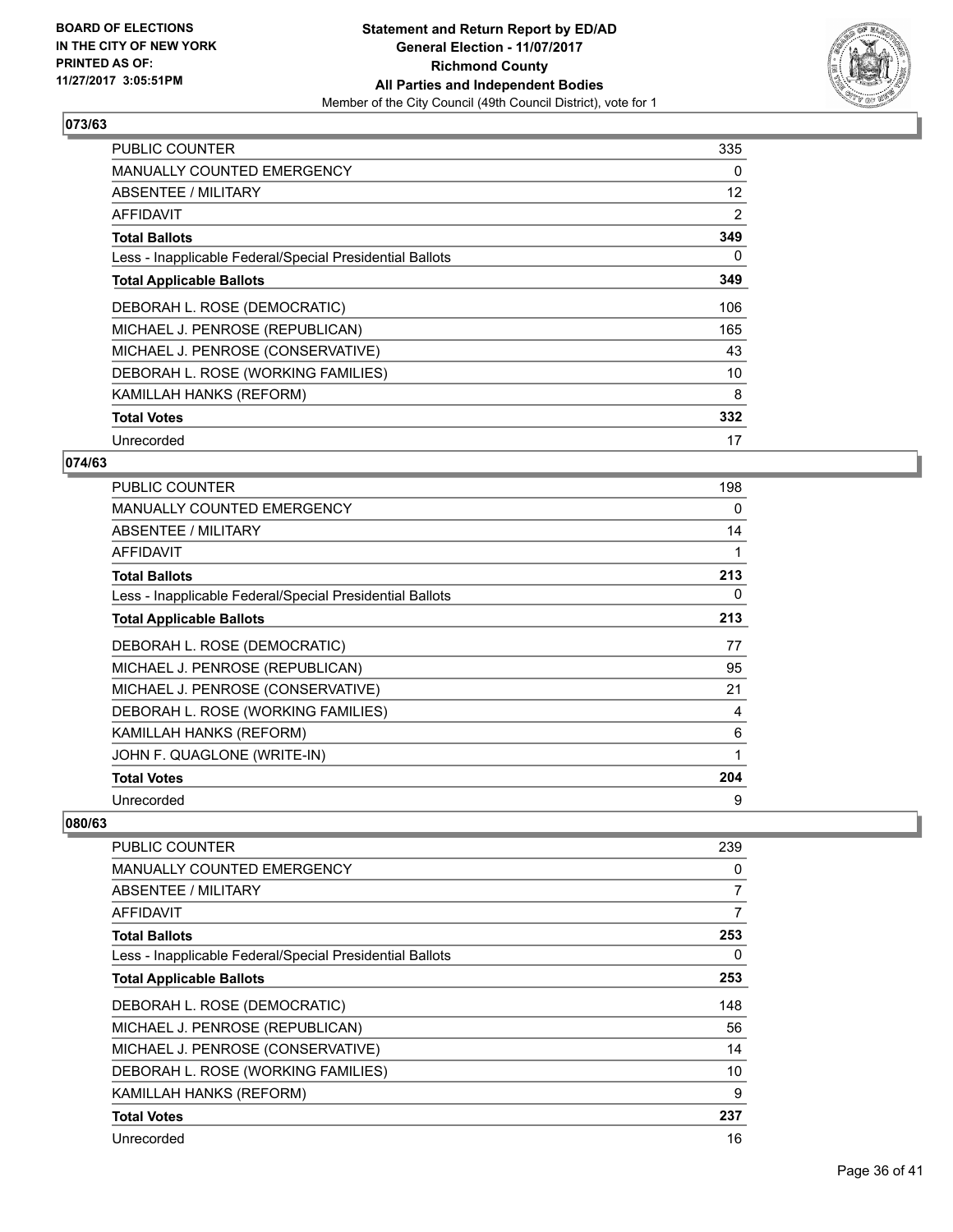

| <b>PUBLIC COUNTER</b>                                    | 249 |
|----------------------------------------------------------|-----|
| <b>MANUALLY COUNTED EMERGENCY</b>                        | 0   |
| ABSENTEE / MILITARY                                      | 6   |
| <b>AFFIDAVIT</b>                                         | 1   |
| <b>Total Ballots</b>                                     | 256 |
| Less - Inapplicable Federal/Special Presidential Ballots | 0   |
| <b>Total Applicable Ballots</b>                          | 256 |
| DEBORAH L. ROSE (DEMOCRATIC)                             | 145 |
| MICHAEL J. PENROSE (REPUBLICAN)                          | 73  |
| MICHAEL J. PENROSE (CONSERVATIVE)                        | 14  |
| DEBORAH L. ROSE (WORKING FAMILIES)                       | 5   |
| KAMILLAH HANKS (REFORM)                                  | 5   |
| <b>JUDE FACURA (WRITE-IN)</b>                            | 1   |
| UNATTRIBUTABLE WRITE-IN (WRITE-IN)                       | 1   |
| <b>Total Votes</b>                                       | 244 |
| Unrecorded                                               | 12  |

| <b>PUBLIC COUNTER</b>                                    | 0 |
|----------------------------------------------------------|---|
| <b>MANUALLY COUNTED EMERGENCY</b>                        | 0 |
| ABSENTEE / MILITARY                                      | 0 |
| AFFIDAVIT                                                | 0 |
| <b>Total Ballots</b>                                     | 0 |
| Less - Inapplicable Federal/Special Presidential Ballots | 0 |
| <b>Total Applicable Ballots</b>                          | 0 |
| DEBORAH L. ROSE (DEMOCRATIC)                             | 0 |
| MICHAEL J. PENROSE (REPUBLICAN)                          | 0 |
| MICHAEL J. PENROSE (CONSERVATIVE)                        | 0 |
| DEBORAH L. ROSE (WORKING FAMILIES)                       | 0 |
| KAMILLAH HANKS (REFORM)                                  | 0 |
| <b>Total Votes</b>                                       | 0 |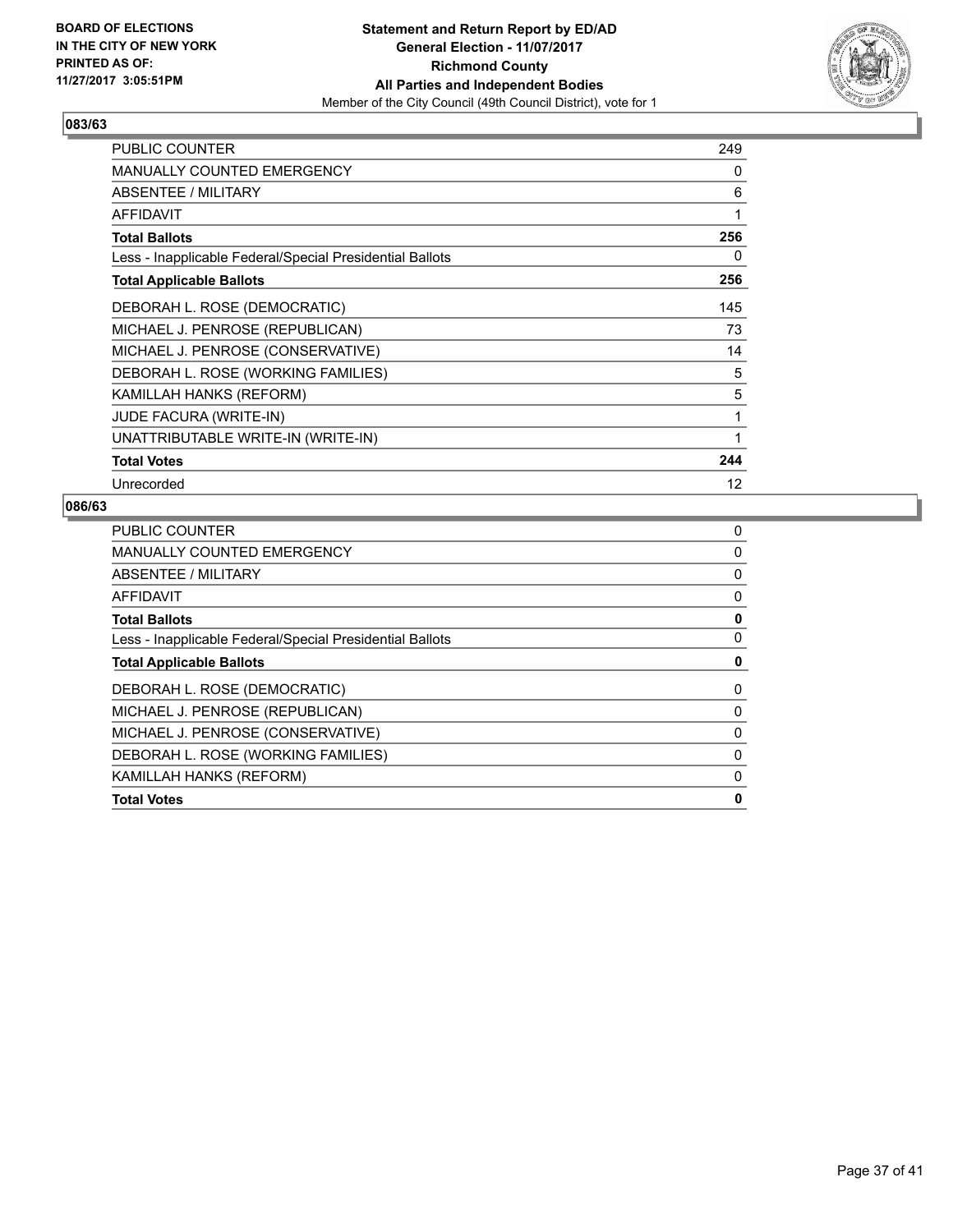

| <b>PUBLIC COUNTER</b>                                    | 309 |
|----------------------------------------------------------|-----|
| <b>MANUALLY COUNTED EMERGENCY</b>                        | 0   |
| <b>ABSENTEE / MILITARY</b>                               | 17  |
| AFFIDAVIT                                                |     |
| <b>Total Ballots</b>                                     | 327 |
| Less - Inapplicable Federal/Special Presidential Ballots | 0   |
| <b>Total Applicable Ballots</b>                          | 327 |
| DEBORAH L. ROSE (DEMOCRATIC)                             | 108 |
| MICHAEL J. PENROSE (REPUBLICAN)                          | 138 |
| MICHAEL J. PENROSE (CONSERVATIVE)                        | 30  |
| DEBORAH L. ROSE (WORKING FAMILIES)                       | 18  |
| KAMILLAH HANKS (REFORM)                                  | 21  |
| <b>Total Votes</b>                                       | 315 |
| Unrecorded                                               | 12  |

## **049/64**

| <b>PUBLIC COUNTER</b>                                    | 299 |
|----------------------------------------------------------|-----|
| <b>MANUALLY COUNTED EMERGENCY</b>                        | 0   |
| ABSENTEE / MILITARY                                      | 35  |
| AFFIDAVIT                                                | 4   |
| <b>Total Ballots</b>                                     | 338 |
| Less - Inapplicable Federal/Special Presidential Ballots | 0   |
| <b>Total Applicable Ballots</b>                          | 338 |
| DEBORAH L. ROSE (DEMOCRATIC)                             | 134 |
| MICHAEL J. PENROSE (REPUBLICAN)                          | 126 |
| MICHAEL J. PENROSE (CONSERVATIVE)                        | 24  |
| DEBORAH L. ROSE (WORKING FAMILIES)                       | 6   |
| KAMILLAH HANKS (REFORM)                                  | 23  |
| DIANN SERVINO (WRITE-IN)                                 | 1   |
| <b>Total Votes</b>                                       | 314 |
| Unrecorded                                               | 24  |

| <b>PUBLIC COUNTER</b>                                    | 275               |
|----------------------------------------------------------|-------------------|
| <b>MANUALLY COUNTED EMERGENCY</b>                        | 0                 |
| ABSENTEE / MILITARY                                      | 13                |
| AFFIDAVIT                                                | 5                 |
| <b>Total Ballots</b>                                     | 293               |
| Less - Inapplicable Federal/Special Presidential Ballots | 0                 |
| <b>Total Applicable Ballots</b>                          | 293               |
| DEBORAH L. ROSE (DEMOCRATIC)                             | 95                |
| MICHAEL J. PENROSE (REPUBLICAN)                          | 127               |
| MICHAEL J. PENROSE (CONSERVATIVE)                        | 33                |
| DEBORAH L. ROSE (WORKING FAMILIES)                       | $12 \overline{ }$ |
| KAMILLAH HANKS (REFORM)                                  | 15                |
| <b>Total Votes</b>                                       | 282               |
| Unrecorded                                               | 11                |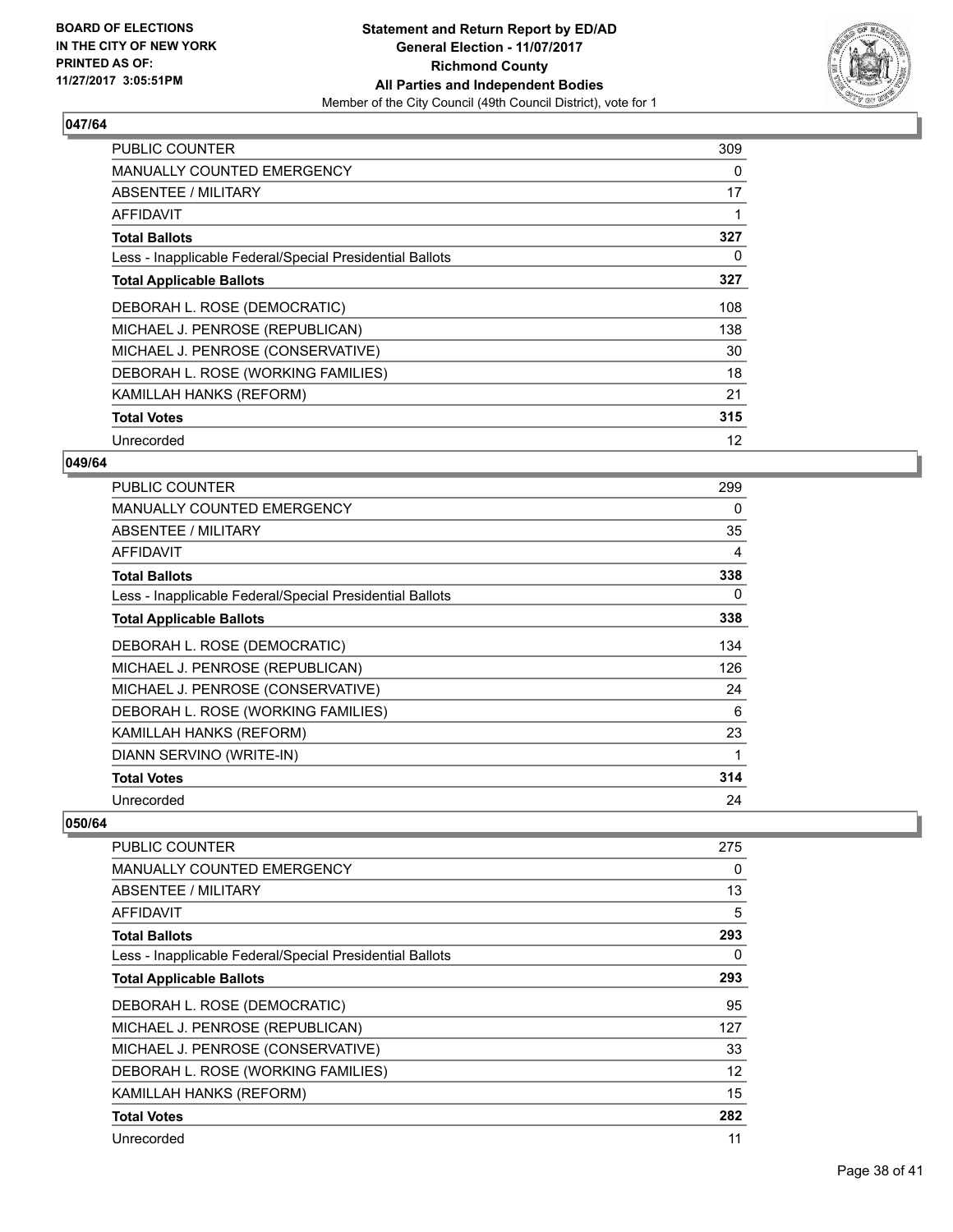

| <b>PUBLIC COUNTER</b>                                    | 237 |
|----------------------------------------------------------|-----|
| <b>MANUALLY COUNTED EMERGENCY</b>                        | 0   |
| <b>ABSENTEE / MILITARY</b>                               | 4   |
| AFFIDAVIT                                                | 2   |
| <b>Total Ballots</b>                                     | 243 |
| Less - Inapplicable Federal/Special Presidential Ballots | 0   |
| <b>Total Applicable Ballots</b>                          | 243 |
| DEBORAH L. ROSE (DEMOCRATIC)                             | 98  |
| MICHAEL J. PENROSE (REPUBLICAN)                          | 98  |
| MICHAEL J. PENROSE (CONSERVATIVE)                        | 22  |
| DEBORAH L. ROSE (WORKING FAMILIES)                       | 5   |
| <b>KAMILLAH HANKS (REFORM)</b>                           | 9   |
| <b>Total Votes</b>                                       | 232 |
| Unrecorded                                               | 11  |

## **052/64**

| PUBLIC COUNTER                                           | 276 |
|----------------------------------------------------------|-----|
| <b>MANUALLY COUNTED EMERGENCY</b>                        | 0   |
| <b>ABSENTEE / MILITARY</b>                               | 9   |
| AFFIDAVIT                                                |     |
| <b>Total Ballots</b>                                     | 286 |
| Less - Inapplicable Federal/Special Presidential Ballots | 0   |
| <b>Total Applicable Ballots</b>                          | 286 |
| DEBORAH L. ROSE (DEMOCRATIC)                             | 100 |
| MICHAEL J. PENROSE (REPUBLICAN)                          | 138 |
| MICHAEL J. PENROSE (CONSERVATIVE)                        | 28  |
| DEBORAH L. ROSE (WORKING FAMILIES)                       | 8   |
| KAMILLAH HANKS (REFORM)                                  | 6   |
| <b>Total Votes</b>                                       | 280 |
| Unrecorded                                               | 6   |

| PUBLIC COUNTER                                           | 276 |
|----------------------------------------------------------|-----|
| <b>MANUALLY COUNTED EMERGENCY</b>                        | 0   |
| <b>ABSENTEE / MILITARY</b>                               | 14  |
| AFFIDAVIT                                                | 2   |
| <b>Total Ballots</b>                                     | 292 |
| Less - Inapplicable Federal/Special Presidential Ballots | 0   |
| <b>Total Applicable Ballots</b>                          | 292 |
| DEBORAH L. ROSE (DEMOCRATIC)                             | 105 |
| MICHAEL J. PENROSE (REPUBLICAN)                          | 129 |
| MICHAEL J. PENROSE (CONSERVATIVE)                        | 22  |
| DEBORAH L. ROSE (WORKING FAMILIES)                       | 15  |
| KAMILLAH HANKS (REFORM)                                  | 13  |
| UNATTRIBUTABLE WRITE-IN (WRITE-IN)                       | 1   |
| <b>Total Votes</b>                                       | 285 |
| Unrecorded                                               | 7   |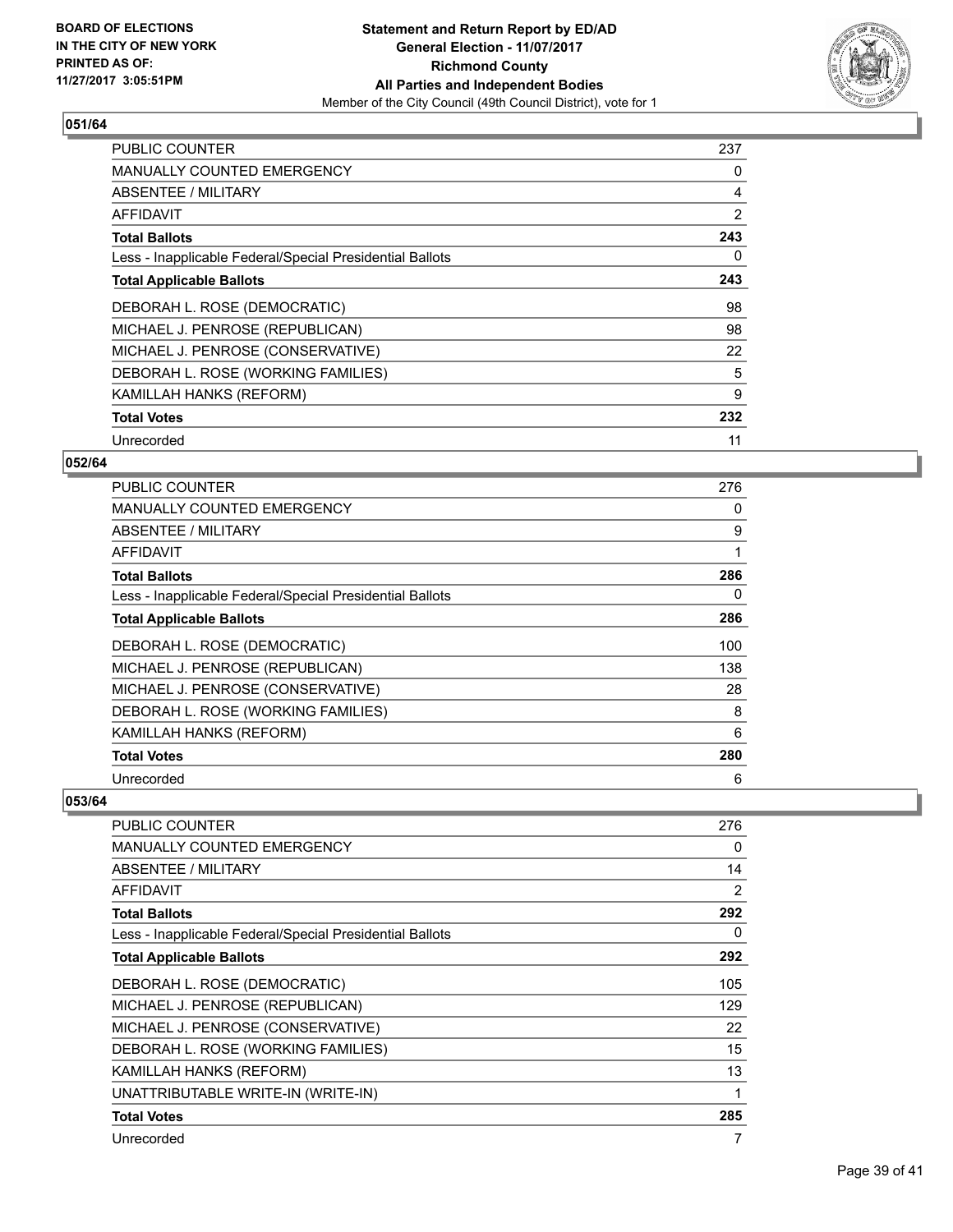

| <b>PUBLIC COUNTER</b>                                    | 215 |
|----------------------------------------------------------|-----|
| <b>MANUALLY COUNTED EMERGENCY</b>                        | 0   |
| <b>ABSENTEE / MILITARY</b>                               | 2   |
| <b>AFFIDAVIT</b>                                         | 0   |
| <b>Total Ballots</b>                                     | 217 |
| Less - Inapplicable Federal/Special Presidential Ballots | 0   |
| <b>Total Applicable Ballots</b>                          | 217 |
| DEBORAH L. ROSE (DEMOCRATIC)                             | 94  |
| MICHAEL J. PENROSE (REPUBLICAN)                          | 77  |
|                                                          |     |
| MICHAEL J. PENROSE (CONSERVATIVE)                        | 19  |
| DEBORAH L. ROSE (WORKING FAMILIES)                       | 3   |
| KAMILLAH HANKS (REFORM)                                  | 12  |
| <b>Total Votes</b>                                       | 205 |

## **067/64**

| <b>PUBLIC COUNTER</b>                                    | 0        |
|----------------------------------------------------------|----------|
| <b>MANUALLY COUNTED EMERGENCY</b>                        | 0        |
| ABSENTEE / MILITARY                                      | 0        |
| AFFIDAVIT                                                | 0        |
| <b>Total Ballots</b>                                     | 0        |
| Less - Inapplicable Federal/Special Presidential Ballots | 0        |
| <b>Total Applicable Ballots</b>                          | 0        |
| DEBORAH L. ROSE (DEMOCRATIC)                             | 0        |
| MICHAEL J. PENROSE (REPUBLICAN)                          | 0        |
| MICHAEL J. PENROSE (CONSERVATIVE)                        | 0        |
| DEBORAH L. ROSE (WORKING FAMILIES)                       | 0        |
| KAMILLAH HANKS (REFORM)                                  | $\Omega$ |
| <b>Total Votes</b>                                       | 0        |

| <b>MANUALLY COUNTED EMERGENCY</b>                        | $\Omega$ |
|----------------------------------------------------------|----------|
|                                                          |          |
| ABSENTEE / MILITARY                                      | 0        |
| <b>AFFIDAVIT</b>                                         | 0        |
| <b>Total Ballots</b>                                     | 0        |
| Less - Inapplicable Federal/Special Presidential Ballots | 0        |
| <b>Total Applicable Ballots</b>                          | 0        |
| DEBORAH L. ROSE (DEMOCRATIC)                             | 0        |
| MICHAEL J. PENROSE (REPUBLICAN)                          | 0        |
| MICHAEL J. PENROSE (CONSERVATIVE)                        | 0        |
| DEBORAH L. ROSE (WORKING FAMILIES)                       | 0        |
| KAMILLAH HANKS (REFORM)                                  | 0        |
| <b>Total Votes</b>                                       | 0        |